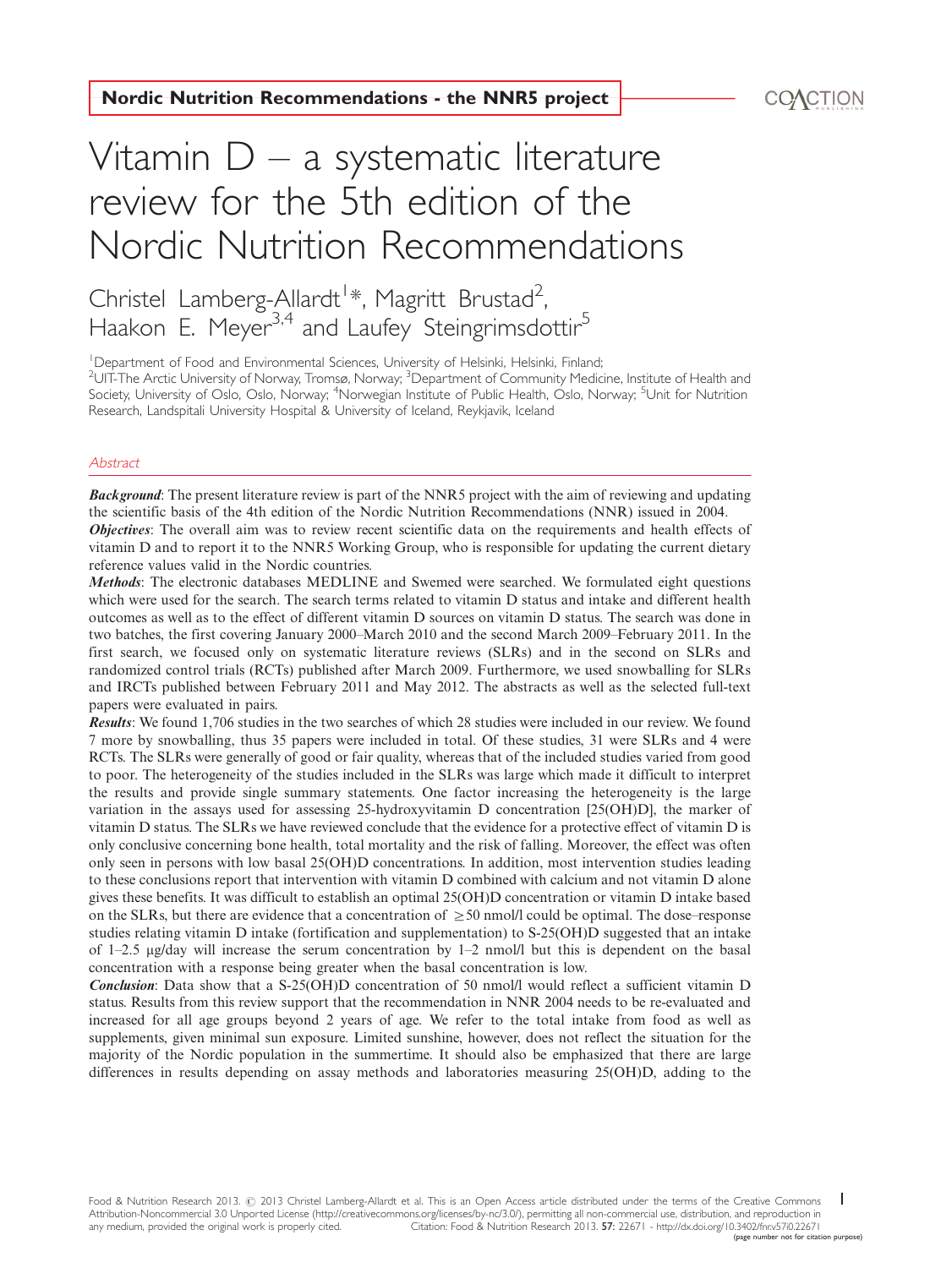uncertainty of determining an appropriate target concentration. Moreover, the dose-response of vitamin D on serum 25(OH)D-concentrations is not well established and is dependent on the basal concentrations, sunshine exposure and dietary intake. We advise that these uncertainties should be taken into account when setting the final Nordic recommendations.

Keywords: vitamin D; vitamin D requirements; systematic review; bone health; health outcomes

[To access the summary tables and evidence tables to this article please see Supplementary files under Article Tools online](http://www.foodandnutritionresearch.net/index.php/fnr/rt/suppFiles/22671/0)

Received: 29 April 2013; Revised: 8 July 2013; Accepted: 21 August 2013; Published: 3 October 2013

This literature review is part of the NNR5 project<br>with the aim of reviewing and updating the<br>scientific basis of the 4th edition of the Nordic<br>Nutrition Recommendations (NNR) issued in 2004 (1) with the aim of reviewing and updating the scientific basis of the 4th edition of the Nordic Nutrition Recommendations (NNR) issued in 2004 (1). The NNR5 project is mainly focused on a revision of those areas in which new scientific knowledge has emerged since the 4th edition with special relevance for the Nordic setting. A number of systematic literature reviews (SLRs) will form the basis for the establishment of dietary reference values in the 5th edition of NNR.

The dietary reference values for vitamin D in the 4th edition of the NNR are 10 µg/day for the age group 6–23 months, 7.5 µg/day for 2–60 years, 10 µg for 61 years and older, and for pregnant and lactating women 10 µg/day. The upper level of vitamin  $D$  intake for adults is 50  $\mu$ g/ day (1).

# Aims

The overall aim was to review recent scientific data on requirements and health effects of vitamin D and to report it to the NNR5 Working Group, who is responsible for updating the current dietary reference values valid in the Nordic countries. The SLR followed the guidelines for conducting systematic reviews set by the working group (2).

The specific objectives of the review on health effects of vitamin D in human nutrition were to:

- 1) review the scientific evidence to determine, based on a set of agreed criteria, dietary reference values for vitamin D for different life stages (infants, children, adolescents, adults, elderly and during pregnancy and lactation),
- 2) assess the requirement for adequate growth, development and maintenance of health of vitamin D,
- 3) assess the health effects of different intakes/exposures of vitamin D.

### Scientific background

In humans, vitamin D is obtained from the diet and through cutaneous synthesis in the presence of ultraviolet irradiation supplied by sunlight. Vitamin D is converted to 25-hydroxy-vitamin D [25(OH)D] in the liver and is transported in the circulation by a vitamin-D-

binding protein, DBP (also named Gc-protein or Gcglobulin). The 25(OH)D concentration measured in serum or plasma is considered to be the best marker of vitamin D status.

The biologically active form, 1,25-dihydroxy-vitamin D  $[1,25-(OH)<sub>2</sub>-DI]$ , is formed in the kidneys from 25(OH)D.  $1,25-(OH)_{2}$ -D stimulates bone resorption and intestinal calcium absorption, leading to an increase in serum calcium concentration. The synthesis and secretion of  $1,25-(OH)_{2}$ -D is mainly regulated by changes in serum parathyroid hormone (PTH) concentration, which is regulated by the serum calcium concentration, as well as by serum phosphate concentration and by itself. Fibroblast growth factor 23 (FGF23) is also involved in the regulation of 1,25-(OH)<sub>2</sub>-D (3). 1,25-(OH)<sub>2</sub>-D exerts its main biological effects via an intracellular vitamin D receptor (VDR). The VDR has been found in many cell types. Recent detailed analysis has not confirmed the presence of VDR in cardiac and skeletal muscle, but there is an ongoing debate on this issue, as  $1,25\text{-}(OH)_2\text{-}D$  has specific effects on, that is, muscle cells (4, 5). The 1,25- (OH)2-D-VDR-complex acts as transcription factor in the target cells. The classical targets are the intestinal mucosa cells and the skeleton. In the intestine 1,25-  $(OH)<sub>2</sub>-D$  induces the calcium-binding protein (calbindin) and the calcium channel TRPV6 (6). In bone tissue, the role of  $1,25-(OH)<sub>2</sub>-D$  is complex but it is a strong regulator of receptor activator of NF-kB ligand( RANKL) a key molecule in osteoclastogenesis (7). Recently, it has been shown that  $1,25-(OH)_{2}$ -D can be produced from circulating 25(OH)D locally in other cells than kidney cells, for example, in osteoblasts. In this way  $1,25\text{-}(\text{OH})_2$ -D can exert its effects in an autocrine or paracrine manner (for review, see the study of Norman and Bouillon [8]).

 $1,25$ -(OH)<sub>2</sub>-D has important roles in many physiological systems beside calcium homeostasis: the immune system, the pancreatic beta-cells to name a few and has distinct biological responses in the related cells. Fig. 1 displays some of the roles of  $1,25-(OH)_{2}-D$  in physiological systems and the biological responses as well as diseases and health outcomes that could be related to vitamin D deficiency (8).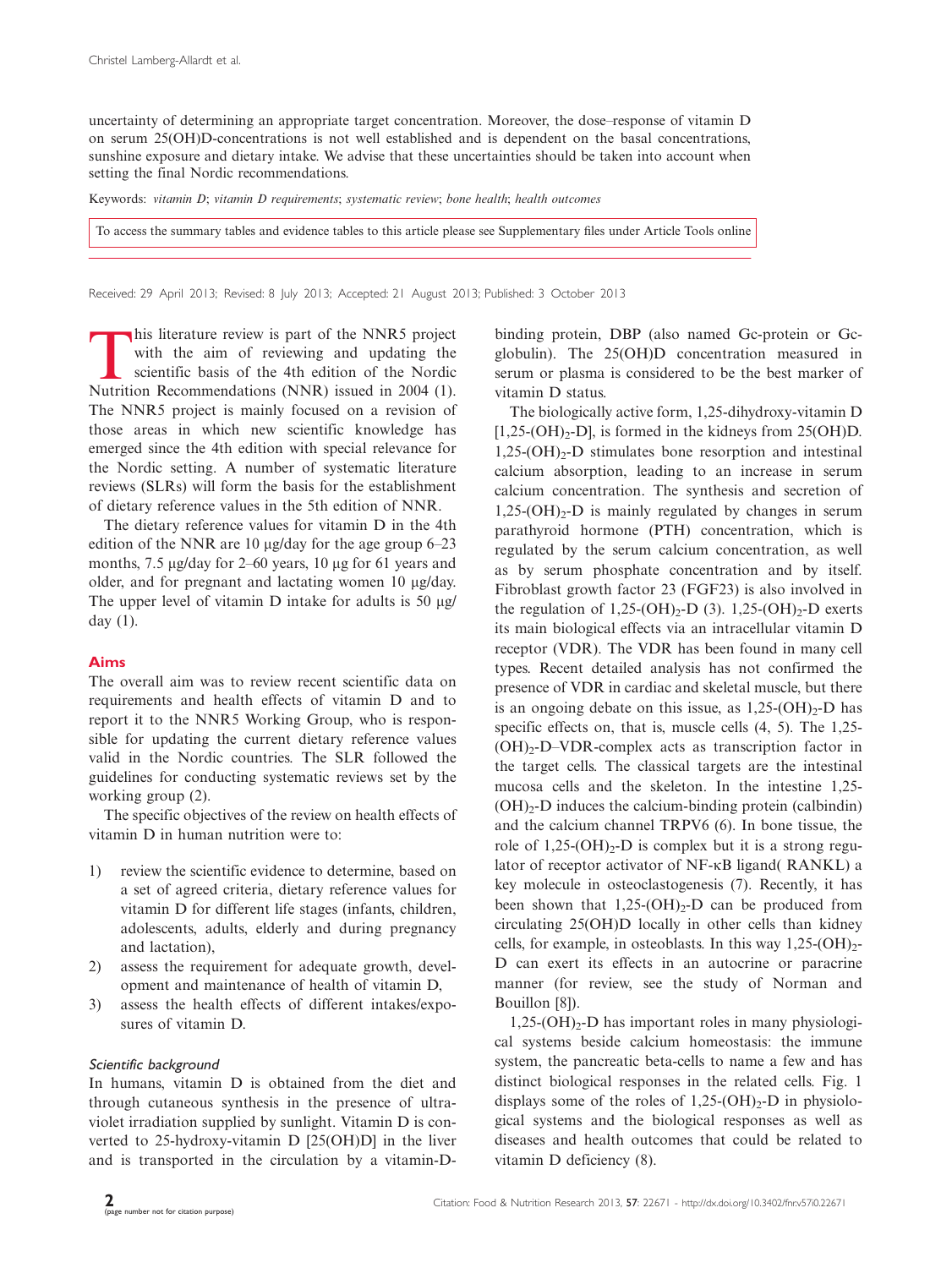

Fig. 1. Overview of vitamin D and its role on physiological systems and the biological responses as well as possible vitamin Drelated diseases. The three columns on the right side, respectively, indicate the following: physiological systems (the six physiological systems that the essential nutrient vitamin  $D_3$  supports by its metabolism to 25(OH) $D_3$  and 1 $\alpha$ ,25(OH)<sub>2</sub>D<sub>3</sub>); biological responses (examples of biological responses generated by  $1\alpha$ ,25(OH)<sub>2</sub>D<sub>3</sub> in the six physiological systems); and vitamin D-deficient-related diseases (identifies for each system some of the disease states that are associated with an inadequate vitamin D nutritional status) (8).

# Vitamin D status and vitamin D sources in the Nordic countries

# Denmark

The vitamin D status in Denmark has been evaluated in a few studies. Andersen et al. (9) performed a crosssectional study in five different European countries, one of which was Denmark. They showed that 51% of teenage girls had 25(OH)D concentrations lower than 25 nmol/l and 93% had concentrations lower than 50 nmol/l in the winter. In addition, 17% of elderly women had concentrations lower than 25 nmol/l and 55% concentrations lower than 50 nmol/l. The median vitamin D intake from diet was 2.4 and 3.4 µg in the girls and women, respectively. Vitamin D supplements were used by 34% of the girls and 62% of the elderly women. In a recent study, Thuesen et al. (10) evaluated the vitamin D status in 6,146 randomly selected individuals aged 30-60 years that participated in a health examination in 1999- 2001. The overall prevalence of vitamin D deficiency  $(25(OH)D < 25$  nmol/l) and insufficiency  $(25(OH)D < 50$ nmol/l) was 13.8 and 52.2%, respectively. A marked seasonal variation was seen in the 25(OH)D concentrations, the median 25(OH)D concentrations were lowest in February and highest in August. Estimated dietary intake of vitamin D ranged between  $0.2$  and  $22.5 \text{ µg}$ day (median 3.0 µg/day,  $n=6,224$ ). Data on the use of supplements were not collected and the vitamin D sources were not explored in this study. Serum 25 (OH)D concentrations were not associated with the estimated dietary intake of vitamin D. The Pakistanis are a large immigrant population in Denmark. In a study in girls, women and men of Pakistani origin, Andersen et al. (11) showed in a cross-sectional study spanning over January-November that the incidence of severe vitamin D deficiency was very common. Eighty-one percent of the girls and 84% of the women had 25(OH)D concentrations below 25 nmol/l and 46% of the girls and 40% of the women were below 10 nmol/l. Sixty-five percent of the men had 25(OH)D concentrations below 25 nmol/l and 13% were below 10 nmol/l. Almost all persons had 25(OH)D concentrations below 50 nmol/l. Use of vitamin-D-containing supplements had a positive association with S-25(OH)D for both men and women. Dietary vitamin D intake was 2.2  $\mu$ g/day in men and 1.7  $\mu$ g/day in women. Based on these reports, the vitamin D status in Denmark seems to be problem both in the native Danish population but especially in the Pakistanis.

### Iceland

In Iceland, cod liver oil is an important and traditional source of vitamin D, especially for children and the older generation, presently supplying 48% of total vitamin D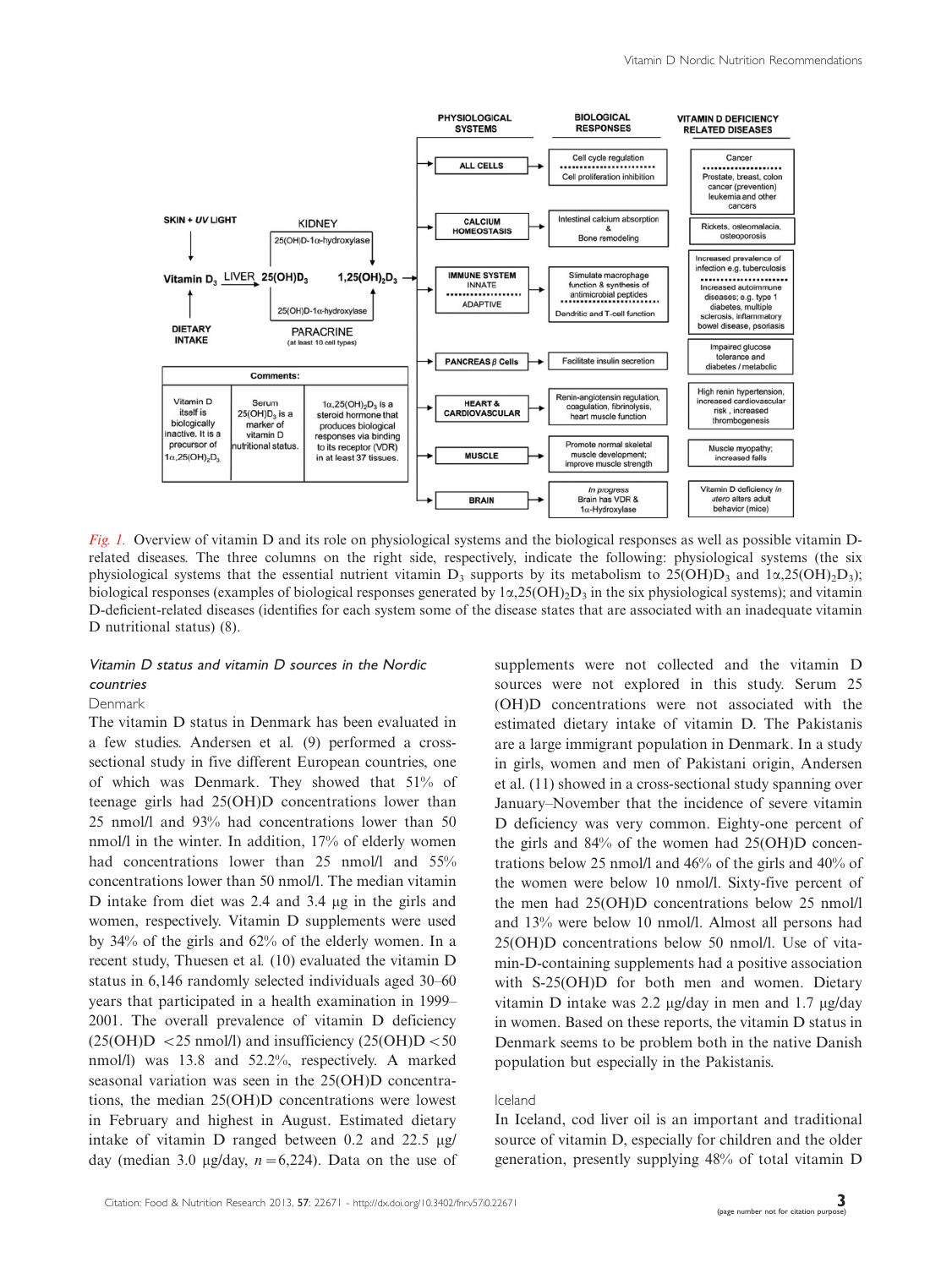from foods according to the National Nutrition Survey. Fatty fish and fortified fats are also important sources. Vitamin D intake varies considerably within the population, with 10% of adults having a habitual intake of  $\leq 3.1$ µg/day, while 10% have a habitual intake of  $\geq$ 21.6 µg/day of vitamin D (12). Supplement use contributes greatly to this variation. Young adults, aged 18-30 years and not taking supplements, have a mean intake of 3.9 mg/day of vitamin D, while the same age group taking cod liver oil has a mean intake of 13.5  $\mu$ g/day (12). The significance of supplement use, including cod liver oil, is also reflected in vitamin D status in Iceland, with serum 25 OHD concentrations averaging <28 nmol/l in February-March in adult men and women not taking supplements, compared with 48 nmol/l for those taking cod liver oil or other vitamin-D-containing supplements (13). The authors conclude that supplements are needed for adequate vitamin D status during winter in northern regions. Icelandic food and nutrition recommendations from 2004 advise the use of vitamin D supplements or cod liver oil (14) and pre-schools commonly supply cod liver oil to children throughout the year.

# Finland

The vitamin D intake and vitamin D status has been low in Finland in all age groups. The authorities have, however, introduced fortifications schemes to broaden the sources of vitamin D in the population. In 2003, the Ministry for Trade and Affairs, based on simulations, recommended that all fluid milk products should be fortified with 0.5-µg vitamin  $D_3/100$  g, and all spreads with 10  $\mu$ g/100 g (previously 7.5  $\mu$ g/100 g). The effect of this fortification has been evaluated in a large population study of about 650 participants (aged 4-74 years) with blood samples and other data from 2002 and 2004. The median daily intake increased, for example, by 1.8  $\mu$ g in 27-66 year olds and the increase in the 25(OH)D concentration was 7.0 nmol/l (15). In those using fluid milk products, the impact on intake and vitamin D status was considerable. The main sources were fish/fish products and fortified milk products, the importance of which is dependent on the age groups. The use of supplements was important as a source of vitamin D in all age groups (15). There were some groups that were still at risk - small children, pubescent girls, and young and middle-aged women. In the Findiet 2007 study, the mean daily dietary vitamin D intake of women aged 25-65 years was  $5.2 \mu$ g and in 65 to 74-year-old women 6.5  $\mu$ g, whereas it was  $7.1$  and  $9.0 \mu$ g in the corresponding age groups for men (16).

In 2010, the National Board of Nutrition increased the recommendation for fortification to  $1 \mu g/100 g$  fluid milk products and for spreads 20 µg/100 g. Moreover, the authorities (National Board of Nutrition; Institute of Welfare and Health; Finnish Paediatric Society) recommend since 2011 that children and youths aged 3-18 years should take a daily 7.5 µg vitamin D supplement all around the year, whereas children younger than 3 years should take a 10-µg daily supplement. Noteworthy is that vitamin D supplements have been recommended to children younger than 3 years for decades in Finland, but it has largely been given only to children during their first year of life (17) Currently, there are no published studies in Finland from 2010 to show what the actual intake and vitamin D status is in the Finnish population. Regarding ethnic groups, a recent study by Islam et al. (18) has shown that Bangladeshi women but especially Somali women has a very low vitamin D status in Finland.

# Norway

The main dietary sources of vitamin D in the Norwegian population are fatty fish, fortified margarine and butter and cod liver oil supplements (19). In addition, it is common to take other vitamin D supplements. The use of cod liver oil supplements represents a long dietary tradition in Norway. A nationwide dietary survey found that 45% of middle-aged women reported cod liver oil supplement use (20). However, the use of this supplement has been found to be less among the younger population. The contribution of cod liver oil supplement to increase vitamin D intakes in Scandinavia compared to southern Europe has been described (21). A systematic review has been conducted by Holvik et al. (22) for available literature on vitamin D status in Norway. They concluded that the vitamin D status was sufficient for the majority in the general population  $(25(OH)D \ge 50 \text{ nmol/l}$  was considered as optimal) and that available data suggest that the vitamin D status in Norway is better than more southern locations in Europe. In spite of this, some have insufficient 25(OH)D concentrations, and that vitamin D status dropped in late winter, also in southern Norway. Some vulnerable groups were identified, that is, nonwestern immigrants and the elderly, especially those living in nursing homes. A working group on vitamin D in the Norwegian population, nominated by the National Council of Nutrition, recommended in their report (19) an increased fortification of foods, in particular milk, in order to improve the vitamin D status in the population including vulnerable groups.

# Sweden

The vitamin D intake of the adult Swedish population was reported in 1998 in the national survey, Riksmaten (23). The median daily vitamin D intake spanned from 4.0  $\mu$ g/day in 17 to 24-year-old women to 5.6  $\mu$ g in women aged 65 years and older. Correspondingly, the median daily vitamin D intake in 17 to 24-year-old men was 4.9  $\mu$ g and 7.0  $\mu$ g in men older than 65 years. The main sources were dietary fat, fish and fish products and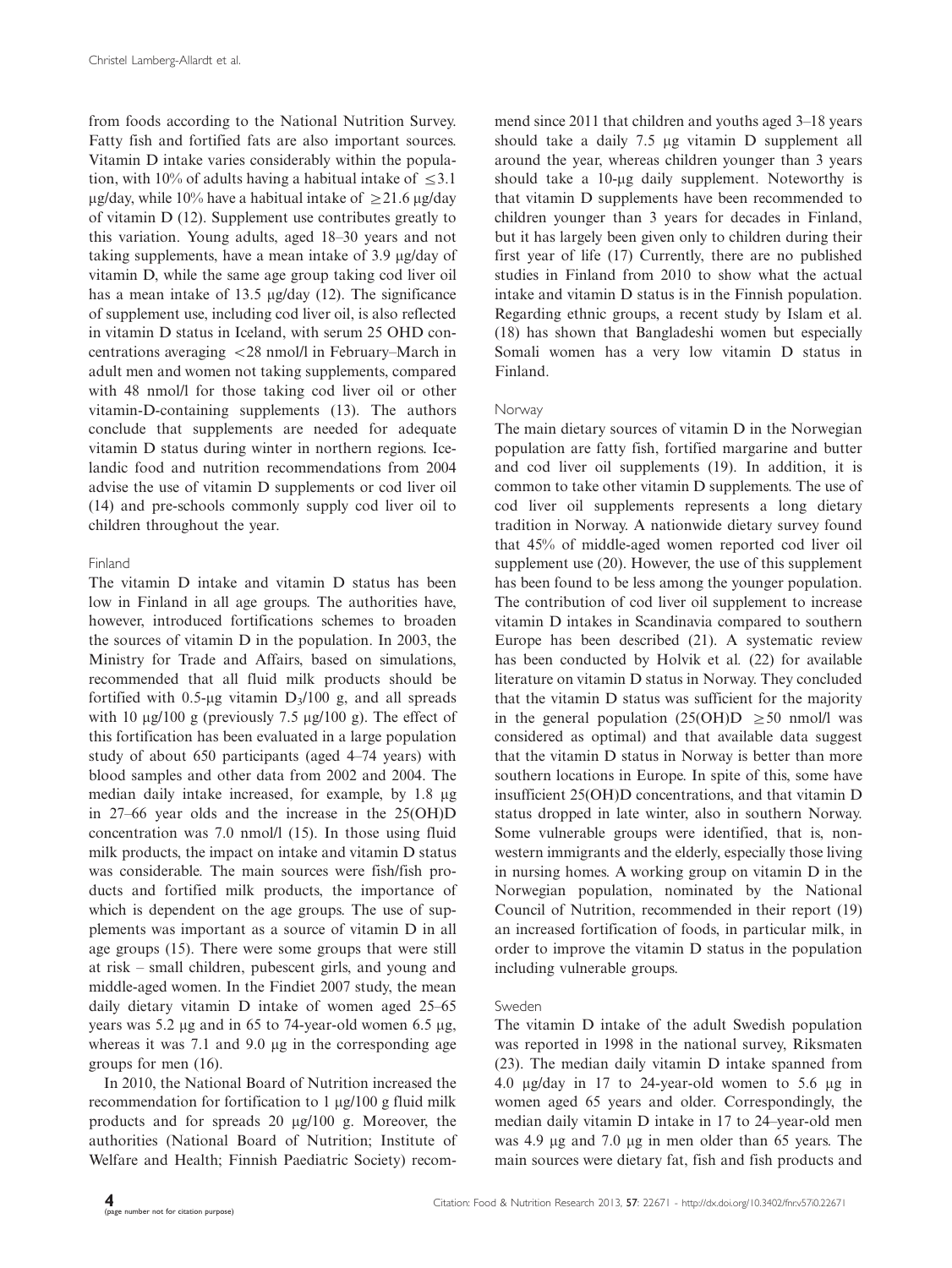fortified milk products. Serum 25(OH)D concentrations were not measured. A similar survey was performed in 2010-2011, but the results are not available. Vitamin D intake and status has been studied in children. In 'Riksmaten-barn 2003' (24), a nutrition survey in children, found that the mean intake was  $6.6$ ,  $5.0$  and  $4.6 \mu$ g in 4-year-olds, 2nd grade and 5th grade, respectively. The higher intake in the youngest was due to the fact that 21% of them got vitamin D supplements and 28% ate fortified porridge. In a recent study, Eriksson and Strandvik (25) found that the mean 25(OH)D concentration was 76 and 68 nmol/l in 4- and 8-year olds, which could be considered satisfactory. However, a larger percentage (ca. 30%) of the older children had concentrations less than 50 nmol/l than the younger ones  $(<10\%)$  and 65% of the older boys and 55% of the older girls had concentrations  $<$  75 nmol/l whereas the numbers were 50 and 40%, respectively in the younger age groups. The authors state that the comparably high 25(OH)D concentrations are due to the fact the children up to the age of five regularly get vitamin D supplementation.

# Research/key questions for vitamin D

The selection of outcomes was based on our knowledge of the vitamin-D-related scientific literature. The NNR5 Working Group commented on and approved of the research questions.

The research questions for this systematic review were as follows:

- 1) What is the effect of vitamin D from different sources on serum 25(OH)D concentrations?
- 2) What is the relationship between 25(OH)D concentrations and different outcomes in different populations and age groups?
- 3) What is the effect of dietary vitamin D intake on different outcomes in different populations and age groups?
- 4) What is the effect of supplemental vitamin D on different outcomes in different populations and age groups?
- 5) What is the effect of sun or UVB exposure on different outcomes in different populations and age groups?
- 6) What is the UL (tolerable upper intake level) for vitamin D for different health outcomes in different populations and age groups?
- 7) What are the interactions of vitamin D with calcium intake on different health outcomes in different populations and age groups?
- 8) Which is the interaction of vitamin D intake or vitamin D status with vitamin A intake or vitamin A status on health outcomes in different populations and age groups?

# **Methods**

# Definitions

The exposures were:

For research question 1: diet/dose; sun exposure/season; supplements/dose/intervals; obesity; pregnancy/lactation.

For research questions 2-8: dietary vitamin D, fortified foods, supplementation and sunlight (natural UV irradiation) exposure, serum 25-hydroxy-vitamin D concentration, vitamin A intake.

Serum or plasma 25(OH)D-concentration was used as an *indictor of exposure* in research questions 2-8.

The following outcome measures were included:

For research question 1: 25(OH)D. For research questions 2–5, 7 and 8: Pregnancy outcomes and growth, bone health (all fractures, hip fractures, vertebral fractures, bone mineral density/osteoporosis, bone mass, bone quality, rickets, osteomalacia, dental health); muscle strength; falls; all cancers, breast cancer; colorectal cancer; prostate cancer; diabetes type I; diabetes type II; multiple sclerosis; obesity; total mortality; hypertension/blood pressure; cardiovascular disease (CVD) clinical outcomes; infections.

Research question 6: calcium metabolism: hypercalciuria, hypercalcemia; soft tissue calcification; renal outcomes vascular outcomes; mortality; adverse events reported in RCTs

The following life stages were included: infants, children, adolescents, adults, postmenopausal women, elderly, the very old.

# Search methods and terms

Two expert reference librarians designed and conducted the electronic search strategy based on the research questions provided by the four investigators. The following electronic databases were searched: MEDLINE and Swemed. The search was conducted using medical subject heading terms (MESH) (see Appendix 1). The search was done in two batches, the first covering January 2000- March 2010 and the second March 2009-February 2011. In the first search, the investigators focused only on SLRs) and in the second on systematic reviews and randomized control trials (RCTs) published after March 2009. Furthermore, we used snowballing for SLRs and RCTs published after that and until May 2012.

# Selection of articles/studies

The investigators screened all abstracts from both searches in pairs, and after that all four investigators made a common decision on the full-text articles to be acquired from the librarian. From the batches of full-text articles, we included those who met the criteria for SLRs. As regards RCT studies, only studies from Europe and North America were included. The full-text articles were examined in pairs and the four investigators made a common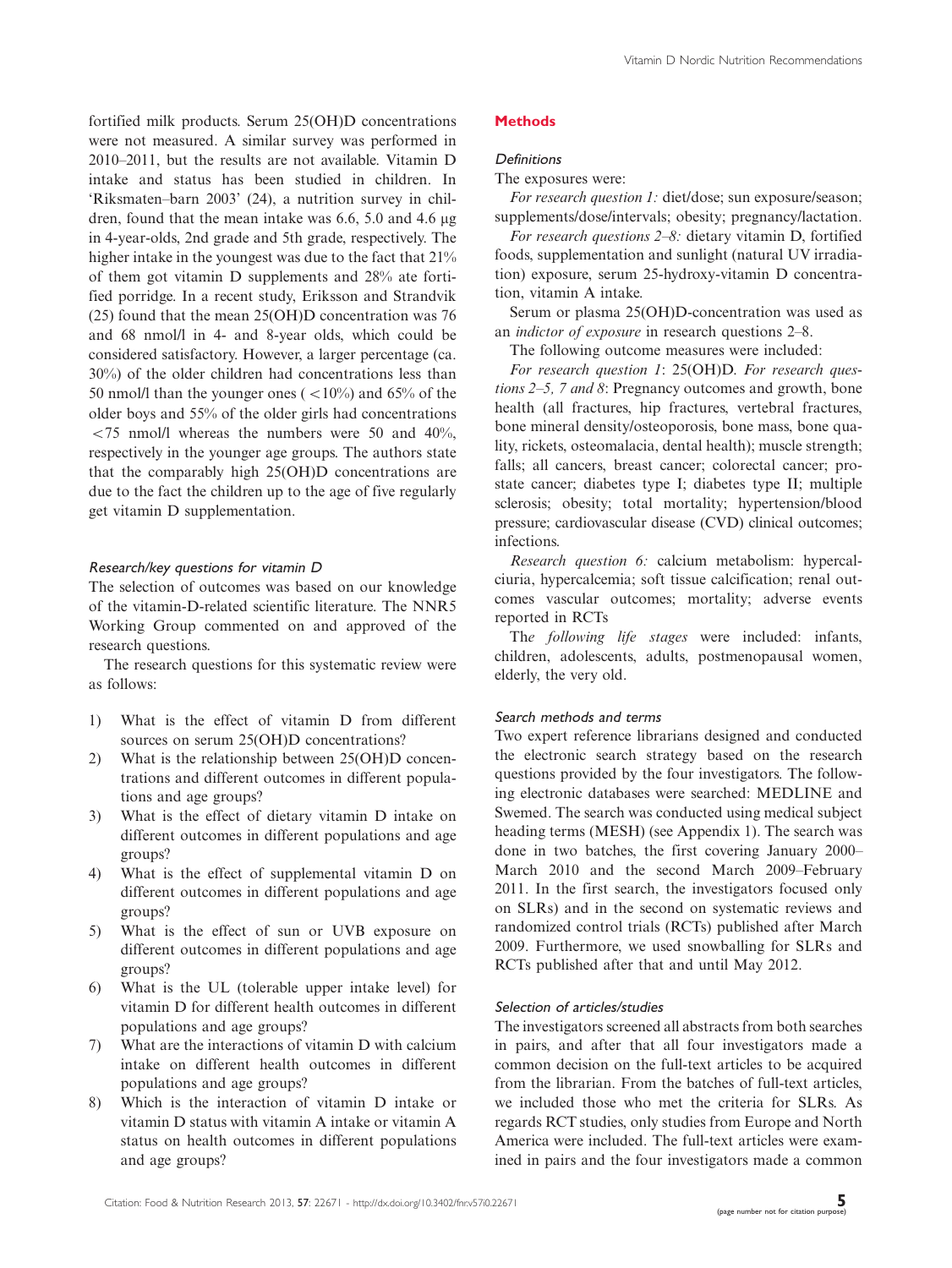decision on which articles should be included and which to exclude. Eligible criteria for full-text articles were SLR, matching the research questions and healthy populations, not patients or medication, and not meta-analyses.

### Quality assessment of studies

Results of systematic reviews and meta-analysis were quality assessed and evaluated using the NNR5-modified AMSTAR quality assessment tool and incorporated in the evidence tables. Quality assessment of the RCTs was made according to the NNR guidelines (2). The quality assessment methods of the studies included in the SLRs differed. The Jadad scale is one of the instruments used to assess the quality of RCTs and is referred to in some of the SLRs in this review (26).

# Reporting of evidence

The evidence is reported in the evidence tables (Appendix 2) and the summary tables (Appendix 3).

# Results

# Result of search

In total 1706 abstracts were screened (Fig. 2). The search was done in two batches, the first covering January 2000- September 2010 and the second covering May 2009 to February 2011 In the first search, the investigators focused only on SLRs and in the second on SLRs and RCTs. Furthermore, the authors used snowballing for SLRs and RCTs published between March 2011 and May 2012. We primarily identified 108 studies for further consideration, whereas 1,598 studies were excluded. Finally, we included 28 studies based on the literature search and 7 by snowballing, 35 in total. The included studies are listed in the reference list and the excluded studies are listed in Appendix 4. The characteristics and quality of the SLRs and included RCTs are presented in Appendix 2, respectively. The results of the studies are presented in specific [summary tables 1](http://www.foodandnutritionresearch.net/index.php/fnr/rt/suppFiles/22671/0)[-](http://www.foodandnutritionresearch.net/index.php/fnr/rt/suppFiles/22671/0)[23](http://www.foodandnutritionresearch.net/index.php/fnr/rt/suppFiles/22671/0) (Appendix 3).

Noteworthy is, that two extensive SLRs, Cranney et al. (27), focusing on the effectiveness and safety of vitamin D, calcium in relation to bone health and Chung et al. (28) focusing on vitamin D, calcium and health outcomes, were performed for the North American vitamin D and calcium recommendations (29). Chung et al. (28) included material from Cranney et al. (27), and in some cases built their conclusions on this earlier evidence report.

# The effect of vitamin D from different sources on serum 25-OHD concentrations (Research question 1)

Effect of dietary vitamin D on 25-hydroxy-vitamin D concentration

We did not identify any SLR on the relationship on dietary vitamin D from natural sources and 25(OH) D-concentration.

# Effect of fortified foods on 25-hydroxy-vitamin D concentration

We identified two SLRs on the effect of fortification (28, 30). For more information, see [summary table 1](http://www.foodandnutritionresearch.net/index.php/fnr/rt/suppFiles/22671/0).



Fig. 2. Flowchart of study selection.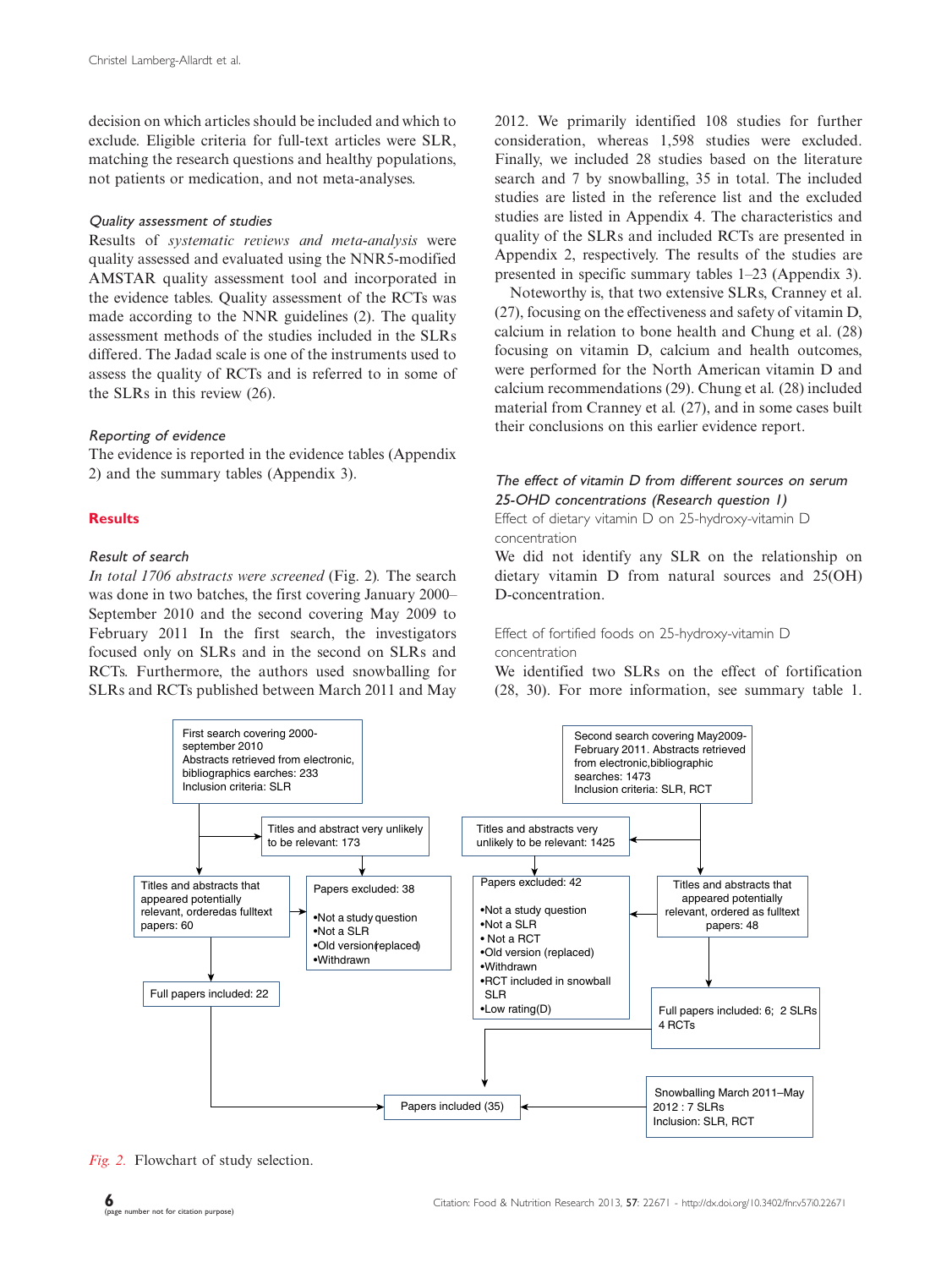Moreover, O'Donnell et al. (31) published a paper based on part of the same material as Cranney et al. (27), which is included in this analysis. Chung et al. (28) did not perform a new SLR but based their conclusions on Cranney et al. (27).

Cranney et al. (27) included 13 RCTs that studied the effect of fortified dietary sources of vitamin D on circulating 25(OH)D-concentrations. Two of the 13 trials did not provide the vitamin D content of the dietary source and were excluded, thus 11 studies were included in the analyses. They studied a total of 1,281 subjects (697 interventions, 584 controls). All trials were carried out in adults. The quality of 6 out of 11 trials was scored  $\geq$  3 on the Jadad scale (26).

The vitamin D dietary interventions included fortified milk, nutrient dense fruit and dairy-based products, high vitamin D diet, fortified orange juice, fortified cheese and fortified bread. The only RCT with a factorial design had two other intervention groups that included an exercise program and a combined program of exercise and nutrient dense products. The type of vitamin D administered was vitamin  $D_3$  in eight trials and was not specified in three. The vitamin D intake was 5-25 mg/day. Seven trials also specified the calcium content within the dietary intervention. The duration of the intervention ranged from 3 weeks to 24 months. Compliance was reported in four trials and was stated to be  $>85\%$ .

Meta-analysis was conducted to quantify the effects of dietary sources with vitamin D with/without calcium versus placebo or calcium on serum 25(OH)D concentrations. Seven of the 11 included trials that reported (or provided sufficient data to calculate) the absolute change in total  $25(OH)D$  or  $25(OH)D_3$  concentrations were included in the meta-analysis.

Combining all seven trials that investigated the effect of food fortification or dietary sources of vitamin D with or without calcium versus control was not possible due to heterogeneity of the treatment effect. However, the individual weighted mean differences demonstrated a clear trend toward a significantly higher absolute change in serum 25(OH)D concentration in the treatment group versus the control.

The positive direction of the treatment effect of dietary interventions with foods fortified with vitamin D was consistent. Those trials with low baseline 25(OH)D concentrations (i.e.  $<$  50 nmol/l) demonstrated a greater percent increase in 25(OH)D concentrations at the end of study compared to trials with higher baseline 25(OH)D concentrations (i.e.  $> 50$  nmol/l). The authors stated that observations from such indirect comparisons need to be interpreted cautiously due to differences in baseline characteristics of the study populations, the bioavailability of the vitamin D in the various food sources and the different measures of serum 25(OH)D used.

BMI or ethnicity.

Cranney et al. report  $(27)$ . Five studies scored  $\leq 3$  on the Jadad scale and the rest scored  $\geq 3(26)$ . Compliance rate was reported in 10 studies, which is important in foodbased studies, but not included in the Jadad scale. The heterogeneity among the studies was high. The authors did not distinguish between vitamin  $D_3$  and vitamin  $D_2$  in the analyses. The authors concluded that

Black et al. (30) performed an SLR based on 16 RCTs from 15 publications of which 8 were included in the

Eleven of the thirteen identified trials on food fortification and circulating 25(OH)D provided the vitamin D content  $(5-25 \mu g)$  of the dietary source. Most trials used dairy products as the source of fortified foods. Food fortification with vitamin D resulted in significant increases in serum 25(OH)D concentrations with the treatment effect ranging from 15 to 40 nmol/L. The combined effect of fortified food from two trials with vitamin  $D_3$  doses equivalent to 10–12 µg/d was 16 nmol/L (95% CI 12.9, 18.5). It was not possible from these trials to determine if the effect of food fortified with vitamin D on serum 25(OH)D concentrations varied by age,

foods fortified with vitamin D increased circulating 25(OH)D concentrations in a dose-dependent manner. In addition they concluded that the treatment effect was higher in studies using doses  $\geq 10$  µg/d, in studies performed at latitudes 40 degrees and where baseline 25(OH)D concentrations were less than 50 nmol/l. Moreover, the authors calculated that a mean individual daily intake of about 11 µg vitamin D from fortified foods increased serum 25(OH)D concentrations by 19.4 nmol/l on an average corresponding to an average 1.2 nmol/l increase for each 1 μg vitamin D ingested.

# Effect of supplementation on 25-hydroxy-vitamin D concentration

We identified two SLRs (27, 32), for details see [summary](http://www.foodandnutritionresearch.net/index.php/fnr/rt/suppFiles/22671/0) [table 2.](http://www.foodandnutritionresearch.net/index.php/fnr/rt/suppFiles/22671/0) Chung et al. (28) did not perform a new SLR but based their conclusions on Cranney et al. (27). They included further analyses of dose response.

Cranney et al. (27) analyzed the effect of vitamin D supplementation on circulating 25(OH)D concentrations in different age groups, and the the result are shown below.

Infants. Seven trials included term infants. Four trials used vitamin  $D_2$ , vitamin  $D_3$  was used in one and in three trials no information was given on the form of vitamin D. Most trials were of lower methodological quality. The authors concluded that

one trial suggested that 5  $\mu$ g of vitamin D<sub>2</sub> may not be enough to prevent vitamin D deficiency, in some infants residing at northern latitudes. A dose-response was noted in this same trial (2.5, 5, 10 mg/day). Consistent responses to vitamin D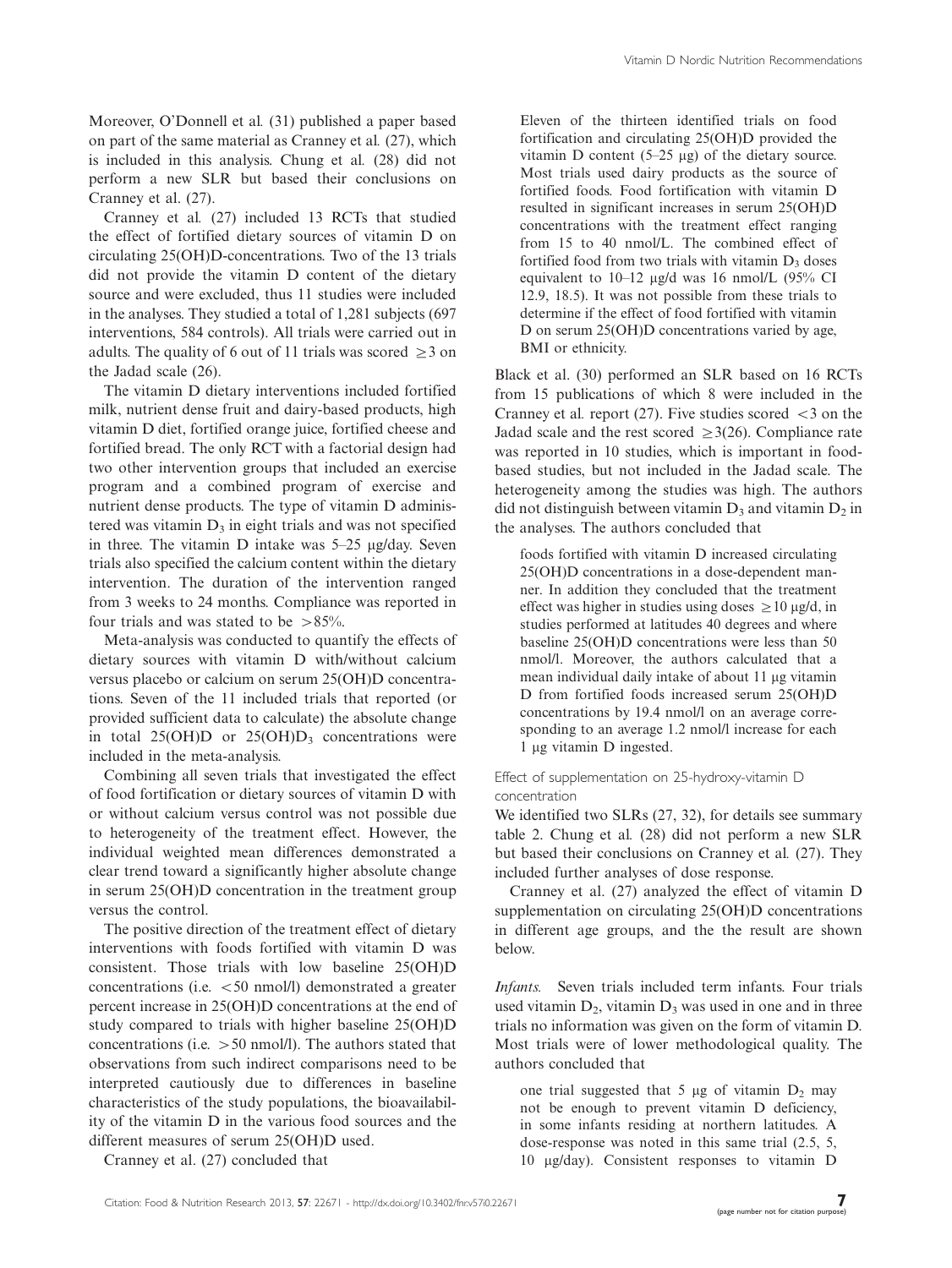supplementation were noted across the seven trials, and some trials suggested that infants, who are vitamin D deficient, may respond differently and require higher doses of vitamin D.

Pregnant women and lactating mothers. Six small trials of vitamin D supplementation in pregnant or lactating women were included. Three trials used vitamin  $D_2$  and three used vitamin  $D_3$ . All trials were of low methodological quality. The authors concluded that

25–90  $\mu$ g/d of vitamin  $D_2$  and 25  $\mu$ g/d of vitamin  $D_3$ resulted in significant increases in serum 25(OH)D concentrations in lactating mothers and in cord blood. One trial found that supplementation of lactating mothers with 25  $\mu$ g of vitamin D<sub>2</sub> during winter months did not increase serum 25(OH)D concentrations in the infants.

Children and adolescent populations. The authors found four trials that examined the effect of vitamin D on 25(OH)D in children or adolescents with doses ranging from 5 to 50  $\mu$ g of vitamin D<sub>3</sub>/day in three trials or 10  $\mu$ g of vitamin  $D_2$  in one trial. The study quality was rated  $\geq$ 3 in three trials on the Jadad scale (26). The authors concluded that

there were consistent increases in 25(OH)D concentrations ranging from  $8 \text{ nmol/L}$  (with  $5 \text{ µg}$  of vitamin D<sub>3</sub>), 16.5 (with 15  $\mu$ g) to 60 nmol/L (50  $\mu$ g).

Premenopausal women and younger men. Ten small trials included premenopausal women and younger males. Three trials compared vitamin  $D_2$  to vitamin  $D_3$  in healthy young adults. Doses of vitamin  $D_3$  ranged from 15 to 250  $\mu$ g/day and for vitamin  $D_2$  the doses were 100  $\mu$ g/day or 1,250–2,500  $\mu$ g for one dose. The methodological quality of eight of the 10 trials was poor. The authors concluded that

Three trials found that vitamin  $D_2$  and  $D_3$  in healthy adults may have different effects on serum 25(OH) D concentrations. Vitamin  $D_2$  appeared to have a smaller effect on serum 25(OH)D, which may have been due to more rapid clearance and/or different metabolism than vitamin  $D_3$ . One trial compared 2500  $\mu$ g vitamin  $D_2$  orally versus injection and found a greater variability in response with the intramuscular preparation. A dose-response effect was noted in those trials that used multiple doses of vitamin  $D_3$ .

Postmenopausal women, older men, and elderly populations. Forty-four trials were conducted exclusively in postmenopausal women and older men. Fourteen of these were performed in elderly populations living in long-term care or nursing homes. One trial was in early postmenopausal women. Doses ranged from 2.5 to 1,000  $\mu$ g/day of vitamin D<sub>3</sub> and 225  $\mu$ g vitamin D<sub>2</sub>/day. In three studies, single doses of  $2,500-7,500 \mu$ g as injections were

used. One trial was conducted in African American women. The methodological quality was  $\geq 3$  in 24 trials. One trial found that wintertime declines in 25(OH)D concentration were prevented with 12.5  $\mu$ g of vitamin D<sub>3</sub> daily. A dose response with increasing doses of vitamin  $D_3$  was noted. The authors also performed a metaanalysis of 16 of the 44 trials in postmenopausal women, older men, and elderly populations that investigated the effect of oral vitamin D supplementation with or without calcium versus no treatment, placebo or calcium on serum 25(OH)D concentrations. They concluded that

treatment effect of oral vitamin  $D_3$  supplementation increases with increasing doses. Meta-regression results demonstrated a significant association between dose and serum 25(OH)D levels. The metaregression results suggested that 2.5 mg/d of vitamin  $D_3$  will increase the serum 25(OH)D concentrations by  $1-2$  nmol/L. This suggests that doses of  $10-20$   $\mu$ g daily may be inadequate to prevent vitamin D deficiency in at-risk individuals. Vitamin  $D_3$  doses of 17.5 mg daily or more significantly and consistently decreased serum concentrations of PTH in vitamin D deficient populations. Given the limitations in the measurement of 25(OH)D concentrations and the lack of standardization and calibration, it is difficult to suggest precise recommendations for adequate intakes, especially since optimal levels of serum 25(OH)D have not been defined.

Chung et al. (28) further analyzed the effect of vitamin D supplementation on changes in serum 25-OHD concentration based on the results from Cranney et al. (27). They plotted the net changes in serum 25(OH)D concentration against the doses of vitamin D supplementation using data from 26 RCTs with 28 comparisons in adults. Only RCTs of daily vitamin  $D_3$  supplementation (doses ranged from  $5$  to  $125$   $\mu$ g/day) alone or in combination with calcium supplementation (doses ranged from 500 to 1,550 mg/day) that provided sufficient data for the calculations were included in the plot. The studies had varied compliance rates in the vitamin D intake; limited or no adjustment for skin pigmentations, calcium intake, or background sun exposure; different vitamin D assay methodologies and measurement variability. They stated that these factors increased the heterogeneity and limited the usefulness of an overall summary estimate for an intake dose response in serum 25(OH)D concentration. Chung et al. (28) concluded that

a relationship between increasing doses of vitamin D3 with increasing net change in 25(OH)D concentration was evident in both adults and children, that the dose-response relationships differed depending on study participants' serum 25(OH)D status ( $\leq 40$  $vs. > 40$  nmol/L) at baseline, and depending on duration of supplementation ( $\leq$ 3 vs. > 3 months). Vitamin  $D_2$  supplementation was more commonly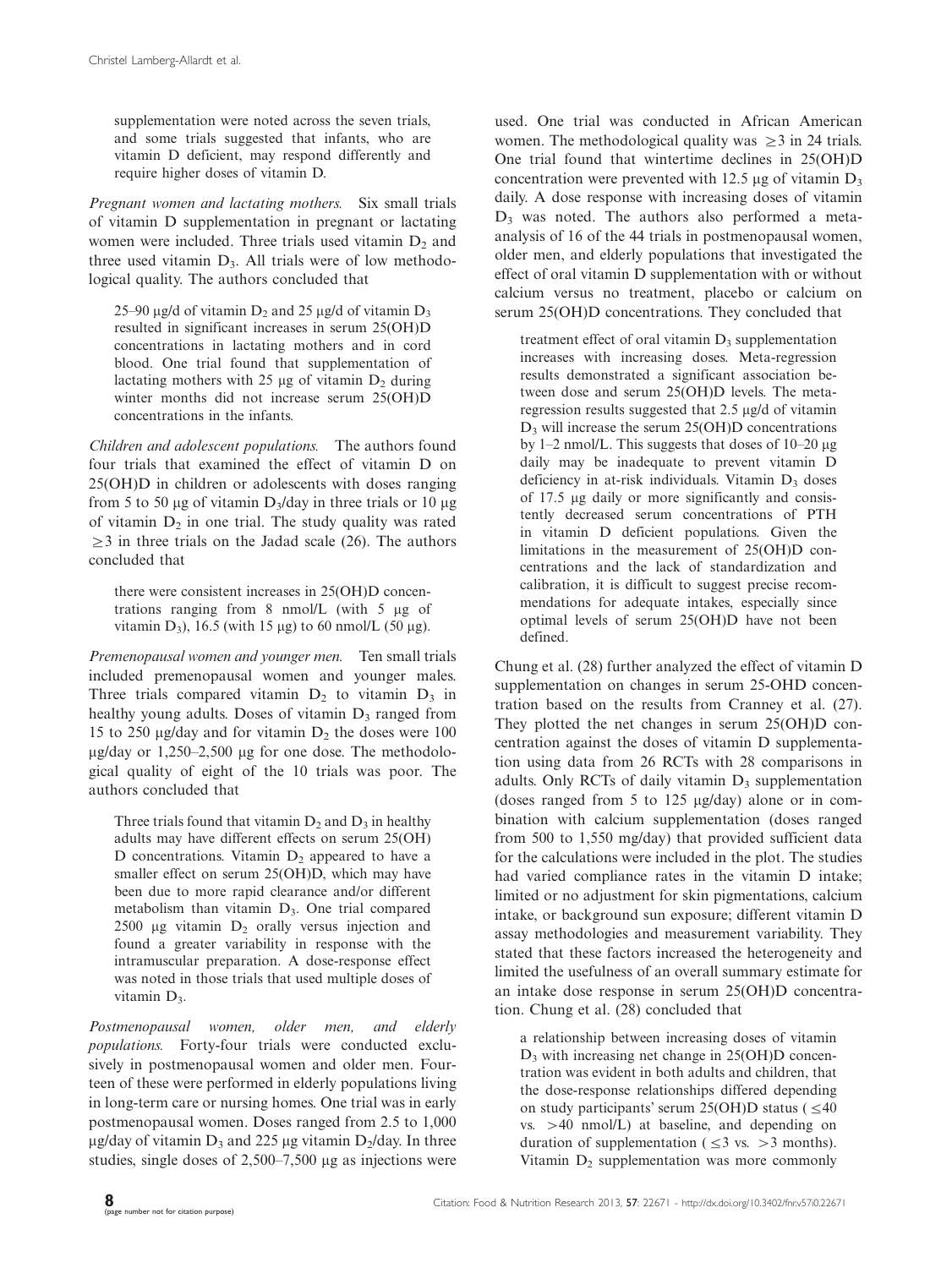used in RCTs of infants and pregnant or lactating women, than vitamin  $D_3$  supplementation. Results showed that supplementation of vitamin  $D_2$  significantly increased 25(OH)D concentrations in infants, lactating mothers and in cord blood.

Cashman et al. (32) included 44 RCTs in their systematic review. In the analyses, priority was given to data from winter-based RCT  $(n=12)$  performed at latitudes higher than 49.5 degrees N. Six of the 12 RCTs were included in Cranney et al. (27) and had a Jadad score  $\geq$  3 (26), the rest were not quality assessed but were included in the final IoM report (29). The authors concluded that

A combined weighted linear model meta-regression analyses of natural log total vitamin D intake (diet and supplemental vitamin D) versus achieved serum 25(OH)D-concentration in winter produced a curvilinear relationship. Use of non-transformed total vitamin D intake data (maximum 35 ug/d) provided for a more linear relationship. Although inputting an intake of 15  $\mu$ g/d (i.e. the US RDA) into the 95% lower CI curvilinear and linear models predicted a serum 25(OH)D of 54.4 and 55.2 nmol/l, respectively, the total average vitamin D intake that would achieve 50 (and 40) nmol/l serum 25(OH)D was 8.9  $\mu$ g (2.8) and 12 (6.5)  $\mu$ g/d, respectively. Inclusion of 95% range in the model to account for interindividual variability increased the predicted intake of vitamin D needed to maintain serum 25(OH)D  $\geq$  50 nmol/l to 23.25 µg/d.

The authors also stated that

these results should be interpreted with caution because of the few data points in the analysis.

# Vitamin D and different health outcomes (Research questions  $2-4$ )

### Vitamin D and pregnancy

We found two SLRs on pregnancy-related outcomes and vitamin D that met our inclusion criteria (28, 33). The reviews are presented in [summary table 3](http://www.foodandnutritionresearch.net/index.php/fnr/rt/suppFiles/22671/0).

Chung et al. (28) evaluated one nested case-control study of healthy, nulliparous pregnant women  $(n=274)$ that were followed from less than 16 weeks of pregnancy to delivery. Women who subsequently developed preeclampsia had lower adjusted mean 25(OH)D concentrations than controls. Early pregnancy maternal 25(OH)D concentrations below 37.5 nmol/l were associated with a fivefold increased risk of preeclampsia. Furthermore, babies of preeclamptic mothers were twice as likely to have serum concentrations below 37.5 nmol/l compared with controls. None of these associations varied with race or ethnicity. The study was rated B.

De-Regil et al. (33) reviewed six randomized trials including 1,023 pregnant women, in a report that updates a previous Cochrane report on vitamin D supplementation and maternal and neonatal outcomes. Intended maternal outcome measures were preeclampsia, gestational diabetes and vitamin D status at term. Infant outcome measures were preterm birth and low birth weight. In addition, there were a series of secondary intended outcome measures, including cesarian sections, maternal hypertension and Apgar score. Most of the studies were done in the 1980s while one was from 2008 and the dose of vitamin D given on a daily basis ranged from 20 to 30 mg. Three trials also included high doses in one of their arms: two of them used a single dose of 5,000  $\mu$ g in the third trimester and one gave 15,000  $\mu$ g twice during pregnancy. Five of the studies, including 623 women supplied vitamin D alone while one study of 400 women gave vitamin D in combination with calcium. None of the included studies reported on gestational diabetes or preterm birth. Preeclampsia was only reported in the one study giving both calcium and vitamin D, and found no difference in risk between the women receiving supplements compared with the placebo group.

The authors' conclusions were as follows:

The use of vitamin D supplementation during pregnancy improves vitamin D concentrations as measured by 25-hydroxyvitamin D at term. However, the clinical significance of this finding is yet to be determined as there is currently insufficient high quality evidence relating to the clinical effects of vitamin D supplementation during pregnancy. Good quality studies are needed to determine the usefulness and feasibility of this intervention as a part of routine antenatal care.

# Vitamin D and growth

One SLR (28) was identified evaluating seven interventions and two observational studies on vitamin D and growth in newborns, infants, or children. The review is presented in [summary table 4](http://www.foodandnutritionresearch.net/index.php/fnr/rt/suppFiles/22671/0). Two interventions included in the review, where pregnant women in India received  $15,000 \mu g$  in the 7th and 8th months of pregnancy, were the only intervention trials reporting statistically significant effects of vitamin D supplements on growth. The studies were rated C as important aspects of the methodology were not reported. Dietary vitamin D intakes of these mothers were estimated to be less than 0.7-  $0.9 \mu$ g/day. A British trial of 126 Asian women receiving 25 mg/day during the third trimester reported no effects on birth weight or length even though there was an insignificant reduction in the number of low birth-weight infants in the intervention group. Similarly, no significant effect was demonstrated by French, Chinese, or Australian trials. All of these trials were rated C for methodological quality except for the British trial which was rated B. Two cohort studies were also evaluated, one British and one Australian. Neither study showed significant associations between maternal serum 25(OH)D and growth of the offspring. The authors are cautious in their conclusions regarding the evidence on vitamin D related to growth, citing lack of methodologically solid studies.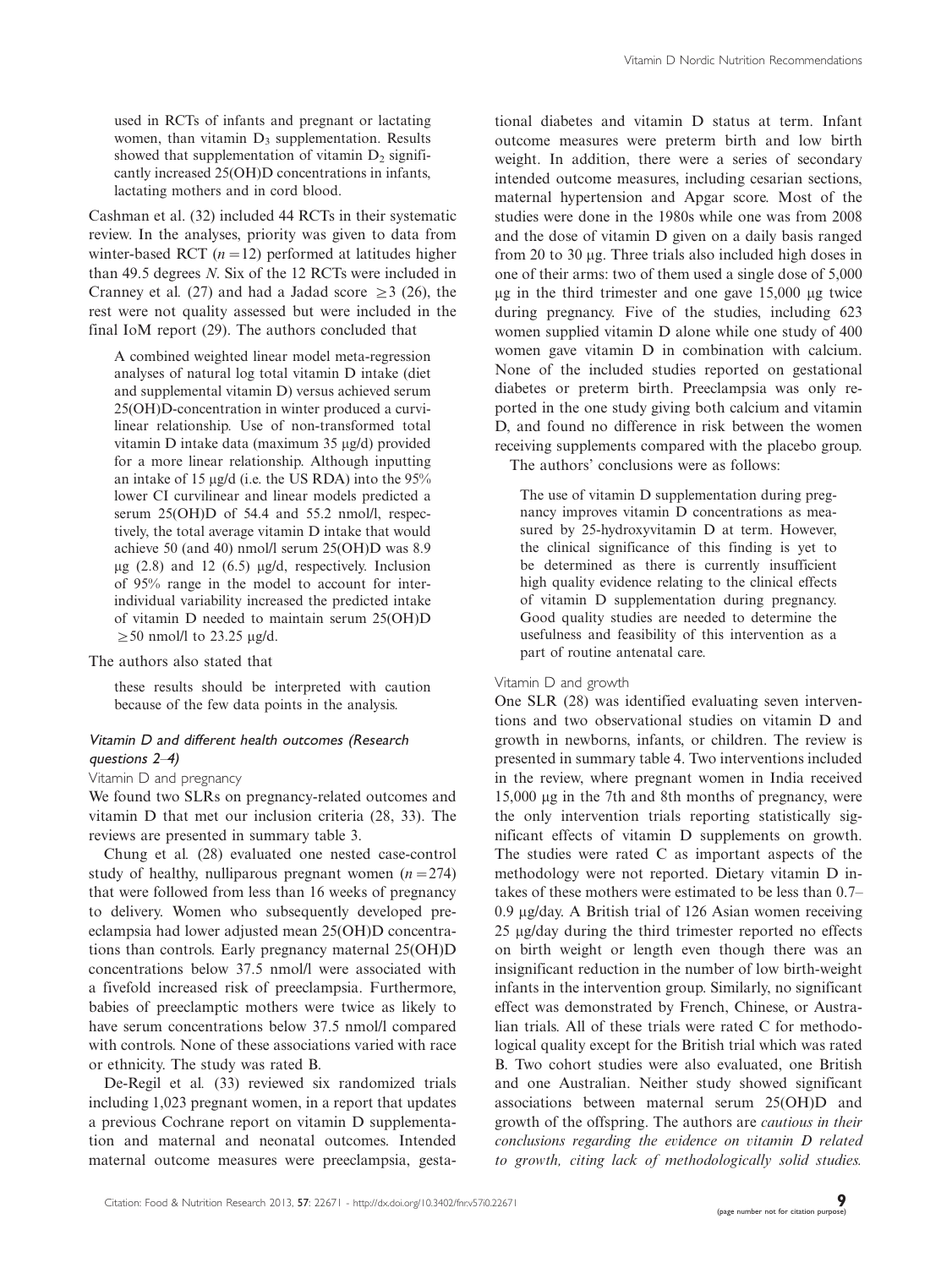Chung et al. (28) also reviewed the relationship between vitamin D and calcium and growth. They found one Crated study from India comparing vitamin D and calcium supplementation in women in their third trimester to no supplementation. Infants of the women receiving supplementation were significantly heavier.

### Vitamin D and bone health

Rickets. We identified two SLRs that met our inclusion criteria (28, 34). For the results of the studies see [summary table 5](http://www.foodandnutritionresearch.net/index.php/fnr/rt/suppFiles/22671/0).

Chung et al. (28) built on and updated the AHRQ-Ottawa evidence-based report of Cranney et al. (27), reviewing concentrations of 25(OH)D related to established vitamin-D-dependent rickets in infants and young children. As an updated search did not identify any new studies, they simply referred to Cranney et al. (27). In 6 of the 13 studies reviewed, mean or median 25(OH)Dconcentration in children with rickets was  $\langle 27.5 \text{ nmol/l.} \rangle$ whereas it was between 30 and 50 nmol/l in the other studies. Most studies were conducted in developing countries with low calcium intake. Low calcium intake can influence the relationship between 25(OH)D and rickets, and the 25(OH)D threshold for rickets in populations with high calcium intake (e.g. North America) is unclear. The Cranney et al. (27) report thus concluded:

There is fair evidence for an association between low serum 25(OH)D and established rickets, regardless of assay type (RIA, CPBA, HPLC). There is inconsistent evidence to determine if there is a threshold concentration of serum 25(OH)D above which rickets does not occur.

In a Cochrane review by Lerch and Meissner (34), the aim was to evaluate the effects of interventions on the prevention of nutritional rickets in term-born children. The review was limited to studies performed in the last 50 years. Only four trials were included and in two of them no rickets occurred. The reference was placebo or no intervention. In a Turkish trial, vitamin D showed a reduced risk of rickets compared to no intervention. In a Chinese trial, a combined intervention of vitamin D and calcium supplementation and nutritional counseling reduced the risk of rickets compared to no intervention. They conclude:

There are only few studies on the prevention of nutritional rickets in term born children. Until new data become available, it appears sound to offer preventive measures (vitamin D or calcium) to groups of high risk, like infants and toddlers; children living in Africa, Asia or the Middle East or migrated children from these regions into areas where rickets is not frequent.

Fractures. We identified three systematic reviews that met our inclusion criteria (27, 35, 36). For the results of the studies see [summary table 6.](http://www.foodandnutritionresearch.net/index.php/fnr/rt/suppFiles/22671/0)

The Cochrane review by Avenell et al. (35), comprising postmenopausal women and men over 65 years of age, concluded that based on available RCTs, it appears unlikely that vitamin D alone is effective in preventing hip fracture, vertebral fracture, or any new fracture. However, a significant reduction in the incidence of hip fracture in those receiving vitamin D (dose  $10-20 \mu g/day$ ) and calcium versus placebo or no treatment was found. Subgroup analysis showed a significant reduction in the subgroup of institutional residents but not in community dwellers. However, the difference between the two subgroups was not statistically significant. The reduction in incidence of non-vertebral fractures was not significant in those given vitamin D and calcium. However, in the subgroup analysis on residential status, a statistical significant effect was found in the institutional residents' subgroup but not in community dwellers. There was no reported effect of vitamin D and calcium on clinical vertebral fracture. Avenell et al. (35) reported on the scientific quality on nine different items with scores from 0 to 2. No overall score was given.

The SRL by Vestergaard et al. (36) mainly refers to Avenell et al. (35) described above. In addition, the results from the DIPART study (37) are referred to. In this patient-based pooled analysis of seven major vitamin D fracture trials with 68,500 participants, no significant effect of vitamin D alone compared to placebo/no vitamin D was found for any fracture or hip fracture (doses of vitamin D 10-20 mg/day). However, the overall risk of fracture was reduced in those given combined supplementation with vitamin D and calcium compared to placebo/no vitamin D. The risk of hip fracture was hazard ratio (HR) 0.84, 95% CI 0.70-1.01, later corrected to HR 0.83, 95% CI 0.69-0.99 due to a coding error in the original publication, conf. BMJ 2010; 340:b5463). One of the studies included in DIPART included a drug review in those receiving vitamin D and calcium. Additional analysis excluding this study from the pooled analysis attenuated markedly the effect of vitamin D and calcium on hip fractures but not on all fractures. Vestergaard et al. (36) also reported on the results from an RCT published in 2010 (38) in 2,258 women, aged 70 years or older. A single high dose of vitamin  $D_3$  (12,500 µg) µg or placebo was given orally once a year over a period of 3-5 years. Vitamin  $D_3$  significantly increased the risk for any fracture compared with placebo. In addition, the incidence of falls was significantly increased in the vitamin  $D_3$  group compared to placebo. The increased incidence of falls was most prominent in the first 3 months after dosing with vitamin  $D_3$ . Vestergaard et al. (36) concluded that 'concerning fracture prevention in postmenopausal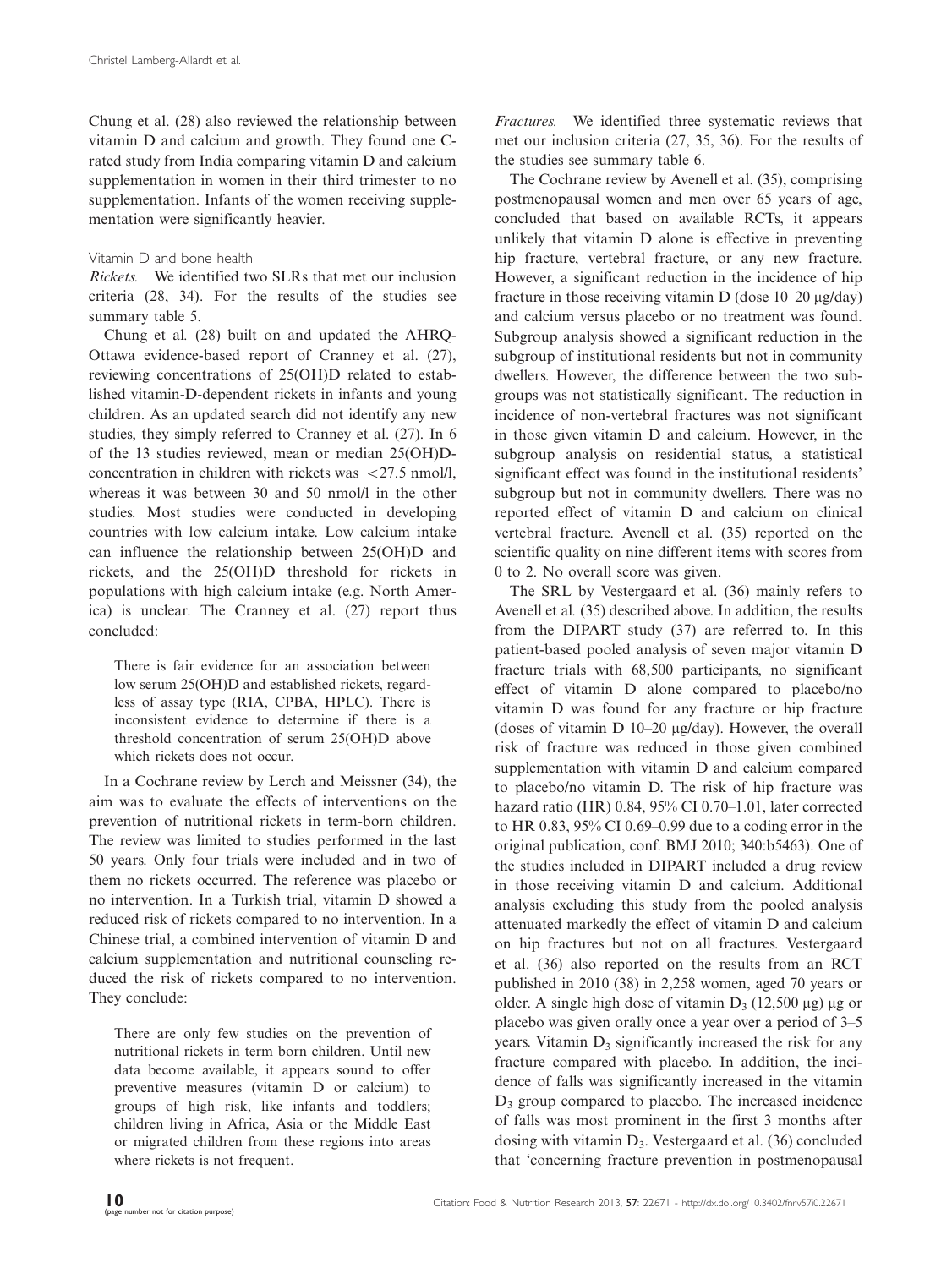women, vitamin D plus calcium is likely to be beneficial, whereas vitamin D alone is unlikely to be that'.

The SLR by Chung et al. (28) included and updated the Cranney et al. (27) evidence-based report and most of the results are presented/specified in the Cranney report. When we refer to the Chung et al. (28), this also includes the Cranney et al. report (27).

It was concluded that based on observational studies, the evidence was inconsistent for an association between serum 25(OH)D and the risk of fractures. Combining the results from 13 RCTs intervening with vitamin  $D_2$  or  $D_3$ (with or without additional calcium supplementation), a non-significant reduction in total fractures was found. Studies intervening with vitamin D alone showed no effect on fracture incidence by meta-analyses. However, meta-analyses of studies intervening with vitamin  $D_3$  (10–  $20 \mu$ g/day) plus calcium, showed a reduction in the risk of total fractures and hip fractures. In a subgroup analysis, a significant effect was only present in institutionalized elderly. It was stated that one possible explanation for this was that the studies in institutionalized elderly achieved on average a higher 25(OH)D concentration at the end of the study than the studies in community dwellers. The combined result for studies with higher S-25(OH)D at follow-up ( $\geq$ 74 nmol/l) was a significant reduction in total fractures, which was not the case for studies achieving  $\langle 74 \text{ nmol/l.}$  Cranney et al. (27) stated that this should be interpreted with caution as 25(OH) D was only determined in subsamples and there was variability in measurement methods.

None of the trials in the meta-analysis were performed in premenopausal women.

Cranney et al. (27) concluded that

Vitamin  $D_3$  combined with calcium is effective in reducing fractures in institutionalized populations, whereas the evidence for community dwellers is less strong.

The Cranney et al. (27) report was updated in the Chung et al. (28) report by a new literature search, and a new RCT reporting on fracture showing no effect of an intervention with vitamin  $D<sub>2</sub>$  alone versus placebo was identified. They also identified an RCT quality rated B, performed in women aged 17-35 years, reporting that 20 µg vitamin D/day combined with a daily supplementation of 2-g calcium compared to placebo reduced the risk of stress fracture from military training.

Bone mineral density and bone mineral concentration. We identified two systematic reviews that met our inclusion criteria (28, 39). For the results of the studies, see [summary table 7.](http://www.foodandnutritionresearch.net/index.php/fnr/rt/suppFiles/22671/0) In addition, we identified one RCT in the second search (40).

Chung et al. (28) included the Cranney et al. (27) evidence-based report, and most of the results are presented and specified in the Cranney et al. (27) report. When new data were identified in the update made by Chung et al. (28), this is mentioned in the text and/or in the [summary in table 7](http://www.foodandnutritionresearch.net/index.php/fnr/rt/suppFiles/22671/0).

Cranney et al. (27) addressed whether specific concentrations of S-25(OH)D were associated with bone health outcomes in infants, older children and adolescents, pregnant and lactating women, and postmenopausal women and elderly men. They also addressed the evidence regarding the effect of vitamin D supplementation on bone density in women of reproductive age and postmenopausal women and elderly men. Moreover, they also reported on the association between S-25(OH)D and S-PTH. Details are given in the summary tables ([sum](http://www.foodandnutritionresearch.net/index.php/fnr/rt/suppFiles/22671/0)[mary table 7\)](http://www.foodandnutritionresearch.net/index.php/fnr/rt/suppFiles/22671/0). They state the following:

Infants. There was fair evidence for an inverse relation between S-25(OH)D and S-PTH at low concentrations of 25(OH)D. A threshold may exist around 27 nmol/l. The evidence for an association between specific concentrations of 25(OH)D and bone mineral content (BMC) was inconsistent.

Older children and adolescents. No studies assessed the relation between 25(OH)D concentration and fracture. There was fair evidence for an inverse relation between 25(OH)D and s-PTH concentrations. The plateau of PTH concentration ranged from 25(OH)D concentrations of 30-83 nmol/l. They also concluded that there was fair evidence for 25(OH)D concentration being associated with a change in bone mineral density (BMD)/ BMC. However, results from two RCTs did not consistently confirm that vitamin D supplementation had an effect. Moreover, they referred to a Finnish RCT (41) in 228 adolescent girls published after they had done their systematic search. The intervention was two doses of vitamin D3 (5 and 10 µg daily) compared to placebo. In per protocol analyses, they reported positive effects on BMC where mean S-25(OH)D  $>$  50 nmol/l was achieved in the intervention groups. The results were not statistically significant in the intention to treat analysis. In a cohort study, maternal vitamin D status was weakly related to whole body and spine BMC in children aged 9 years. In a Danish RCT among Pakistani immigrants with very low vitamin D status at baseline, BMD was unaffected by a one-year intervention with 10 or 20  $\mu$ g/ day vitamin D versus placebo.

Pregnant and lactating women. During pregnancy, there was fair evidence for a negative association between 25(OH)D and S-PTH concentrations, but insufficient evidence for a relation between 25(OH)D concentration and change in BMD. One good cohort study found no relationship between 25(OH)D concentration and BMD during lactation.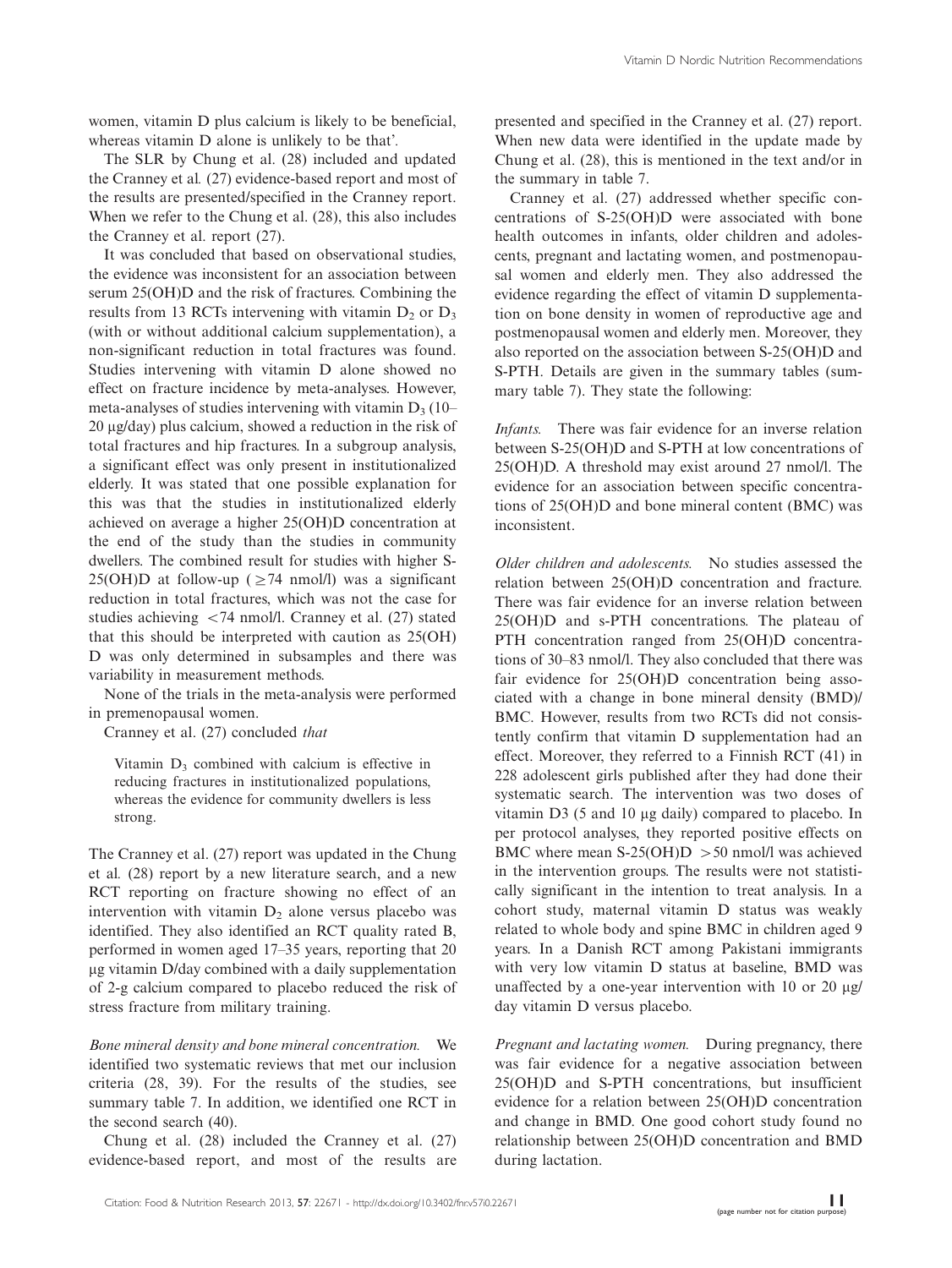Postmenopausal women and older men. In five RCTs and three cohort studies, no association between 25(OH)D concentration and BMD or bone loss was found. A significant association between 25(OH)D concentration and bone loss was found in four cohort studies, most evident at the hip sites. The evidence for a relationship between 25(OH)D concentration and BMD in the lumbar spine was weak. An association between 25(OH) D concentration and BMD was suggested in six casecontrol studies, and the association was most consistent for femoral neck BMD. They conclude:

There was discordance between the results from RCTs and the majority of observational studies that may be due to the inability of observational studies to control for all relevant confounders. Based on results of the observational studies, there is fair evidence to support an association between serum 25(OH)D and BMD or changes in BMD at the femoral neck. Specific circulating concentrations of 25(OH)D below which bone loss at the hip was increased, ranged from 30-80 nmol/L.

Effect of vitamin D supplementation on bone density in women of reproductive age and postmenopausal women and elderly men. Cranney et al. (27) concluded that there was good evidence for vitamin  $D +$ calcium supplementation leading to a small increase in spine, femoral neck, total hip, and total body BMD. Based on available studies, it was less certain that vitamin D supplementation alone has an effect on BMD.

In a Cochrane review by Winzenberg et al. (39) including data up to autumn 2009 (6 RCTs, 541 subjects receiving vitamin D, and 343 placebo), the objective was to 'determine the effectiveness of vitamin D supplementation for improving bone mineral density in children'. The dose administered ranged from 3.3 daily to 350 µg/ week. Overall, they did not find any statistically significant effect of vitamin D supplementation on total body BMC, hip BMD, or forearm BMD, whereas a small effect on lumbar BMD was suggested. No statistically significant difference was found between studies using a high or low dose of vitamin D. The difference in effects between studies with high and low baseline S-25(OH)D studies was not statistically significant (total body BMC,  $p=0.09$  for difference), although in studies with participants with low S-25(OH)D ( $\leq$  35 nmol/l), a significant effect of supplementation was found for total body BMC and lumbar BMD.

They concluded that

These results do not support vitamin D supplementation to improve bone density in healthy children with normal vitamin D levels, but suggest that supplementation of deficient children may be clinically useful. Further RCTs in deficient children are needed to confirm this.

We also identified one new Danish RCT by Mølgaard et al. (40) with rating B. In this double-blinded RCT, 221 Danish girls aged 10-11 years were randomized to take vitamin  $D_3$  (5 or 10 µg) or placebo over 1 year. Overall, the intervention had no effect on BMC or BMD (total body and lumbar spine). Compared to the somewhat similar study by Viljakainen et al. (41), which only included girls from September to March (and which found an effect in the compliance controlled analysis), the current study included girls throughout the year.

# Vitamin D and dental health

We only found one, C-rated, SLR (42) [\(see summary](http://www.foodandnutritionresearch.net/index.php/fnr/rt/suppFiles/22671/0) [table 8\)](http://www.foodandnutritionresearch.net/index.php/fnr/rt/suppFiles/22671/0) including several nutrients with the endpoint being periodontal disease. Only one of the included original papers was on vitamin D. In this cross-sectional study, those in the lowest quartile of 25(OH)D concentration had higher clinical attachment loss compared to those in the highest quintile. The authors conclude that 'the relationship between vitamin D and periodontal disease in elderly is unknown and not well researched'.

# Vitamin D and falls

We identified seven SLRs (27, 28, 43-47), the results of which are presented in the [summary table 9](http://www.foodandnutritionresearch.net/index.php/fnr/rt/suppFiles/22671/0). The definition of 'falls' and 'falling' varied among the included trials. It should be noted that the trials included in the different SLRs were mainly the same but with some variation due to inclusion and exclusion criteria and timeframes.

Chung et al. (28) included and updated the report by Cranney et al. (27), and most of the results are presented and specified in the Cranney report. This report included two additional RCTs related to vitamin D and falls. Chung et al. (28) concluded that these reports did not change the conclusion made by Cranney et al. (27).

Cranney et al. (27) evaluated the association of 25(OH) D concentrations with falls in postmenopausal women and elderly men. One RCT, three prospective cohorts and one case-control study were included in their analyses. The subjects included in the studies were elderly men and women. The RCT and the cohort studies were of good quality and the case-control of fair quality. The authors concluded that

There is fair evidence of an association between lower serum 25(OH)D concentrations and an increased risk of falls in institutionalized elderly. PTH may be an important confounder. One study suggested a specific serum 25-(OH)D concentration of 39 nmol (l below which fall risk is increased.

Cranney et al. (27) also asked 'What is the evidence regarding the effect of supplemental vitamin D on falls in postmenopausal women and elderly men?' A total of 14 trials in 16 publications were included, 12 of which were RCT with a parallel design and 4 using a factorial design.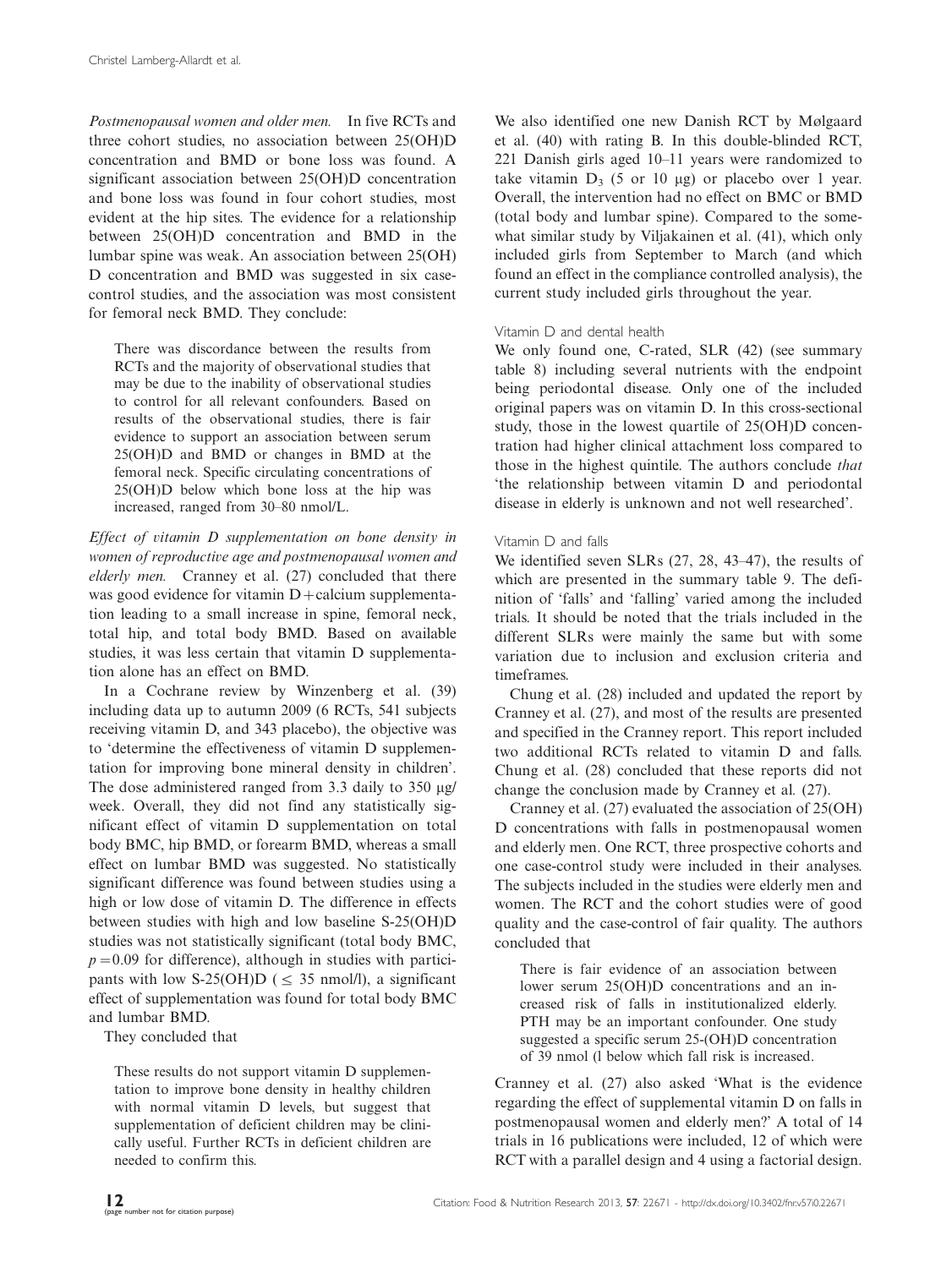Eleven of the RCTs had a Jadad score  $\geq$ 3 and the score of the factorial studies was less than three (26). Vitamin D was given by injection in two studies. Oral vitamin D was given as vitamin  $D_3$  in all but one study. Oral vitamin D was given without calcium in three trials. Metaanalyses were conducted using data from the 12 RCTs. Oral vitamin D did not reduce the risk of falls in comparison to placebo or calcium. Oral vitamin D with calcium showed a reduction in falls as compared to placebo or calcium. Injectable vitamin  $D_2$  did not reduce the risk of falls in comparison to placebo. The authors summarized that the combined results from 12 trials  $(N=14,101)$  demonstrated a small reduction in falls with vitamin  $D_2/D_3$  (oral or injectable)+calcium. In the two factorial design trials, one demonstrated a significant fall reduction in postmenopausal women taking vitamin  $D_3$ plus calcium (whereas the other trial did not show a reduction in falls in elderly individuals taking vitamin  $D_2$ ). Moreover, the authors summarized that the results from trials examining the effect of supplemental vitamin D on falls are consistent, with 12 of the 14 trials demonstrating a non-significant reduction in falls. However, when combining RCTs (by an intervention method), there is inconsistent evidence regarding the effect of supplemental vitamin D on falls. The combination of 12 trials of either oral or injectable vitamin  $D_2/D_3 \pm$ calcium did demonstrate a small reduction in fall risk. Combination of eight RCTs of oral vitamin  $D_2/D_3$  supplementation with calcium showed a reduction in fall risk, whereas four RCTs of oral vitamin  $D_3$  alone did not. Subgroup analyses showed a significant reduction in falls upon combining trials of postmenopausal women only. Sensitivity analyses showed a significant reduction in falls when combining: (i) RCTs that explicitly defined falls and the method of fall ascertainment; and (ii) those in which the allocation concealment was unclear. However, combining trials by degree of compliance and loss to followup did not result in significant reductions Cranney et al. (27) concluded that 'there is inconsistent evidence that supplemental vitamin D reduces falls in postmenopausal women and older men'.

Kalyani et al. (43) included 10 RCTs performed in older adults for a systematic review on vitamin D treatment for the prevention of falls. Vitamin  $D_3$  was used in six studies, vitamin  $D<sub>2</sub>$  in three studies and alfacalcidiol (a synthetic analog) in one study. The methodological quality of the studies was good in general. In pooled analysis, vitamin D (5- 25 mg/day) resulted in 14% fewer falls than calcium or placebo. According to this, SLR the following subgroups had significantly fewer falls: community-dwelling (aged  $\langle 80 \rangle$ , adjunctive calcium supplementation, no history of fractures or falls, duration longer than 6 months, vitamin  $D_3$ , and a dose of 20  $\mu$ g or greater. Meta-regression demonstrated no linear association between vitamin D dose or duration and treatment effect. Post-hoc analysis including seven additional studies (17 in total) without explicit fall definitions yielded smaller benefit and more heterogeneity but found significant intergroup differences favoring adjunctive calcium over none. The authors concluded that 'vitamin D treatment effectively reduces the risk of falls in older adults'.

Cameron et al. (44) studied interventions for preventing falls in older people in nursing care facilities and hospitals and included 41 trials (25,422 participants). Five trials tested the effect of vitamin D supplementation on falls. The quality of the studies was generally good. Pooled data from the four studies with 4,512 participants that provided falls rate data show a statistically significant reduction in the rate of falls. Pooled data from all five studies with 5,095 participants did not show a reduction in the risk of falling. The authors stated that caution may be required with interpretation of these pooled data because of statistical and clinical heterogeneity. Two studies investigated vitamin  $D_3$  and calcium and one vitamin  $D_2$  in combination with calcium. Two studies compared vitamin D plus calcium to calcium and showed a significant reduction on rate of falls but no reduction in risk of falling. Generally, the baseline serum 25(OH)D concentrations were low in four of these studies. The authors did not distinguish between trials including or not including calcium. The authors concluded that 'vitamin D supplementation is effective in reducing the rate of falls in nursing care facilities'.

Gillespie et al. (45) included 13 RCTs focusing on the prevention of falls in older people living in the community. Thirteen studies (23,112 enrolled participants) evaluated the efficacy of vitamin D supplementation, either alone or with calcium co-supplementation for fall prevention. Two studies contained multiple intervention arms. The overall analysis of vitamin D versus control did not show a statistically significant difference in the rate of falls or risk of falling. A subgroup analysis showed no significant difference in either rate of falling or risk of falls in trials recruiting participants with higher falls risk or trials not so doing, and no significant difference in effect size between the subgroups in either analysis. The rate of falls was significantly reduced in trials with participants with lower 25(OH)D concentrations but not in participants not selected. There was a significant difference between these two subgroups with a greater reduction in rate of falls in the subgroup of trials only recruiting participants with lower 25(OH)D concentrations. The authors did not distinguish between trials including or not including calcium. The authors' conclusion was

Overall, vitamin D does not appear to be an effective intervention for preventing falls in older people living in the community, but there is provisional evidence that it may reduce falls risk in people with low vitamin D levels [25(OHD)].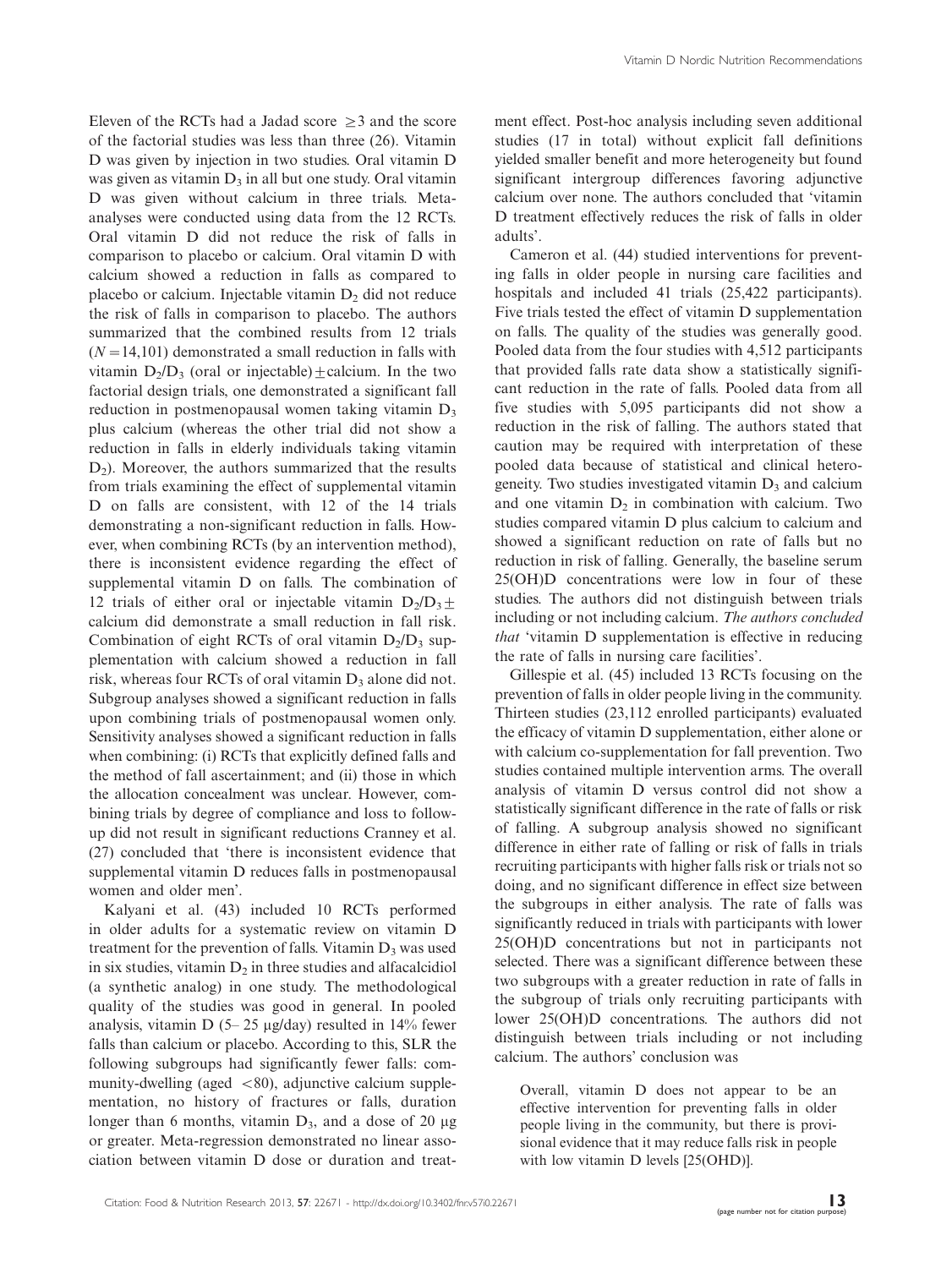Michael et al. (46) published an SLR on primary-carerelevant interventions on prevention of falling in older adults. It included nine trial of vitamin D supplementation. Five of these included only women and the proportion of women in the others was 51-80%. Five trials were conducted in populations defined as high risk because of recent falls or vitamin D deficiency. The remaining four studies used populations that were unselected except for ages 65 years or older. All studies were rated as fair quality. The daily oral doses of vitamin D in the intervention ranged from 2.5 to 25  $\mu$ g/day (median:  $20 \mu$ g). One study provided a single intramuscular injection of  $15,000 \mu$ g of vitamin D. Two studies evaluated vitamin  $D_2$  and the remaining studies evaluated vitamin  $D_3$ . Six trials included calcium supplements with vitamin D. The control groups ranged from no intervention to placebo or calcium supplements only. Vitamin D with or without calcium was associated with a  $17\%$  (CI: 11-23%) reduced risk of falling during 6-36 months of follow-up. Trials of vitamin D with calcium compared with no treatment or placebo did not support any added benefit of calcium.

The authors concluded that

There is strong evidence that several types of primary care applicable falls interventions (i.e. comprehensive multifactorial assessment and management, exercise/physical therapy interventions, and vitamin D supplementation) reduce falls among those selected to be at higher risk for falling.

Murad et al. (47) found 26 trials of moderate quality that enrolled 45,782 participants, the majority of which were elderly and female to evaluate the existing evidence on vitamin D use and the risk of falls. Eight studies used vitamin  $D_2$  and 18 vitamin  $D_3$  with or without calcium. In 24 studies, vitamin D was given orally and intramuscularly in the remaining two. The results indicated that vitamin D use was associated with a statistically significant reduction in the risk of falls. This effect was more prominent in subjects who were vitamin D deficient at baseline and in studies in which calcium was co-administered with vitamin D. The quality of evidence was low to moderate because of heterogeneity and publication bias, 19 studies were rated high and seven were low. The authors concluded that

vitamin D combined with calcium reduces the risk of falls. The reduction in studies without calcium coadministration did not reach statistical significance. The majority of the evidence is derived from trials enrolling elderly women.

### Vitamin D and muscle strength or function

We identified two SLRs (48, 49) that included the effects of vitamin D on muscle strength, which are presented in the [summary table 10.](http://www.foodandnutritionresearch.net/index.php/fnr/rt/suppFiles/22671/0)

Stockton et al. (48) included 17 studies. Inclusion criteria included randomized RCTs involving adults, who were older than 18 years of age. The quality of the studies was assessed on the PEDro scale and a median score of 8 out of 10 (range 4-10; mode 8) was found. The trials used a variety of vitamin D supplementation regimes. Six trials compared vitamin D alone with placebo, four of which used vitamin  $D_2$ , and two used vitamin  $D_3$ . One study compared  $1,25(OH)_{2}D$  with placebo. Treatment with a combination of vitamin  $D_3$  and calcium supplements was used in nine studies. Five studies compared vitamin D and calcium with calcium alone, three studies investigated calcium and vitamin D versus placebo and one study used calcium and vitamin D versus nothing. Finally, one study investigated vitamin D via sunlight exposure (with a clearly defined exposed region and a documented daily exposure time) to usual care. Two studies did not state baseline 25(OH)D concentration, participants in four studies had baseline  $25(OH)D > 50$  nmol/l, the mean baseline 25(OH)D level was 25-50 nmol/l in seven studies, and  $\langle 25 \text{ nmol/l} \rangle$  in four studies.

Meta-analysis showed no significant effect of vitamin D supplementation on grip strength or proximal lower limb strength in adults with 25(OH)D concentrations -25 nmol/l. Pooled data from two studies in vitamin D deficient participants  $(25(OH)D < 25$  nmol/l) demonstrated a large effect of vitamin D supplementation on hip muscle strength. The Authors' conclusions were

vitamin D supplementation does not have a significant effect on muscle strength in adults with baseline  $25(OH)D > 25$  nmol/L. However, a limited number of studies demonstrate an increase in proximal muscle strength in adults with vitamin D deficiency.

Muir et al. (49) included 13 RCTs, of which 8 were included in the Stockton analyses (48). The authors focused on the relation between vitamin D and balance, gait, and muscle strength as outcomes. The average age of the subjects in the studies was  $78 \pm 4.1$  years.

Statistically significant improvements in physical performance were noted in nine studies. Only one study demonstrated a beneficial effect on balance of a single large dose of vitamin D. All studies with daily doses of 20-25 mg demonstrated beneficial effects on balance and lower extremity muscle strength. The same vitamin D doses had beneficial effects in the two general populations of community-dwelling and older adults in institutional dwellings. Six of the eight studies that showed a beneficial neuromuscular effect included calcium supplementation in the regimens.

Twelve of the 13 RCTs included in this systematic review reported mean serum 25(OH)D concentration at baseline. Ten of these were in the deficiency range  $\epsilon$  <50 nmol/l) and two studies in the insufficiency range (50-75 nmol/l). Ten studies reported mean serum 25(OH)D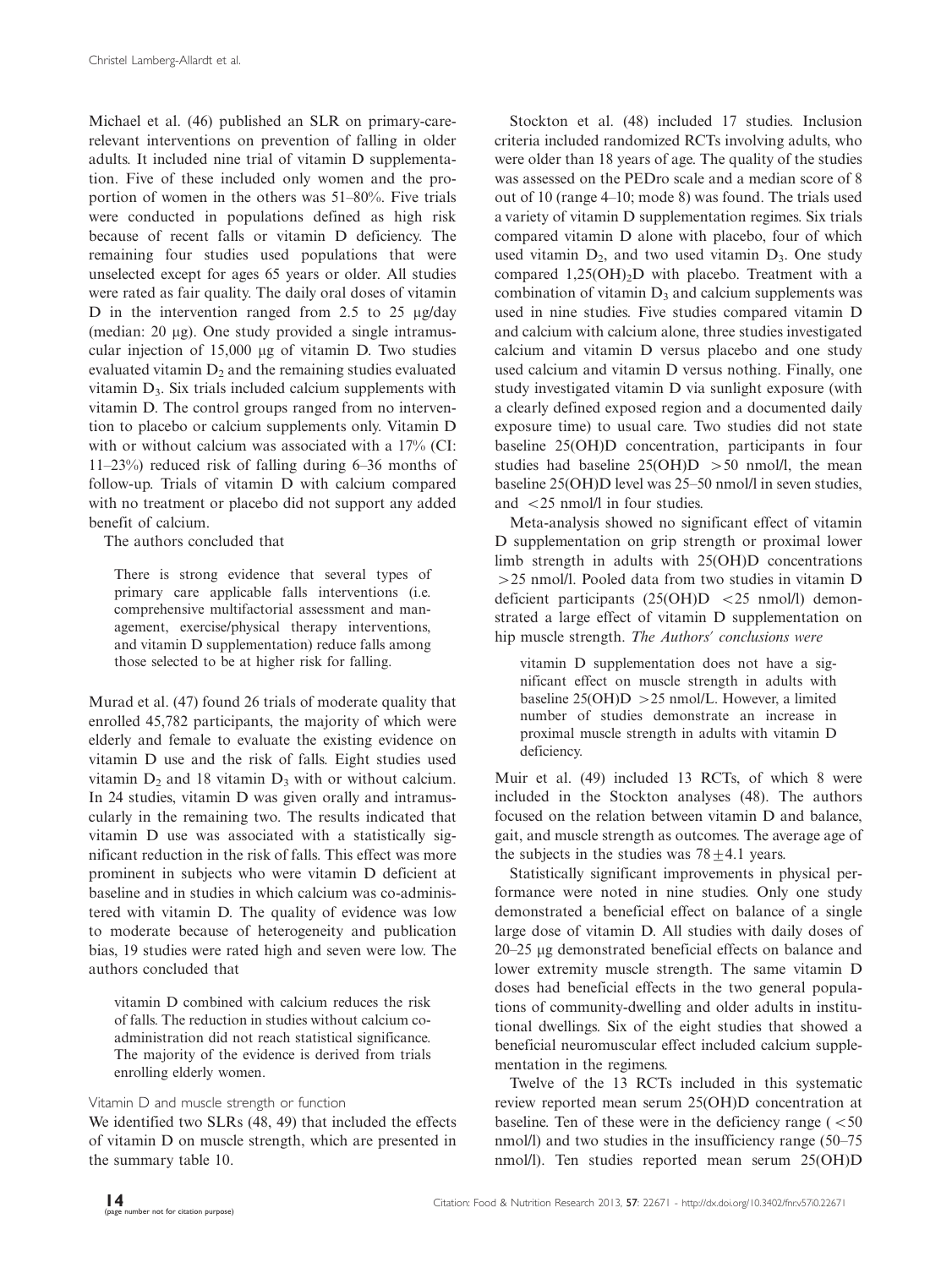concentrations at the end of the intervention period. In the intervention groups, three studies reached normal 25(OH)D concentrations with vitamin D supplementation and achieved improvements in muscle strength, gait, or balance function. Six studies showed an increase from  $\leq$  50 nmol to  $>$  50 nmol but  $\leq$  75 nmol/l after intervention, and four demonstrated a significant positive effect on physical function. One study was not able to improve the low 25(OH)D concentrations with treatment and did not demonstrate a positive effect on physical function outcomes. Statistically significant improvements in physical performance were noted in nine studies. Only one study demonstrated a beneficial effect on balance of a single large dose of vitamin D. All studies with doses of 20-25 mg/day demonstrated beneficial effects on balance and lower extremity muscle strength. Vitamin D doses of 20-25 mg had beneficial effects in the two general populations of community-dwelling and institutionaldwelling older adults. Six of the eight studies that showed a beneficial neuromuscular effect included calcium supplementation in the regimens.

Meta-analysis was performed for the outcomes of balance (body sway, Timed Up and Go (TUG) test), lower extremity muscle strength (knee extension), and grip strength without stratification according to dose or treatment regimen. The summary standardized mean difference, derived from studies with a total of 207 participants, on postural sway indicating a reduction in sway. Three studies with a total of 274 participants showed a decrease in time to complete the TUG test. A positive gain in knee extension strength was found.

Muir et al. (49) concluded that

vitamin D supplementation in doses of 20 mg to 25 mg/d have a beneficial effect on balance and muscle strength. An effect on gait was not found, although the studies that evaluated gait were of lower methodological quality and used low doses of vitamin D.

### Vitamin D and cancer

We identified four SLRs that meet our inclusion criteria (28, 50-52) regarding vitamin D and cancer.

Total cancer. Two of the identified SLRs presented data on the relationship between vitamin D and total cancer (28, 51). Details of the SLRs are given in [summary](http://www.foodandnutritionresearch.net/index.php/fnr/rt/suppFiles/22671/0) [table 11](http://www.foodandnutritionresearch.net/index.php/fnr/rt/suppFiles/22671/0).

In the report by Chung al. (28), two B-graded RCTs in addition to two B- and C-graded cohort studies were included. The findings were sorted by some lifestage groups, that is,  $19-50$ ,  $51-70$ , and  $\geq 71$  years, in addition to postmenopausal women. None of the included studies showed significant relationships between either total cancer and serum 25 (OH) D concentrations (the cohort

studies) or supplement intakes (the RCTs,  $25 \mu g/day$  or 2,500 mg/month). No gender interaction was found.

The IARC report (51) included three original papers on serum 25(OH)D concentrations and total cancer mortality. No scientific quality of the studies was included. These were all cohort studies of which one found no significant relationship between 25(OH)D concentration and total cancer whereas another study found a significant twofold increased risk for cancer deaths in subjects with 25(OH) D concentrations below 37.5 nmol/l. The third cohort found that an increment of 25 nmol/l was significantly associated with 17% reduction in total cancer incidence and 29% reduction in cancer mortality.

Colon/colorectal cancers. Colon or colorectal cancers were included in all four of the identified SLRs (28, 50- 52) and are summarized in [summary table 12](http://www.foodandnutritionresearch.net/index.php/fnr/rt/suppFiles/22671/0). The report by the World Cancer Research Fund (50) concluded that

the evidence on vitamin D was inconsistent and stated that there is limited evidence suggesting that foods containing vitamin D, or better vitamin D status, protect against colorectal cancer.

The evidence for a protective effect of intakes of food containing vitamin D and colorectal cancer was therefore rated as limited suggestive.

The overall conclusion in the IARC report (51) on vitamin D and colorectal cancer was that the observational evidence for an inverse association between serum 25(OH)D concentrations was consistent and persuasive, however evidence for a causal link is limited due to possible confounding which is not controlled for. No scientific quality of the studies was included. The report states in the overall conclusion, RCTs have 'not demonstrated an effect of vitamin D supplementation on colorectal cancer risk, but due to several issues (doses, interaction, duration), they cannot be judged as contradictory to the evidence from observational studies either'.

Chung et al. (28) identified one B-rated RCT, one Brated cohort study, and five B-rated and two C-rated nested case-control studies on the relationship between vitamin D and colorectal cancers. The RCT was based on the relationship between vitamin  $D_3$  supplementation and cancer and was conducted among the elderly. This study reported negative results for supplemental vitamin  $D_3$ versus no supplements. The B-rated cohort study included in the Chung et al. report (28), found a reduced risk of colorectal cancer associated with higher concentrations of  $25(OH)D$ , that is, concentrations  $\langle 50 \text{ nmol/l} \rangle$ as reference gave adjusted OR at 0.44 (0.20-0.95) and 0.28 (0.11–0.68) for levels  $50-80$  and  $\geq 80$  nmol/l, respectively. Chung et al. (28) reported that most nested case-control studies found no significant associations between 25(OH)D concentrations and risk of colorectal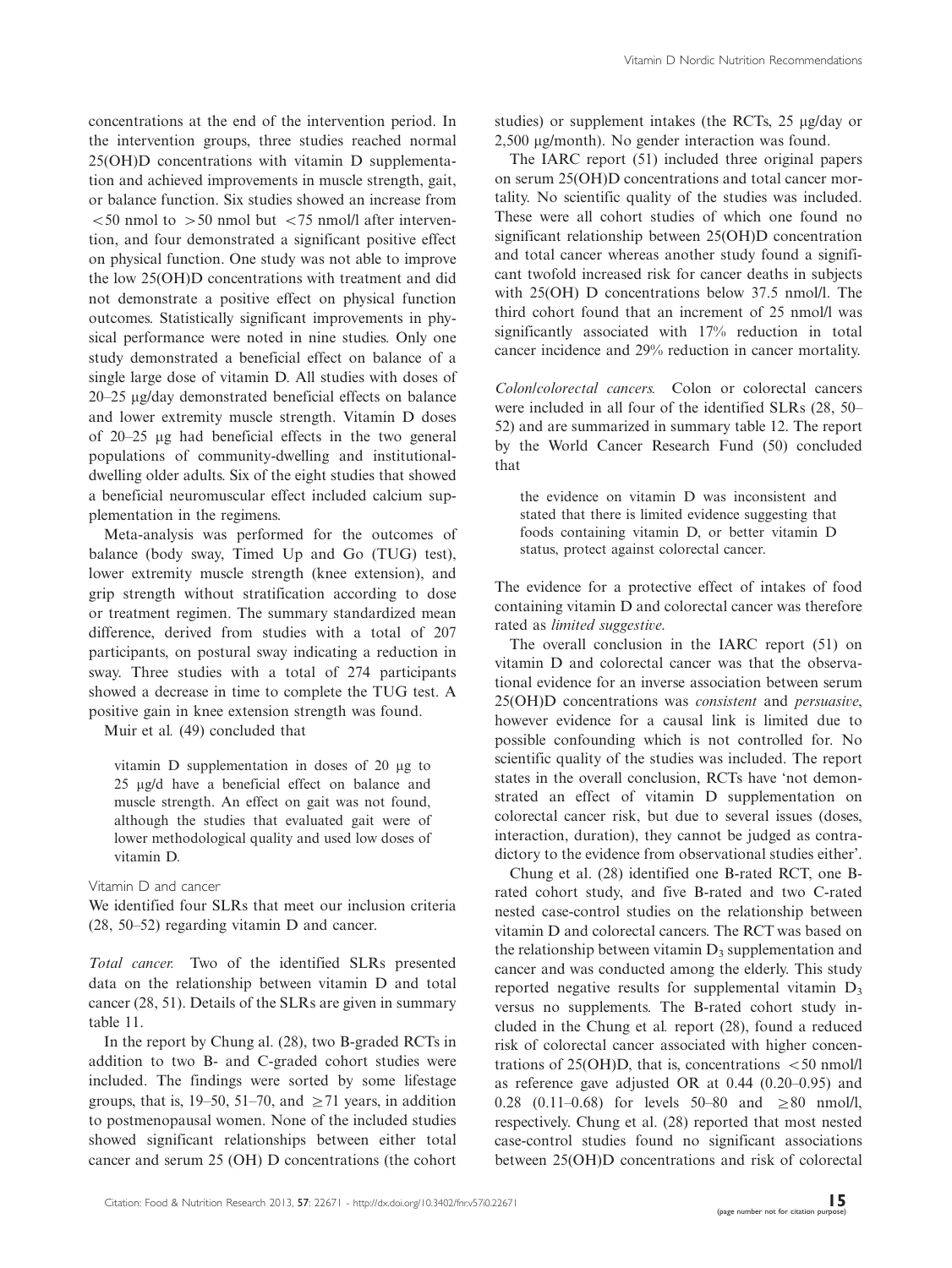cancer incidence or mortality, except for two of the three B-rated nested case-control studies in women, where statistically significant trends between higher 25(OH)D concentrations and lower risk of colorectal cancer were found. However, no individual quartile of 25(OH)D concentration had a significantly increased risk of colorectal cancer when compared to the reference quartile.

In the SLR by Yin et al. (52), one cohort study was included and seven nested case-controls. No scientific quality of the studies was included. The authors' conclusion was that

the results support that serum 25(OH)D concentration is inversely related to colorectal cancer risk.

Breast cancer. Breast cancer was included in three of the identified SLRs (28, 50, 51). Details of the SLRs are presented in [summary table 13.](http://www.foodandnutritionresearch.net/index.php/fnr/rt/suppFiles/22671/0)

The overall conclusion in the IARC report (51) suggest

observational evidence of an inverse association between 25(OH)D and breast cancer, however, the overall evidence is weak when case-control are not included in the meta-analysis and the heterogeneity between studies are large.

No scientific quality of the studies was included.

The Chung et al. (28) report included one B-rated cohort study and two B-rated nested-case control studies on the relationship between vitamin D and breast cancer. The report concluded that studies on vitamin D intake and risk of breast cancer were generally negative and points out that studies on 25(OH)D concentrations and breast cancer risk were very heterogeneous. Chung et al. (28) concluded that meta-analysis showed a nonsignificant protective effect on 25(OH)D concentration in blood and breast cancer, but based on very heterogeneous results. One cohort study (NHANES III) assessed 25 (OH)D concentrations and the risk of breast-cancerspecific mortality, and found a significant decrease in breast-cancer-specific mortality during 9 years of followup in those with  $25(OH)D$  concentrations  $>62$  nmol/l. However, the nested case-control studies did not find a relationship between 25(OH)D and risk for breast cancer (7-12 years follow-up time).

The World Cancer Research Fund report (50) evaluated both post- and pre-menopausal breast cancer in relation to vitamin D exposure. However, the data were either of too low quality, too inconsistent, or the number of studies too few to allow conclusions to be reached.

Prostate cancer. Prostate cancer was included in three of the identified SLRs (28, 50, 51). Details of the SLRs are presented in [summary table 14.](http://www.foodandnutritionresearch.net/index.php/fnr/rt/suppFiles/22671/0)

The Chung et al. report (28) identified 12 studies, all nested-case control studies, on the relationship between vitamin D and prostate cancer in 14 publications. Three of these were rated B and the rest was rated C in scientific quality. Ten publications reported no relationship between 25(OH)D concentrations and prostate risk. One study, rated C, found an increased risk associated with the lowest quartile compared with the highest quartile  $\zeta$  < 30 compared to > 55 nmol/l). This study also found an increased risk for prostate cancer in men  $\lt$  52 years but not for the  $\geq 51$  years old with  $\leq 40$  nmol/l 25(OH) D concentrations compared with  $>40$  nmol/l. A later publication, rated C, based on men from the Nordic countries showed a U-shaped relationship between 25 (OH)D concentrations and prostate cancer risk.

The IARC report (51) concluded that 'observational studies have provided evidence for little or no effect of vitamin D and prostate cancer'. Moreover, the World Cancer Research Fund report (WCRF, 50) evaluating vitamin D and prostate cancer concluded that

data were either of too low quality, too inconsistent, or the number of studies too few to allow conclusions to be reached.

# Vitamin D and diabetes

Diabetes type 1. One SLR was identified on the relationship between vitamin D and diabetes type 1 (53). Five studies were included, that is, one cohort study rated B and four case-controls rated B. The overall conclusion in their work was that

supplementation with vitamin D in early childhood may offer protection against diabetes type 1, however, randomized controlled trials are needed to establish causality.

Details for this SLR are given in summary table 15.

Diabetes type 2. We identified two systematic reviews (54, 55) and one RCT (56) on the relationship between vitamin D and risk for diabetes type 2. The papers are summarized in [summary table 16](http://www.foodandnutritionresearch.net/index.php/fnr/rt/suppFiles/22671/0).

Parker et al. (54) included nine studies in their SLR and meta-analysis. No grading of scientific quality of the included studies was given. They found an overall decrease in the prevalence of diabetes associated with higher 25-(OH)D concentrations. The conclusion in their work was that 'high levels of vitamin D were associated with substantial decreased risk of diabetes type 2 and that further controlled trails are needed to evaluate causal associations'.

Pittas et al. (55) included four studies (two graded as fair quality and two as good) based on three cohorts. In addition, eight RCTs, three graded as good and five as fair, were included on this SLR. Pittas et al. (55) concluded that

the relationship between vitamin D and diabetes type 2 remains uncertain and that trials showed no clinical significant effect of vitamin D supplementation at the dosages given.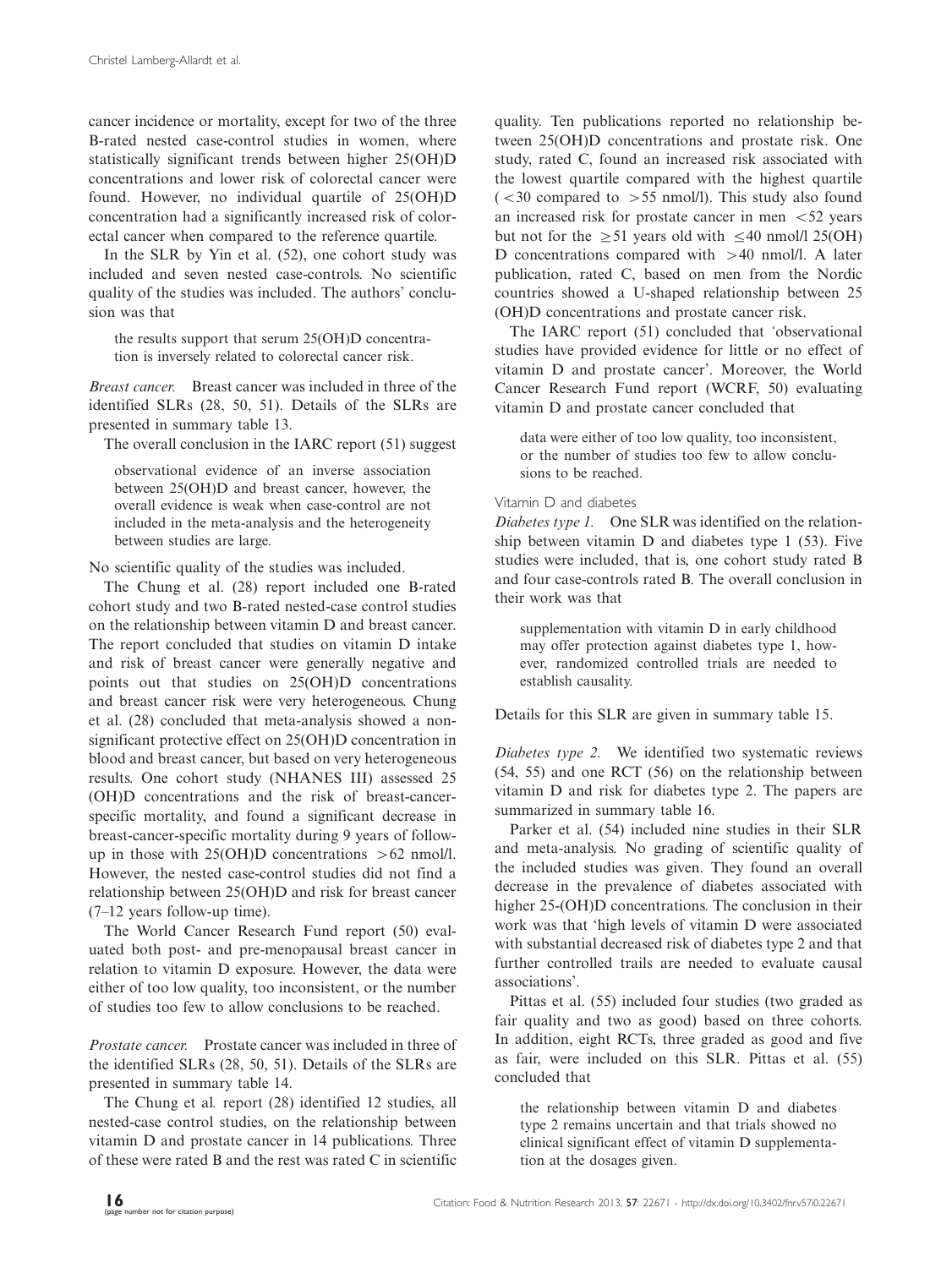The RCT  $(56)$  did not support a protective effect of 20  $\mu$ g vitamin D/day on diabetes type 2. We rated this as grade A in scientific quality. Diabetes was, however, not the primary outcome in this study.

### Vitamin D and multiple sclerosis

No SLR on the relationship between vitamin D and multiple sclerosis for the general healthy population was identified in our search or in the additional search on recent RCTs.

### Vitamin D and body weight

We only found one SLR (28) reviewing the relation between vitamin D and body weight. Three RCTs intervening with vitamin D alone were identified, and no effect on body weight was found. Chung et al. (28) also reviewed two RCTs intervening with vitamin D and calcium. In the Women's Health Initiative (methodological quality rate B) intervening with  $10$ -µg vitamin D and 1,000-mg calcium (about 36,000 subjects) over 7 years lead to a statistical but not clinical significant effect (the weight change was 0.13 kg lower in the intervention group). In the other, and much smaller RCT  $(n=63)$ , the intervention group (10-µg vitamin  $D$  and 1,200-mg calcium daily) lost 1 kg more over 15 weeks than the control group, but the difference was not statistically significant (methodological quality rate C). For details see [summary table 17](http://www.foodandnutritionresearch.net/index.php/fnr/rt/suppFiles/22671/0).

### Vitamin D and total mortality

We identified three SLRs that met our inclusion criteria (27, 35, 54). Please refer to [summary table 18](http://www.foodandnutritionresearch.net/index.php/fnr/rt/suppFiles/22671/0) for details.

In the Cochrane review by Avenell on vitamin D and fractures (35), they also assessed the effect of interventions with vitamin D on deaths (total mortality) as a secondary endpoint. Based on 23 trials, the risk ratio (RR) of death was 0.97 (95% CI 0.93-1.01) in those given vitamin D with or without calcium compared to those given placebo or calcium. However, in those given vitamin D plus calcium versus placebo or control (14 trials, 54,203 participants), the RR of death was 0.94 (95% CI 0.89-0.99).

The Cranney et al. report (27) concluded that data from four cohorts suggest no association between baseline 25(OH)D concentrations and total mortality, but one cohort reported a statistically significant inverse trend. In meta-analyses including four RCTs, (13,899 participants, supplementation with vitamin D alone) had no significant effect on all-cause mortality (RR 0.97, 95% CI 0.92-1.02), and neither did supplementation with vitamin D and calcium (11 trials, 44,688 persons) result in a significant reduced mortality (RR 0.93, 95% CI 0.86-1.0) although the point estimate was very similar to that found in Avenell et al. (35).

A Cochrane review (57) reported that intervention with  $D_3$  with or without calcium versus placebo or no intervention (32 studies, 74,789 participants) resulted in a  $6\%$  reduction in total mortality (RR 0.94, 95% CI 0.91– 0.98). The effect was only significant in trials giving vitamin  $D_3$  in combination with calcium. However,  $D_3$ alone was merely tested out in a quarter of the trials, and the difference between trials intervening with vitamin  $D_3$ alone and trials intervening with vitamin  $D_3$  and calcium was not significant. Significant effects were found in trials including participants with low vitamin  $D$  status ( $<$ 50 nmol/l) and in studies intervening with daily doses lower than 20 µg. However, the differences from the other trials (vitamin D adequacy ( $RR = 0.92$ , 95% CI 0.7-1.07) and dose  $\geq$  20 µg, respectively (RR = 0.96, 95% CI 0.92-1.01) were not statistically significant. Vitamin  $D_2$  did not reduce mortality.

In the discussion, Bjelakovic et al. (57) also refer to a Swedish cohort study among elderly men. In this study, both low  $25(OH)D$ -concentrations (<46 nmol/l, 10% of the men) and high concentrations ( $>98$  nmol/l,  $5\%$ of the men) were associated with increased all-cause mortality (58).

# Vitamin D and hypertension/blood pressure

Four SLRs (28, 55, 59, 60) and one RCT (61) on blood pressure or hypertension outcomes fulfilled our selection criteria, see [summary table 19](http://www.foodandnutritionresearch.net/index.php/fnr/rt/suppFiles/22671/0) for details.

For hypertension, Chung et al. (28) assessed a combined nested case-control study of men from Health Professional follow-up study (HPFS) and women from Nurses' Health study (NHS). This analysis showed a fivefold incidence of hypertension in men after 4 and 8 years who had 25(OH)D-concentrations below 37.5 nmol/l at baseline compared with those above 37.5, and sixfold higher than those above 75 nmol/l. Women with 25(OH)D below 37.5 at baseline had also higher incidence of hypertension after 4 years but not 8 years. A nested case-control study from the NHS2 showed that after 7 years, women in the three quartiles with baseline values below 80.5 nmol/l were 50-60% more likely to develop hypertension than those in the highest quartile. Chung et al. (28) also evaluated the relationship between combined vitamin D and calcium. The only study that was included was the Women's Health Initiative and they did not find any effect of vitamin D and calcium on the risk of hypertension.

For blood pressure, Chung et al. (28) included three trials, one British (grade A), one German (grade B), and one Indian study (grade B) with different doses of vitamin D  $(20 \mu g$  daily, a single dose of 2,500 or 3,000 mg every 2 weeks) compared with placebo None of the studies reported significant differences in diastolic blood pressure, while systolic blood pressure was decreased by 6 mm Hg in one study of older women who received both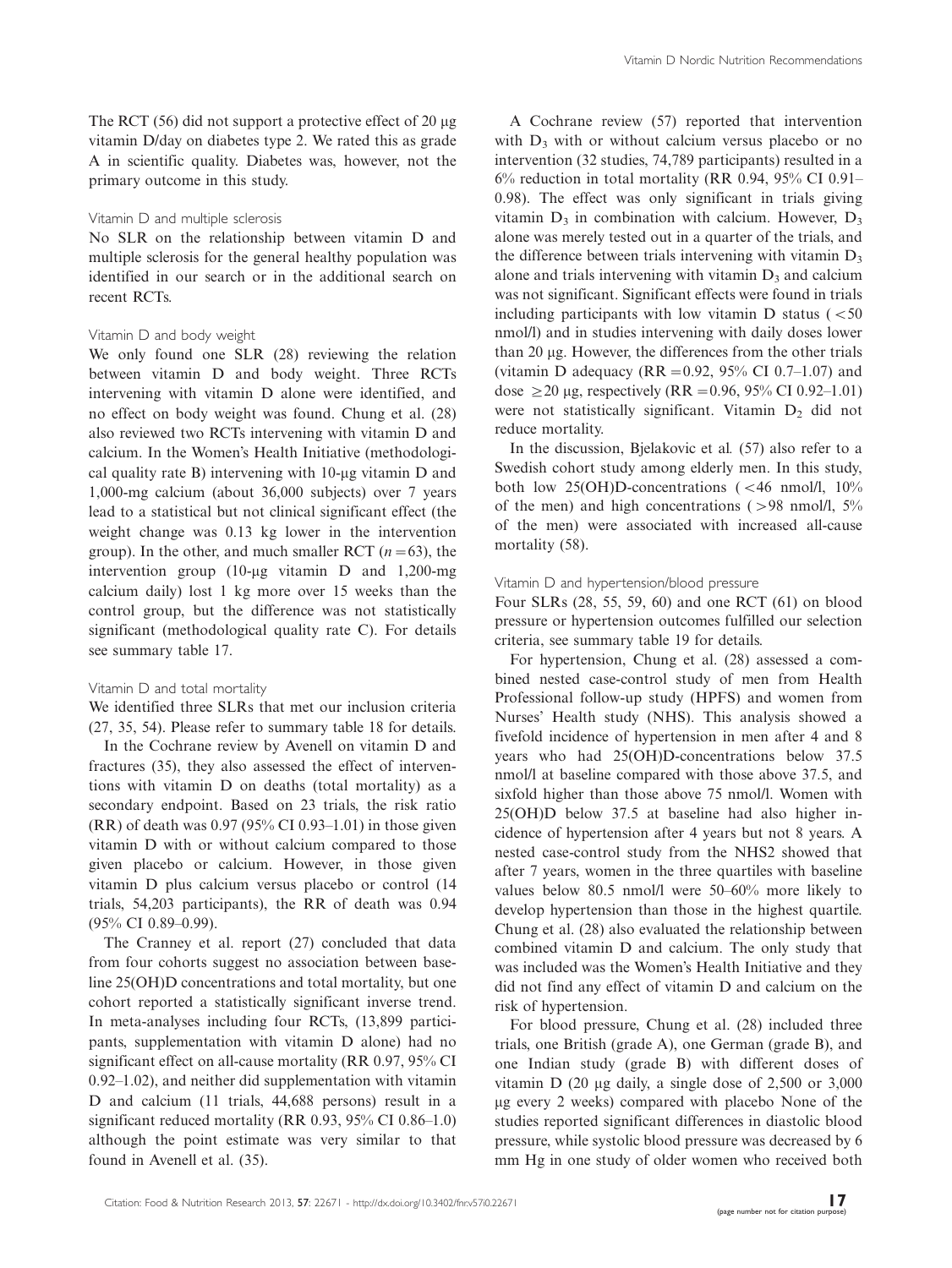20 mg vitamin D and calcium compared with calcium alone. The study of British older adults showed no effect of a single dose of 2,500 mg compared with placebo. In both study arms, systolic and diastolic blood pressure decreased to a similar extent. The Indian study of obese men (6 weeks of vitamin D, 3,000 µg every 2 weeks) reported a close to statistically significant increase in systolic blood pressure in the intervention group.

Witham et al. (59) included 11 RCTs, 3 of which used vitamin  $D_3$  or vitamin  $D_2$  as intervention in hypertensive adults. The studies were reported to be of variable quality. Two of the studies were included in Chung et al. (28). Four studies used either 1,25-(OH)2D or synthetic 1- $\alpha$ calcidiol, and one UVB-irradiation. Eight studies were performed in hypertensive patients. Two studies used vitamin  $D_3$  in normotensive subjects and no effect of supplementation was seen. The authors conclude: 'We found weak evidence to support a small [lowering] effect of vitamin D on blood pressure in studies of hypertensive patients'.

Wu et al. (60) assessed four RCTs with changes in blood pressure as outcome, two of which were included in the Chung et al. review (28). The quality of the studies was assessed but not reported. One of the additional studies used 5-µg vitamin  $D_3$  and the other 10-µg vitamin  $D_3$  with calcium compared with placebo. They conclude:

Oral vitamin D supplementation may lead to a reduction in systolic blood pressure but not diastolic blood pressure. Given the small number of trials and small but statistically significant reduction in blood pressure, further studies and required to confirm the magnitude of the effect of vitamin D on blood pressure reduction and define optimum dose, dosing interval, and type of vitamin D to administer.

Pittas et al. (55) conducted a systematic review and metaanalysis on cardiometabolic outcomes and vitamin D, including 32 studies on diabetes, hypertension, and blood pressure. The three cohort studies assessing hypertension risk were all included in the Chung et al. report, showing significant associations between lower 25(OH)D concentrations and increased risk of hypertension. In addition, 10 RCTs of vitamin D supplementation were assessed in the review. Of these, three trials were considered of good quality, five of fair quality, and two of poor quality. Three studies not included in any of the above-mentioned systematic reviews, were assessed in this review, and two of those were rated as good quality. The Women's Health Initiative, rated good, combined a low-dose vitamin D supplement  $(10 \mu g/day)$  with calcium carbonate, the number of participants being about 36,000. This study found no effect on self-reported incident hypertension after 7 years of follow-up while a sub-group analysis found an increased risk of incident hypertension among black participants taking the supplements. However, vitamin D supplement alone was not assessed in this trial. The two additional trials included in this evaluation and not included in former reviews reported no significant effects of vitamin D supplements on blood pressure. Neither did the effect on systolic blood pressure differ between those trials providing higher  $($  > 25  $\mu$ g vitamin D/day) or lower  $( $25 \mu g/day$ )$  doses. The authors concluded

A lower 25(OH)D concentration or vitamin D intake may be associated with higher risk of incident hypertension and cardiovascular disease.

We included one RCT (61), graded C, which was not included in the SLRs. The subjects were randomized to receive either 1,000 µg vitamin  $D_3$ /week, 500 µg/week, or placebo. All subjects were given 500-mg calcium daily. No beneficial effects of the supplements were observed on blood pressure, while the group receiving 500 µg showed a slight but significant increase in systolic blood pressure compared with the placebo group. Mean baseline concentrations of 25(OH)D as well as blood pressure were within normal range in these subjects, and serum 25(OH)D concentration increased from 58 to 140 and 101 nmol/l in the two intervention groups. The authors' conclusion was

Our results do not support a positive effect of vitamin D on hypertension. Further studies in subjects with low serum 25(OH)D levels combined with hypertension are needed.

### Vitamin D and CVD clinical outcomes

Three SLRs of CVD outcomes and serum concentrations of 25(OH)D met our selection qualifications. These were Chung et al. (28), Parker et al. (54), and Grandi et al. (62). A fourth systematic review, Wang et al. (63), focused on vitamin D supplementation and CVD and one further review by Pittas et al. (55) analyzed cardiometabolic outcomes and vitamin D concentrations. See [summary](http://www.foodandnutritionresearch.net/index.php/fnr/rt/suppFiles/22671/0) [table 20.](http://www.foodandnutritionresearch.net/index.php/fnr/rt/suppFiles/22671/0)

Chung et al. (28) focused on vitamin D and CVD. They included one RCT, one nested case-control study and one cohort study. The RCT, where almost 2,700 elderly British community-dwelling men and women received either placebo or  $2,500$ -µg vitamin D every 4 months, reported no significant effects on total cardiovascular deaths, ischemic heart disease, myocardial infarction, or stroke after 5 years. Still there were fewer cardiovascular deaths ( $RR = 0.84$ ; CI 0.56-1.10) as well as ischemic heart disease deaths ( $RR = 0.84$ ; CI 0.56-1.27) in the intervention group receiving vitamin D than in the placebo group. In contrast, both cohort studies showed significantly lower risk associated with increased serum concentrations of 25(OH)D. In the Framingham Offspring Study (FOS), men and women with serum 25(OH)D concentrations below 37.5 nmol/l were 50-70% more likely to have a cardiovascular event within the 5.4-year study period, compared with those with levels between 25 and 37.5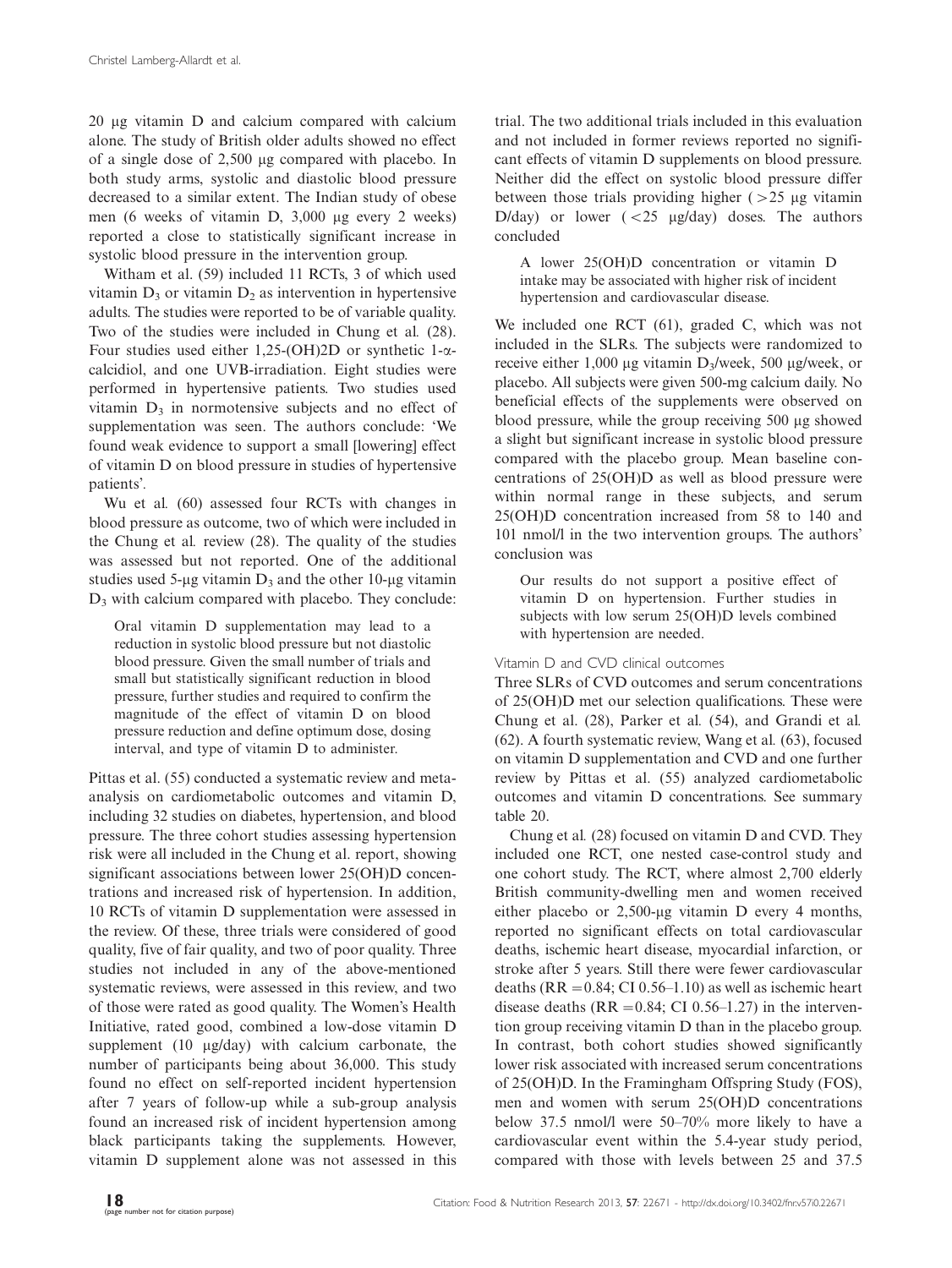nmol/l while a multivariate analysis suggested an increased likelihood of cardiovascular events in people with S-25(OH)D below approximately 50 nmol/l. Similarly, the nested case control Health Professional follow-up study (HPFS) reported over two-fold risk in men with 25(OH)D below 37.5 nmol/l and a 60% increased risk of cardiovascular events in those with concentrations between 56 and 75 nmol/l compared with those above 75 nmol/l or higher.

Grandi et al. (62) evaluated the prognostic value of 25- OH-D concentrations for CVD incidence and mortality. They reviewed seven prospective studies in addition to the two included in the Chung et al. (28) report. Three out of five mortality studies reported significant associations, with one showing a fivefold increase in risk in those with concentrations in the lowest quartile, below 30.7 nmol/l. However, two large population-based studies reported no significant effect on cardiovascular mortality. Mean age was lower in these two studies, or 44.8 and 49.4 years, respectively, compared with the studies reporting increased risk, where mean age ranged from 62 to 74 years. Grandi et al. included two additional incidence studies not included in the Chung et al. report, a New Zealand study of 1,471 postmenopausal women participating in a calcium supplementation trial, and a Finnish study of 689 men and women who were followed for up to 10 years. Neither study demonstrated a significant association of S-25(OH)D concentrations with cardiovascular events. Grandi et al. concluded

Data from prospective studies suggest an inverse relationship between 25(OH)D and cardiovascular risk. However, given the heterogeneity and small number of longitudinal studies, more research is needed to corroborate a potential prognostic value of 25(OH)D for cardiovascular disease incidence and mortality.

Parker et al. (54) evaluated the association between 25(OH)D and the presence of cardiometabolic disorders including CVD, diabetes, and metabolic syndrome. They reviewed and meta-analyzed 28 cross-sectional studies, case-control, cohort and RCTs on cardiometabolic disorders, including 16 studies with cardiovascular event outcomes and S-35(OH)D concentrations. Two of the seven additional studies of CVD outcomes not included in the review by Grandi et al. (62) did not report a significant association between CVD risk and vitamin D, four studies showed lower risk and one study of 216 people living in Southern India showed a 60% higher risk associated with higher S-25(OH)D concentrations. Metaanalysis of these 16 studies was consistent with  $a$  33% reduction in the risk of having a cardiovascular disease. The authors conclude that

Our findings suggest that high levels of vitamin D, among adult populations, are associated with a substantial decrease in cardiovascular disease, type

2 diabetes and metabolic syndrome. Interventions targeting a positive modification of vitamin D deficiency in adult and elderly populations would substantially contribute to halting the current epidemics of cardio-metabolic disorders. Further controlled trials are needed to evaluate the causal association between vitamin D levels and cardiometabolic disorders.

The systematic review of Wang et al. (63) assessed 17 studies in total out of which 6 were prospective studies and 4 were interventions on vitamin D with or without calcium supplementation for the risk of cardiovascular event outcomes. The quality was assessed but not reported in the article. None of the four RCTs on vitamin D supplements were specifically designed for CVD outcome, and five of the studies were on patients receiving dialysis. All five studies on haemodialysis patients showed a lower risk of cardiovascular events in those receiving vitamin D as did the single study on vitamin D in the general population. That study assessed the vitamin D intake and identified CVD endpoints. Supplemental intake greater than 20 µg/day was associated with a nonsignificant lower risk of CHD mortality  $RR = 0.80$  (CI 0.57-1.13). The conclusions of Wang et al. (63) were:

Evidence from limited data suggests that vitamin D supplements at moderate to high doses may reduce CVD risk. Further research is needed to elucidate the role of these supplements in CVD prevention.

The systematic review of Pittas et al. (55) on vitamin D and cardiometabolic outcomes is an expansion of the evidence report for the Institute of Medicine decisions on vitamin D reference intakes (28). They included 32 studies on diabetes, hypertension, and blood pressure associated with either vitamin D status or intake of supplements. The quality was assessed but not reported in the article. These outcomes are evaluated separately below. Nine cohort studies analyzing CVD outcomes were also included in the review, seven of these were rated of good quality. Cardiovascular endpoints included myocardial infarction, cardiovascular-related death, a composite cardiovascular endpoint and stroke. All studies measured 25(OH)D concentrations. Overall, five out of the nine studies found that lower 25(OH)D concentrations were associated with increased risk for incident CVD. Five trials on vitamin D supplementation were included in the review. None of these reported a statistically significant effect of vitamin D supplementation on various cardiovascular outcomes, including myocardial infarction and stroke. The authors' conclusion was:

The association between vitamin D status and cardiometabolic outcomes is uncertain. Trials showed no clinically significant effect of vitamin D in the dosages given. Adequate randomized controlled trials, conducted in well-defined populations, are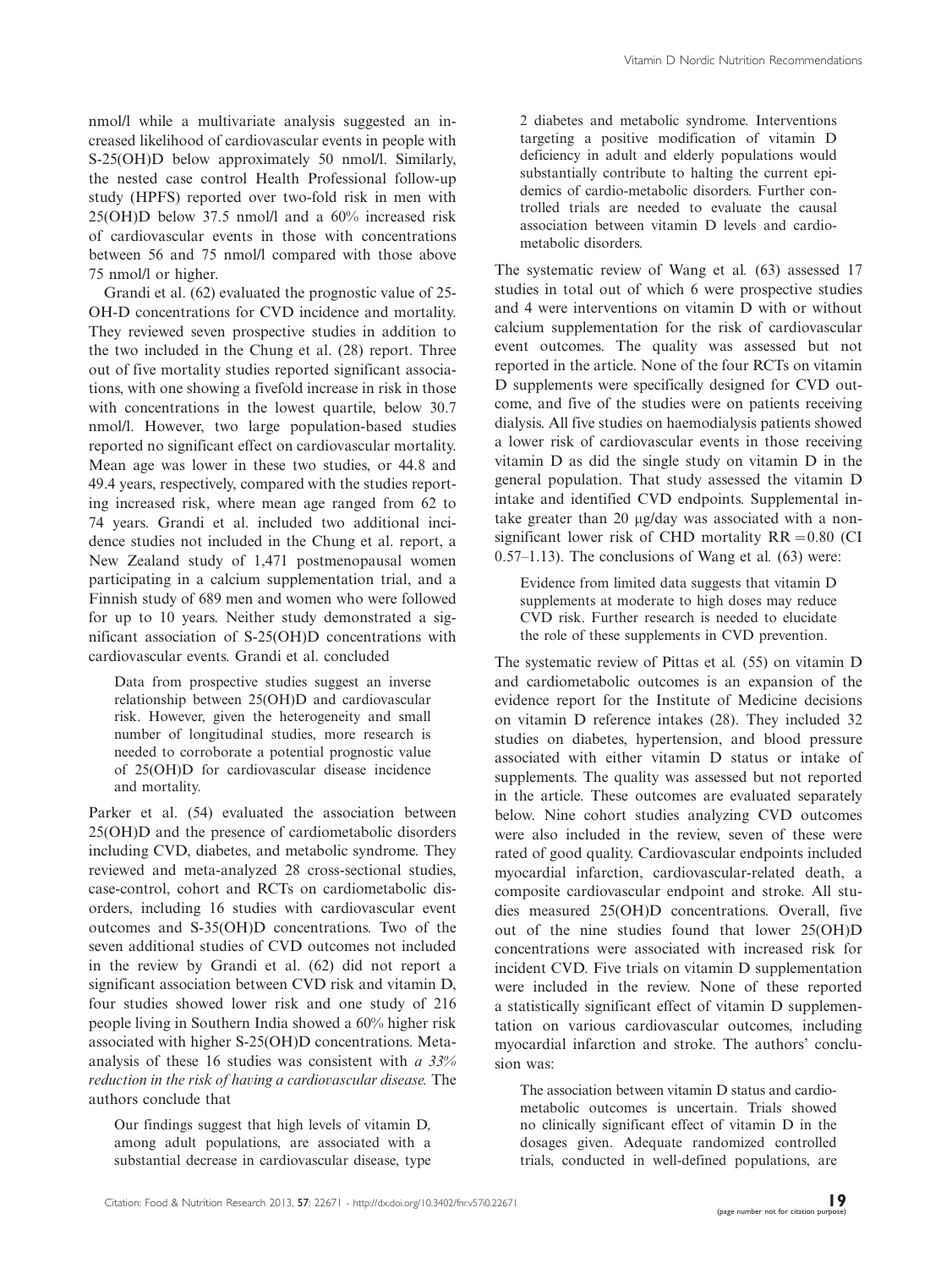needed to test the potential role of vitamin D in primary prevention or therapy. Vitamin D remains a promising, although unproven, new element in the prevention or management of cardiometabolic disease.

### Vitamin D and infections

We identified three systematic reviews (28, 64, 65) and one additional RCT (66) related to vitamin D and infections that met our selection criteria ([see summary](http://www.foodandnutritionresearch.net/index.php/fnr/rt/suppFiles/22671/0) [table 21](http://www.foodandnutritionresearch.net/index.php/fnr/rt/suppFiles/22671/0)).

Chung et al. (28) assessed a single cohort study from the NHANES III on infectious disease mortality, stratified by baseline 25(OH)D concentration. No differences in infectious disease mortality were detected between quartiles ranging from  $\lt$  44 to  $> 80$  nmol/l after 7–8 years of follow-up.

Yamshchikov et al. (64) assessed 13 trials, 10 of which were placebo controlled, studying vitamin D for the prevention or treatment of infectious disease (bacterial, viral, and parasitical). The included clinical trials demonstrated substantial heterogeneity in patient demographics and vitamin D interventions. On the basis of these heterogeneous studies, the authors conclude:

More rigorously designed clinical trials are needed for further evaluation of the relationship between vitamin D status and immune response to infection.

Another systematic review and meta-analysis on S-25 (OH)D concentrations and tuberculosis assessed seven observational studies, only one of which was in a European setting (65). All but one of the studies reported a significant association between low S-25(OH)D and active tuberculosis. The authors conclude:

Low serum vitamin D levels are associated with higher risk of active tuberculosis. Although more prospective studies are needed to firmly establish the direction of this association, it is more likely that low body vitamin D levels increase the risk for active tuberculosis.

Urashima et al. (66) published a double-blinded RCT of vitamin D supplementation to prevent influenza A in Japanese school children. This 4-month trial where 430 children aged 6-15 years were randomized into two groups, placebo or supplements of 30 µg/day, had influenza A, diagnosed by medical doctors using a rapid influenza diagnostic test (RIDT), as primary outcome. A reduced risk of influenza was observed in the group receiving 30-μg vitamin D daily, and more prominent in those who had not been taking other vitamin D supplements  $(RR = 0.36; 0.17 - 0.78)$ . Influenza A occurred in 18 out of 167 children taking vitamin D, but in 31 of 167 in the control group. No difference was observed in influenza B. The study was rated C, in part as 25(OH)D concentrations were not measured.

The effect of sun or UVB exposure on different outcomes in different population and age groups (Research question 5) We identified one SLR on the relationship between both solar and artificial UVB radiation and 25(OH) in blood (27) ([summary table 22\)](http://www.foodandnutritionresearch.net/index.php/fnr/rt/suppFiles/22671/0). The report was based on eight RCTs. The overall quality of the trials was rated as low.

This SLR concluded that ''there is fair evidence that solar and artificial UV-B exposure increase 25 (OH)D levels. The included trials did not address the issue of whether serum 25(OH)D response is attenuated in heavily pigmented groups. It was also not possible, to evaluate the impact of effect modifiers such as age, ethnicity, seasonality and latitude''.

The authors expressed that further research is needed to clarify the exact doses needed to maintain 25 (OH)D concentrations over time, in the absence of supplementation.

# The UL for vitamin D for different health outcomes in different population and age groups (Research question 6) Both Cranney et al. (27) and Chung et al. (28) included research questions related to this question. See [summary](http://www.foodandnutritionresearch.net/index.php/fnr/rt/suppFiles/22671/0) [table 23](http://www.foodandnutritionresearch.net/index.php/fnr/rt/suppFiles/22671/0) for details.

Cranney et al. (27) performed an SLR of a total of 22 RCTs to answer if vitamin D supplementation resulted in toxicity. A total of 22 trials reported data on toxicityrelated outcomes, 21 of which used doses above 10 µg/day. Only 12 received a rating of  $>$  3 on the Jadad scale (26). An adequate description of allocation concealment was reported in three trials. Toxicity results from trials with intakes of vitamin D above current reference intakes varied and this may have been related to different doses, baseline characteristics of populations or exposure times. Most trials excluded subjects with renal insufficiency or hypercalcaemia, were of small sample size and had short durations of exposure to vitamin D. Event rates were low across trials in both the treatment and placebo arms. The Womens? Health Initiative trial in women aged 50-79 years, examined the effect of vitamin  $D_3$  10  $\mu$ g in combination with 1,000-mg calcium carbonate versus placebo and found an increase in the risk of renal stones corresponding to 5.7 events per 10,000 person-years of exposure The results are complicated by the fact that the subjects (intervention and placebo) were allowed to take additional vitamin D supplements up to  $15 \mu$ g and later  $25 \mu$  $\mu$ g per day and also calcium supplements up to 1,000 mg. The authors conclude

that overall, there is fair evidence that vitamin D supplementation above current reference intakes, with or without calcium supplementation, was well tolerated. A significant increase in kidney stones was observed in one large trial in postmenopausal women taking 10 µg vitamin D3 with calcium. The quality of reporting of toxicity outcomes was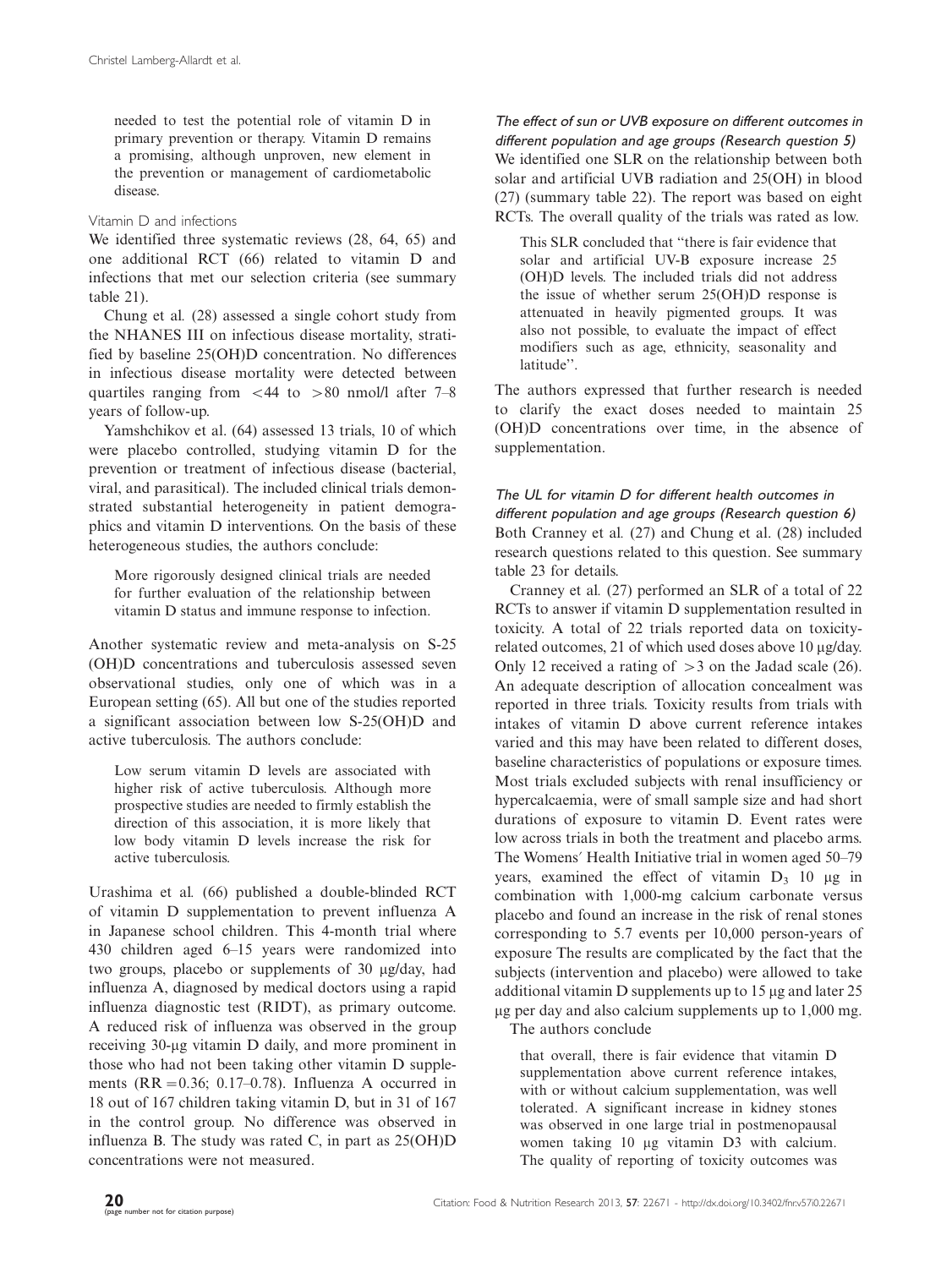inadequate in a number of the trials, and most trials were not adequately powered to detect adverse events.

Chung et al. (28) considered all the RCTs included in their SLR focusing on a number of health outcomes. Only 16 out of 63 RCTs reported adverse effects and they were generally not powered to detect them. Eleven of these reported at least one adverse effect.

According to Chung et al. (28), RCTs of vitamin D (doses ranged from 10 to 143  $\mu$ g, 5,714 IU/day vitamin  $D_3$  or from 125 to 250 µg vitamin  $D_2$ ) and/or calcium supplementations (doses ranged from 200 to 1,500 mg/ day) reported few cases of gastrointestinal disruption such as constipation, diarrhea, upset stomach, musculoskeletal soreness, primary hyperparathyroidism, hypercalcemia, renal calculi, and craniotabes. However, comparisons between the intervention groups and the control groups were not usually reported. One RCT reported some adverse events that required hospital admission, including retrosternal pain, a non-ST elevation myocardial infarction and a transient ischemic attack (all three cases in vitamin D 20 mg/day plus exercise training group) and one case of acute cholecystitis (in calcium, vitamin D plus exercise training group). Another RCT reported that 'there were no significant differences between the vitamin D and the control groups in the rate of incident cancer and vascular disease (ischemic heart disease and stroke)' (actual data not provided), and one participant died during the study. However, these adverse events may or may not be associated with vitamin D and/or calcium supplementation in this study.

We have found the following harms reported in some of the SLRs included in our review. Michael et al. (46) concluded that on the basis of the nine fair-quality trials related to falls included in their review, they found no increase in falls, fallers, or other major adverse events. Only three trials specifically reported adverse effects transient and asymptomatic hypercalciuria or hypercalcaemia in the intervention group - but no differences in adverse effects or clinically significant harms, such as incident kidney stones, cancer, ischemic heart disease, or stroke. Gillespie et al. (45) found that adverse effects (hypercalcaemia, renal disease, gastrointestinal effects) were reported in three trials but none were statistically significant. One RCT study (38) reported an increased risk of fracture and falls in those elderly that were given a single yearly dose of vitamin D corresponding to about 18 mg/day.

Bjelakovic et al.  $(57)$  reported that vitamin  $D_3$  combined with calcium increased the risk of kidney stones (RR 1.17, 95% CI 1.02-1.34), whereas the effect of vitamin D was not significant on other side effects.

# The interactions of vitamin D with calcium intake on different health outcomes in different population and age groups (Research question 7)

In general, we were not able to distinguish vitamin D and vitamin D together with calcium in our systematic reviews. Thus, this question has been handled within the other research questions.

The interaction of vitamin D intake or vitamin D status with vitamin A intake or vitamin A status on health outcomes in different population and age groups (Research question 8) We did not find any SLRs on this topic.

# **Discussion**

The aim of this systematic review was to provide a scientific base for a Nordic recommendation for dietary intake of vitamin D. We analyzed the literature on the relationships between vitamin D, 25(OH)D concentration and different health outcomes. Moreover, we studied the relationship between vitamin D intake and 25(OH)D concentration. We focused on published systematic reviews but included a few RCTs which were published after the SLRs. Some of the SLRs included both observational studies as well as RCTs. In the result section, we did not include the recent American IoM report on vitamin D and calcium intake from 2010 (29) as it is not a systematic review. However, we included the SLRs forming the basis for the IOM report. We focused on populations in Europe and North America. However, if other populations were included in the SLRs, we were generally unable to separate them.

There are some general challenges when reviewing to establish evidence for the relationship between vitamin D and health. First, agreement has not yet been achieved for what is considered an optimal 25(OH)D concentration, second the relationship between 25(OH)D and health outcomes are likely to be confounded by diet, in particular fish intakes, but also physical activity, both of which are not easily adjusted for in observational studies. Third, in experimental studies vitamin D and calcium supplements are often combined, thus the separate effect of vitamin D supplements can be questioned.

# Assessment of vitamin D status

The reliability of the assays for serum/plasma 25(OH)D measurement has been questioned.

It has been shown in a number of studies that different assays give different results (e.g. (67-70)). In a recent Swedish study (71), the same samples were analyzed in three different laboratories. The results showed a large discrepancy in the concentrations. Thus, it seems fairly challenging to use the serum 25(OH)D-concentration as an outcome marker for assessing vitamin D deficiency and insufficiency as well as using it as an indicator of exposure.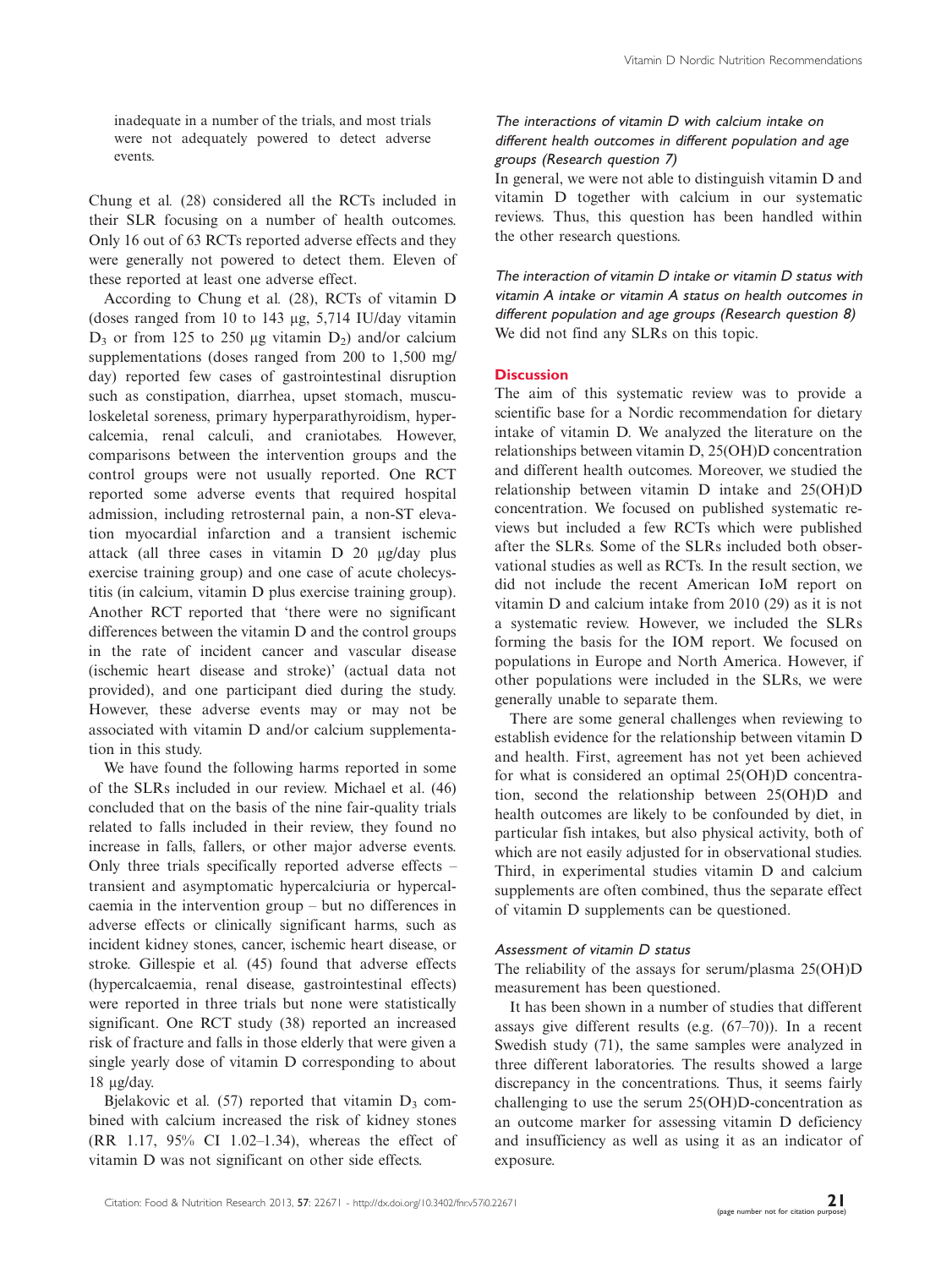# Role of UV exposure

Vitamin D is produced in human skin when exposed to the sun. It is the ultraviolet (UV) radiation in the UV-B brand, that is, wavelengths between 290 and 315 nm that are needed for the photo conversion of provitamin  $D_3$  to previtamin  $D_3$  to occur in the skin.

At latitudes above  $\sim 50^{\circ}$ N, both the qualitative and quantitative properties of sunlight is not sufficient in parts of the year for vitamin D production to take place (72), leading to the so-called vitamin D winter. In Copenhagen, the vitamin D winter is estimated to start in mid-November and last until end of February whereas in Tromsø it is estimated to last 2.5 months longer. In Helsinki ( $60^{\circ}$ N), the length of the vitamin D winter spans from mid-October to mid-March (73) and in Reykjavik  $(64°N)$  from early October to late March. In addition to latitude and season, the actual vitamin D production in skin in humans is affected by several individual and external factors. The ozone layer effectively absorbs UVB light, and clouds, when completely overcast, can attenuate the UVB radiation as much as 99%. Surface reflection, especially from snow can however reflect the UVB radiation up to 95%.

Time spent outdoors, the use of sunscreen, and clothing also affect the sun-induced vitamin D for individuals (74). In addition, individual vitamin D status has been shown to affect the effectiveness of cutaneous vitamin  $D_3$ production, so that individuals with initial low levels of 25(OH)D seem to have a lower threshold concentration for vitamin D production in skin compared to individuals with higher concentrations (75). The sun-induced vitamin D production can be up to six times higher in people with pale skin compared to people with dark skin (76). The skins ability to produce vitamin D also decreases with age (77).

A down-regulating mechanism of vitamin D production in skin prevents vitamin D toxicity due to prolonged sun exposure by a photo-degradation of previtamin  $D_3$  to biologically inert isomers (78).

Data available on seasonal variation in 25(OH)D concentrations in the general population in some Nordic countries have demonstrated less fluctuation between summer (79, 80) and winter compared to other comparable populations (81). The vitamin D intake in the diet and common use of supplements is a possible explanation for this (21). However, in studies from Finland a marked seasonal variation in S-25(OH)D concentrations has been observed in adolescents, in adults and in the elderly (41, 78, 82). A study from Sweden (83) among women aged 61-83 years, an increase from winter until summer in 25(OH)D concentrations was found to be 38%. In Iceland, adults who do not take vitamin D supplements show a marked seasonal variation (13). The magnitude of the difference in 25(OH)D concentrations between summer and winter decreases with increasing latitude (75).

# Main findings in relation to the research questions

What is the effect of vitamin D from different sources on serum 25-OHD concentrations? (Research question 1) Our first question was related to the effect of vitamin D from different sources on serum 25(OH)D concentrations. We did not find any SLR on the effect of natural vitamin D sources on 25(OH)D concentration. However, we are aware of one study in which the effect of edible wild mushrooms (Cantharellus tubiformis) on 25-OHDconcentration has been studied (84). In that study, a portion containing 15  $\mu$ g vitamin D<sub>2</sub>/day increased the 25-OHD concentration to the same extent as a corresponding supplement of vitamin  $D_2$ , from about 30 to about 45 nmol/l over 3 weeks.

Regarding fortified foods and supplementation, the SLRs indicated that there is a clear effect of fortified foods and supplementation on the S-25OHD concentration. However, it is not easy to conclude what doses are needed to achieve specific levels of 25-OHD. One SLR (Black et al., 30) estimated that  $1 \mu$ g ingested from fortified foods increased the S-25(OH)D concentration by 1.2 nmol/l. Two SLRS focused on supplementation (27, 32). In the SLR by Cashman et al. (32), the authors focused on studies performed at latitudes higher than  $49^\circ$ N, which is applicable for the Nordic countries. Both SLRs found a positive effect of vitamin D intake, including fortified foods (27) and supplements on 25- OHD concentrations. Cranney et al. (27) concluded that the meta-regression results suggested that  $2.5 \mu g/day$  of vitamin  $D_3$  will increase the serum 25(OH)D concentrations by 1–2 nmol/l. This suggested that doses of 10–20 μg daily may be inadequate to prevent vitamin D deficiency in at-risk individuals. Vitamin  $D_3$  doses of 17.5 µg daily or more significantly and consistently decreased serum concentrations of PTH in vitamin-D-deficient populations. However, Cranney et al. (27) concluded that the increase in S-25(OH)D concentration was higher when the baseline concentration was low than when it was high, and also that the increase was larger if the duration of the study was longer. Cashman et al. (32) included age groups between 9 and 78 years. Using meta-regression analyses, they calculated that an average of 9 µg vitamin D was needed for a population to achieve 50 nmol/l. However, taking interindividual variation into account in the meta-regression analysis,  $23.5$ - $\mu$ g vitamin D/day was needed for 95% of the population to reach a serum level  $\geq$  50 nmol/l. However, the authors concluded that these latter results have to be treated with caution as the number of data points in the analysis is low.

Cranney et al. (27) considered different age groups. They concluded that  $5-\mu g$  vitamin D/day may not be enough to prevent vitamin D deficiency in some infants at northern latitudes. A response in 25(OH)D concentration of vitamin D supplementation was seen in the trials included. Most of them used vitamin  $D_2$ . Supplementation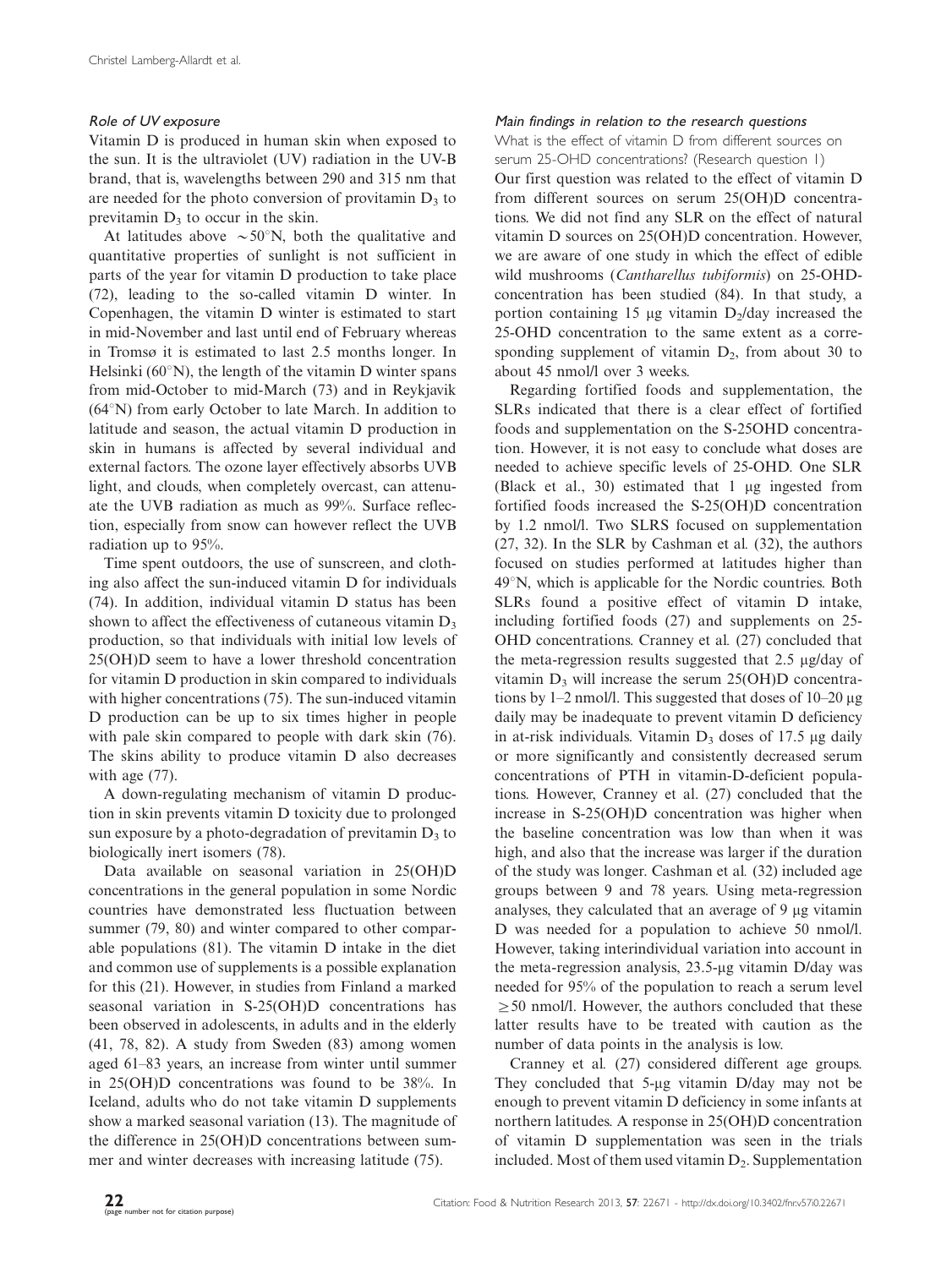during pregnancy with either 25–90  $\mu$ g/day vitamin  $D_2$ or 25 mg vitamin D3 increased 25(OH)D concentration both in the mothers and cord blood. Cranney et al. (27) included one study on supplementation during pregnancy  $(85)$ , in which they did not find an effect of 25-µg vitamin D given to the mother on the infant S-25(OH)D concentration. The authors actually performed another 15 week trial in the winter months after that (86) and found that giving 50-µg vitamin  $D_3$ /day to the lactating mothers increased the infants' S-25(OH)D to almost the same level as 10-µg vitamin  $D_2/day$  to the infant – the level being ca. 70 and 83 nmol/l respectively. This study was excluded from the Chung analyses as it was regarded not to be an RCT. Cranney et al. (27) identified four trials in children and adolescents and found consistent increases in S-25(OH)D concentrations with different doses: 8 nmol/l with 5-µg vitamin  $D_3$ /day, 16.5 nmol/l with 15 mg/day and 60 nmol/l with 50 mg/day. In premenopausal and younger males, a dose effect was noted in those trials that used multiple doses of vitamin  $D_3$ . In this age group, Cranney et al. (27) also compared the effect of vitamin  $D<sub>2</sub>$ and  $D_3$  on S-25(OH)D concentration and concluded that vitamin  $D<sub>2</sub>$  appeared to have a smaller effect than vitamin D3. A dose response was noted in trials in postmenopausal women, older men and in elderly populations in long-term care or nursing homes. The doses had a large range, the basal S-25(OH)D concentrations varied and the assays used were very heterogeneous.

What is the relationship between 25-OHD concentrations/ dietary vitamin D intake/supplemental vitamin D and different outcomes in different population and age groups? (Research questions 2-4)

Three questions were related to the relationship between 25(OH)D-concentrations or dietary vitamin D or supplemental vitamin) and different health outcomes. In addition to RCTs, the SLRs included mostly cross-sectional, cohort or longitudinal studies. RCTs have been performed only for skeletal outcomes, falls, muscle function and weight and these have been included in the SLRs. In some cases, secondary analyses of the RCTs on some health outcomes have been performed. We found some evidence for a causal relationship with bone health, falls and muscle strength, and total mortality. We did not find evidence for establishing a causal relationship between vitamin D intake, vitamin D supplementation, or serum 25-OHD concentration and most other the health outcomes.

Pregnancy. De-Regil et al. (33) reviewed six randomized trials including 1,023 pregnant women. They concluded that there is currently insufficient high-quality evidence relating to the clinical effects of vitamin D supplementation during pregnancy. The other SLR (28) included only one nested case-control study reporting that a 25(OH)D

concentration lower than 37.5 nmol/l was associated with an increased risk of preeclampsia.

Growth. Seven intervention studies and two observational studies were included in one SLR (28). The authors concluded that due to the lack of methodologically solid studies, they were cautious in their conclusions about the effect of vitamin D in newborns, infants, and children.

Skeletal effects. Low 25(OH)D concentration increases the risk of rickets. The threshold is uncertain, but a number of the studies suggest increased risk at S-25(OH)D concentrations  $\langle 27.5 \text{ nmol/l} \rangle$ . Many studies were conducted in developing countries with low dietary calcium intake. Low calcium intake may influence the relationship between 25(OH)D and rickets, and the 25(OH)D threshold for rickets in populations with high calcium intake is unclear. It could be added that vitamin D has been used as a prophylaxis in the Nordic countries for decades, and the current recommended daily dose of 10 µg seems to be effective in preventing rickets if the supplement is given (87).

The data on the relationship between vitamin D and bone mineral content or bone mineral density are heterogeneous. In infants, there is fair evidence for an inverse relationship between 25(OH)D and PTH at low concentrations, whereas the relationship between 25(OH)D and BMC is inconsistent. In older children and adolescents, there is fair evidence for 25(OH)D to be associated with change in BMC/BMD, but RCTs have not consistently shown an effect of vitamin D supplementation. A Cochrane review (34) in children found no overall effect of vitamin D supplementation, but an effect was suggested in populations with low concentrations of 25 (OH)D. There was insufficient evidence for a relationship between 25(OH)D and change in BMD in pregnant women, and one good cohort study did not find any relationship between 25(OH)D and BMD during lactation. Based on observational studies, there is fair evidence for a relationship between 25(OH)D and BMD or change in BMD at the femoral neck in the elderly. From intervention studies it is good evidence that supplementation with vitamin D combined with calcium leads to a small increase in spine, femoral neck, total hip, and total body BMD. Based on available studies, it is less certain that vitamin D supplementation alone has an effect on BMD.

It is challenging to describe optimal concentration of 25(OH)D for bone mineral density or bone mineral content based on available SLRs. In infants, a threshold around 27 nmol/l might exist for the relationship between 25(OH)D and PTH (27). This threshold was reported as 30-83 nmol/l in older children and adolescents (27). The SLR by Cranney et al. (27) also refers to one RCT among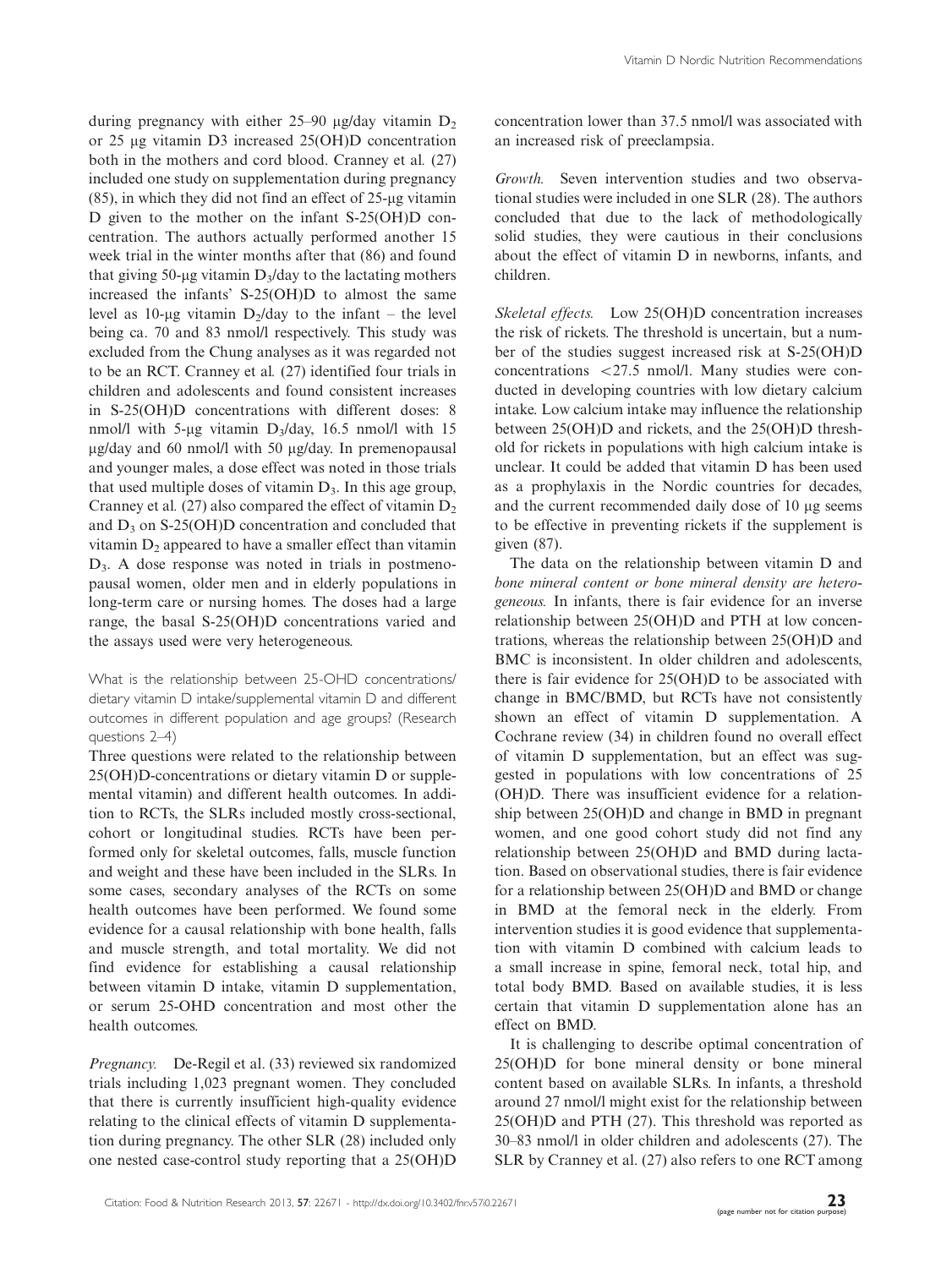adolescent girls reporting an effect of vitamin D intervention to occur at mean levels of  $25(OH)D > 50$  nmol/l, whereas the Cochrane review by Winzenberg et al. (39) only reported an effect of vitamin D supplementation in children with low mean 25(OH)D at baseline  $(535)$ nmol/l). In observational studies among the elderly, the bone loss at the hip was increased at concentrations of 25(OH)D ranging from 30 to 80 nmol/l in different studies.

Fracture is the primary skeletal health outcome in adults. Based on available data, the SLRs concluded that intervention with vitamin D (dose 10–20 μg/day) combined with calcium reduces the risk of total fracture and hip fracture, whereas intervention with vitamin D alone has not shown an effect in the doses tested out. Although a threshold of 74 nmol/l was considered to show a reduction in total fracture incidence, the variability in analytical methods and the fact that S-25(OH)D was assayed only in subsamples, make this threshold unreliable. To what extent an intervention with vitamin D and calcium prevent fracture in non-institutional elderly is debated. Both the Cochrane review by Avenell et al. (35) and the Cranney et al. (27) report only found a significant effect in studies performed in institutionalized elderly, although the difference between studies performed in institutionalized and community dwellers was not statistically significant. However, the DIPART study (37) reported that the effect was found across a wide range of age (mean age 70 years; range 47-107 years).

Although the overall conclusion is that intervention with vitamin D alone in the doses tested has not been proven effective in preventing fractures, it could be added that a British study by Trivedi et al. (88), Jadad score 3 (26) reported that  $2,500$ -µg vitamin D every 4th months (corresponding to 20 mg/day) compared to placebo, reduced the risk for any new fracture (OR 0.78 [95% CI 0.61-0.99]). On the other hand, the Australian RCT referred to previously, reported an increased risk of fracture in those given a single yearly high dose of vitamin D (38).

Currently, there is also interest in studying the effect of higher doses of vitamin D: Vital (ClinicalTrials.gov; NCT01169259), FIND (NCT01463813) and DO-Health (not registered as yet).

It could be added that a recent Swedish study referred to in the IOM report found increased risk of fracture in men with S-25(OH)D below 40 nmol/l (89).

Dental health. Lack of data precludes any conclusion concerning the relation between vitamin D and dental health.

Falls. Six SLRs were focused on vitamin D intake or 25(OH)D and falls. There was overall fair evidence that vitamin D with calcium is effective in preventing falls in

the elderly especially in those with low baseline 25(OH)D concentrations, both community dwelling and in nursing care facilities. One SLR concluded that vitamin D was effective (43). Some but not all SLRs concluded that a dose greater than 20 µg was effective, in conjunction with calcium supplementation. One study suggested that 25(OH)D concentrations below 39 nmol/l were associated with an increased risk of falls.

Muscle function. Two SLRs focused on vitamin and outcomes related to muscle function in the elderly. Stockton et al. (48) concluded that vitamin D supplementation does not have an effect when basal 25(OH)D is greater than 25 nmol/l, but that vitamin D has an effect in adults with vitamin D deficiency. However, Muir et al. (49) concluded that vitamin D doses of  $20-25 \mu g/day$  have beneficial effects on balance and muscle without taking baseline S-25(OH)D into account. Thus, doses of 20-25 mg/day could be beneficial for muscle function in the elderly, but the information on the effect of lower doses was scarce.

Cancer. Vitamin D and cancer have been studied in a number of cohort studies. Some RCTs have been performed but they are secondary analyses of supplemental studies for the prevention of fractures (88, 90). There was not consistent evidence for an association between vitamin D status and total cancer in SLRs including cohort studies and RCTs. There is some observational evidence of an inverse association between vitamin D status and risk of colorectal cancer, however evidence for a causal relationship are lacking. The evidence for an inverse association between vitamin D status and breast cancer risk is weak due to lack of good quality studies and heterogeneity between studies. There is little or no evidence for a protective effect of vitamin D on prostate cancer.

Diabetes and multiple sclerosis. The evidence for a causal relationship or an association between vitamin D and type 1 and type 2 diabetes is limited and inconclusive. Lack of data precludes any conclusion concerning the relation between vitamin D and multiple sclerosis.

Body weight. There is no clear evidence for vitamin D to influence body weight development.

Total mortality. Based on the RCTs in the SLRs it is concluded that vitamin  $D3(10-20 \mu g/day)$  combined with calcium significantly reduces total mortality. However, it is uncertain if co-supplementation with calcium is necessary to achieve this effect. It could be added that a recent a Swedish cohort study among elderly men followed for around 14 years reported increased all-cause mortality both in men at the low  $\left( \frac{46 \text{ nmol}}{l} \right)$  and the high end of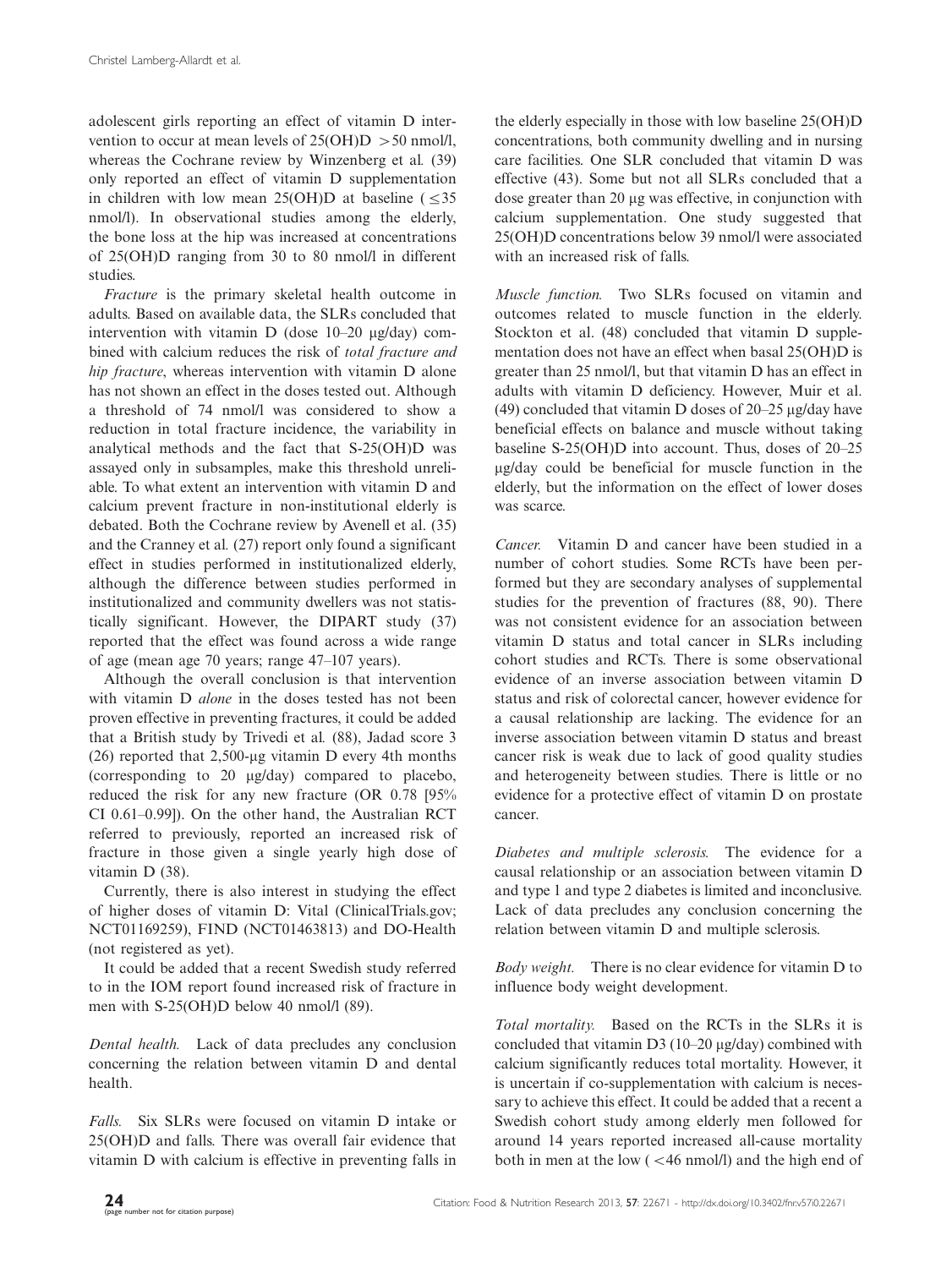25(OH)D concentrations (>98 nmol/l) (58). Moreover, a recent Danish cohort study among subjects from the Copenhagen general practice sector including near to 250,000 subjects that were followed for 3 years found a reverse J-shaped relationship with the lowest mortality at 25(OH)D concentrations of 50-60 nmol/l (91).

Hypertension and blood pressure. Evidence from RCTs reviewed in four SLRs on blood pressure is inconclusive. Some RCTs detected a small reduction in diastolic blood pressure, particularly in people with higher baseline values, while another showed a small reduction in systolic pressure. All SLRs concluded that there was a need for further studies to explore this relationship for possible clinical significance. A recent RCT (61) which was not included in the SLRs did not support a positive effect of vitamin D supplementation in conjunction with calcium on hypertension, intervening with large doses (500 or 1,000 mg/week with 500-mg calcium) in overweight persons over 1 year.

However, low vitamin D status has repeatedly been associated with a higher incidence of hypertension as reviewed in two SLRs. Nested case control studies show marked reverse associations between incidence of hypertension and 25(OH)D in men and women with baseline  $\langle 37.5 \text{ mmol/l} \text{ compared with } >37.5 \text{ mmol/l}$  and also compared with those over 75 nmol/l.

Cardiovascular clinical outcomes. Systematic reviews based on cohorts or case-control studies have repeatedly found an association between low 25(OH)D concentrations, mostly below 37.5 or 50 nmol/l and an increased risk of CVD. However, a significant effect of supplementation on cardiovascular outcomes has not been reported. The trials in question were all designed for health outcomes other than CVD.

Vitamin D and infections. The evidence for an effect of vitamin D on infections is scarce and trials were very heterogeneous.

What is the effect of sun or UVB exposure on different outcomes in different population and age groups? (Research question 5)

The only SLR assessing this question concluded that there is fair evidence that both solar and artificial UV-B exposure increase 25(OH)D concentrations. We were not able to establish a dose response relationship. We did not find any SLR addressing the effect of sun or UVB exposure and other outcomes.

Which is the UL (Tolerable Upper Intake Level) for vitamin D for different health outcomes in different population and age groups? (Research question 6)

The SLRs did not give any definite answer to this question. Chung et al. (28), Cranney et al. (27), Vestergaard et al. (36), Avenell et al. (35) and Bjelakovic et al. (57) included adverse effects in their reviews of RCTs. Vitamin D given with calcium, but not vitamin D alone, moderately increased the risk of renal stones.

There are some observational studies suggesting that total mortality is increased at high 25(OH)D concentrations (58, 91). Some studies have reported an increase in prostate cancer (92) or total cancer (58) at higher 25(OH)D-concentrations. A trial using large yearly doses of vitamin D reported increased incidence in fractures and falls in the elderly (38).

Which are the interactions of vitamin D with calcium intake on different health outcomes in different population and age groups? (Research question 7)

We were not able to distinguish between the effect of vitamin D alone and vitamin D together with calcium on most of the health outcomes. A combination of vitamin D and calcium seems to be important in the prevention of fractures, falls, and all-cause mortality (total mortality).

Which is the interaction of vitamin D intake or vitamin D status with vitamin A intake or vitamin A status on health outcomes in different population and age groups? (Research question 8)

We did not find any SLRs on this topic.

# Difference between vitamin  $D_2$  and  $D_3$  in increasing S-25-Hydroxy-vitamin D concentration

The difference between vitamin  $D_2$  and  $D_3$  was not one of our initial research questions. We, nevertheless, considered this to be an important topic that has to be included. Vitamin  $D_2$  and  $D_3$  supplementation has been reviewed in a recent SLR by Tripkovic et al. (93). Ten studies were included in the systematic review and seven studies in the meta-analysis. The doses, durations and age groups varied as well as the route of administration. The authors concluded that vitamin  $D_3$  is more efficacious at raising  $25(OH)D$  than vitamin  $D_2$ . One of the studies (94) indicated that the effect of vitamin  $D_2$  on S-PTH was very weak in comparison to the effect of vitamin  $D_3$ .

### Overall discussion

Vitamin D can influence numerous biological processes in the body. In addition to the effects on bone health, it has been claimed that vitamin D contributes in the prevention of many medical conditions including CVDs, type 1 and type 2 diabetes, some types of cancer, pregnancy outcome, and infections. And indeed, there is suggestive evidence for a number of health benefits of vitamin D and for plausible biological mechanism. For example, the observation that S-25(OH)D is inversely related to some types of cancer is supported by a new reanalysis of a subgroup of participants in the large Calcium and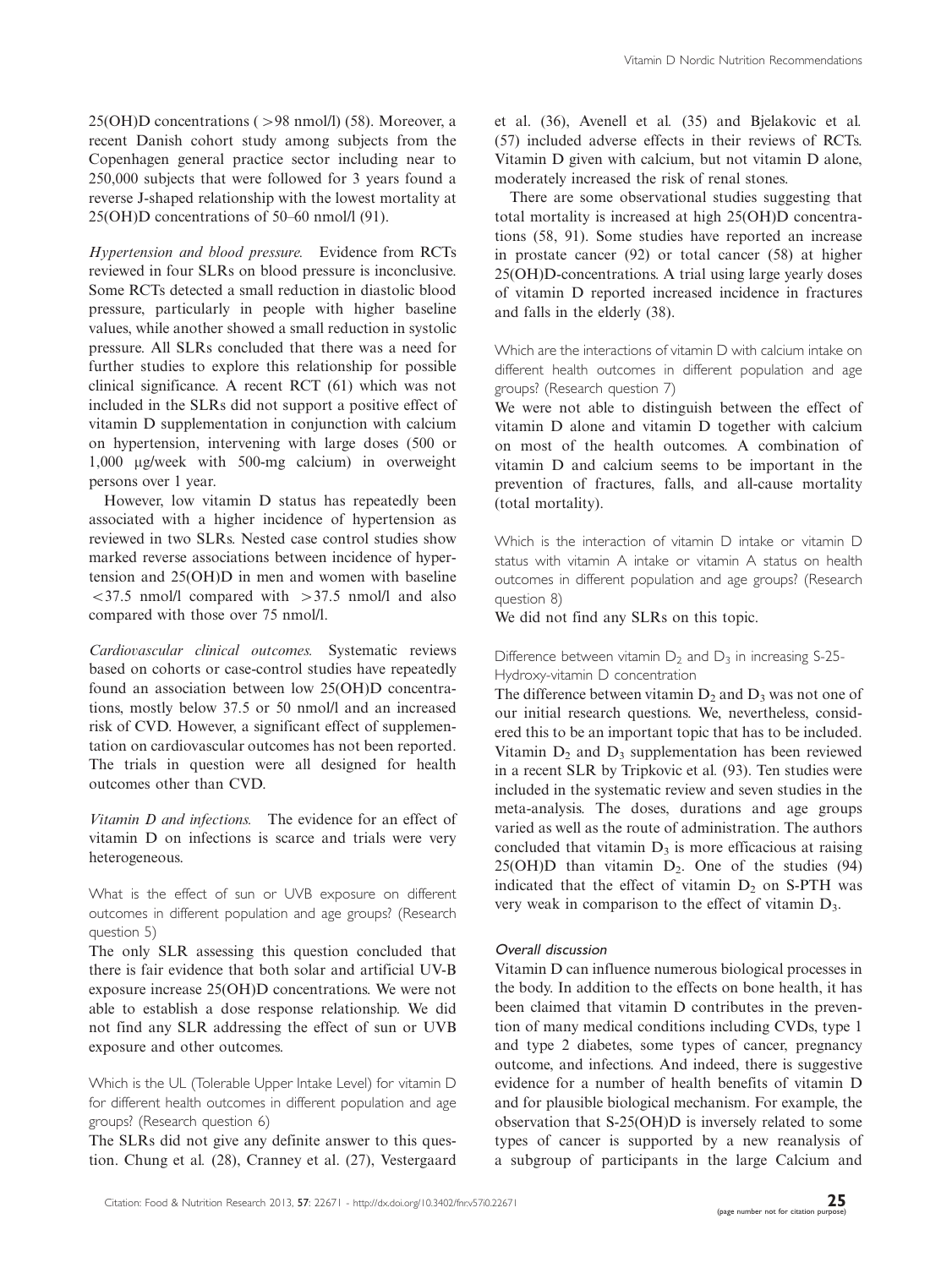vitamin D trial in the Women's Health Initiative (95) and associations between lowered risk for cardiovascular outcomes and higher 25(OH)D concentrations has repeatedly been observed. Similarly, higher risk for preeclampsia has been reported in pregnant women with 25(OH)D below 37.5 nmol/l and the risk for low birth weight may be lowered in at-risk pregnant women by vitamin D supplementation.

However, the SLRs we have reviewed conclude that the evidence for a protective effect of vitamin D is only conclusive concerning bone health, total mortality and the risk of falling. In addition, most intervention studies leading to these conclusions report that intervention with vitamin D combined with calcium and not vitamin D alone gives these benefits.

Currently, there is a great interest and a high research activity concerning vitamin D. Although a large number of studies, including RCTs, have been performed, there are still many unanswered questions. For example, it is unclear why combined interventions with vitamin D and calcium and not interventions with vitamin D alone have shown an effect on fracture and mortality risk. The causes for the increased risk of fracture and falling in those given a large, annual dose of vitamin D are also unclear (38), and so is the increased risk of mortality related to high concentrations of 25(OH)D reported in some studies (58, 91) Observational studies have rather consistently shown that low concentrations of 25(OH)D are related to increased risk of CVD. However, reanalyses of RCTs suggest that calcium supplementation (also with vitamin D) might increase the risk of myocardial infarction (95).

Although RCTs were emphasized in most of the SLRs, we would also point out some limitations. When interpreting the effect of doses given in RCTs, it is a challenge that the participants also receive vitamin D from other sources (diet and UVB-irradiation). In some studies, participants were also allowed to use personal supplements in addition to study medication. Basically, the RCTs give information on the effect of the difference in vitamin D exposure between the intervention group and the control group. A large difference in exposure may be difficult to obtain in RCTs. To test out the exposure of a moderate dose of vitamin D compared to very little vitamin D might therefore be difficult.

Many chronic diseases develop over many years, and it is also a challenge that RCTs in general are performed over shorter time frames. Whereas RCTs are feasible in testing out the effect and side effects of interventions with supplements, the feasibility of RCTs in establishing the relation between nutrition and disease has been debated (50).

It was difficult to establish an optimal 25(OH)D concentration or vitamin D intake based on the SLRs.

# Other considerations

The IoM (29) also considered calcium absorption together with BMD, rickets and osteomalacia to find a totality of evidence for an optimal S-25(OH)D concentration. They found a congruence among these outcomes with no additional benefits of serum concentrations of 25(OH)D higher than 50 nmol/l.

The relationship between S-25(OH)D and S-PTH has been considered in numerous studies, and based on some of them the threshold for vitamin D sufficiency has varied between 25 and 125 nmol/l. Using S-PTH as an outcome is difficult as the variation is large and also other factors have an effect on S-PTH. Sai et al. (96) concluded in a systematic review that 'vitamin D insufficiency should be defined as serum 25(OH)D less than 50 nmol/l as it relates to bone'.

A number of studies have shown an inverse relationship between S-25(OH)D and BMI or adiposity. Some supplementation studies, but not all, have shown a lower response in S-25(OH)D in obese persons than in normal weight subjects. Moreover, weight loss has led to an increase in S-25(OH)D in some studies. Thus, though no SLR addressed this subject, there are some indications that adiposity should be considered a determinant of S-25(OH)D-concentration (97). However, this does not suggest that there is evidence that higher intakes are needed in obese persons than in those with normal weight.

# Limitations

We focused on SLRs and included only a few new RCTs. We were not able to perform quantitative analyses of the studies. The quality of the studies included in the SLRs varied and there was a large heterogeneity among them. All age groups were not covered and the study duration in the trials varied greatly. Different age groups were considered only in relation to bone health.

### Study quality

Due to heterogeneity in the studies, it was difficult to interpret the results and provide single summary statements. The doses of vitamin D differed widely among the studies. Habitual vitamin D intake was seldom assessed and the methods for intake assessment varied. The assays used for the assessment of S-25(OH)D concentration varied among the studies. The study cohorts consisted mainly of Caucasians.

# Publication bias

Publication bias cannot be ruled out, since relevant studies were searched in two electronic databases (MEDLINE and Swemed), and by snowballing for the last months. Unpublished or ongoing studies were not identified.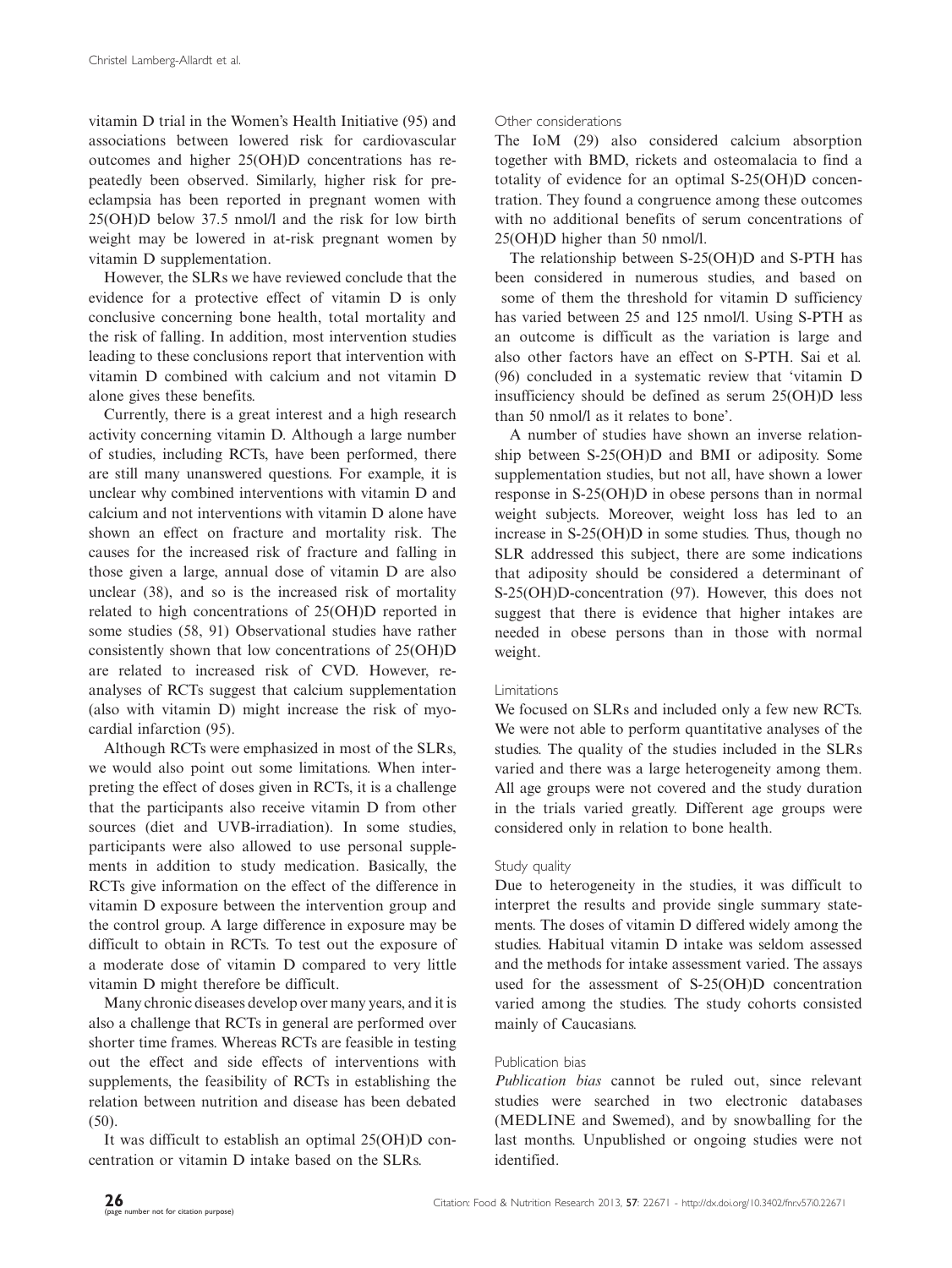### Authors' conclusions

## Implications for the Nordic setting

Cutaneous synthesis of vitamin  $D_3$  is the physiological route for vitamin D supply. Due to our geographic situation, this way of supply is turned off for about 3-5 months during the year. Dietary vitamin D is thus needed to keep vitamin D status at an acceptable level. The SLRs that we have reviewed gave insufficient evidence for an optimal 25(OH)D concentration and corresponding vitamin D intake levels in relation to most health outcomes. However, the association between vitamin D status and skeletal outcomes and the effect of vitamin D supplementation on skeletal outcomes give some information, while the role of vitamin D without calcium supplementation on fracture incidence is unclear. Moreover, studies on the effect of vitamin D supplementation and vitamin D fortification on 25(OH)D concentrations gives some information on how to achieve specific concentrations of 25(OH)D. In this respect, the heterogeneity in the results by the 25(OH)D assays is a formidable problem.

Many studies suggest that there is an increased risk for rickets in infants and children when S-25(OHD) concentration is  $\langle 27.5 \text{ nmol/l}$ . A threshold for 25(OH)D at 40-50 nmol/l has been suggested in the SLRs for the prevention of falls and fractures in the elderly. Solid evidence for an optimal S-25(OH)D concentration (or optimal intake) in children, adolescents and adults was not found in the SLRs relating to the health outcomes. However, a S-25(OH)D concentration of 50 nmol/l could be a reasonable threshold in these age groups also.

The dose-response studies relating vitamin D intake (fortification and supplementation) to S-25(OH)D suggested that an intake of  $1-2.5$   $\mu$ g/day will increase the serum concentration by 1-2 nmol/l but this is dependent on the basal concentration with response to being greater when the basal concentration is low. Chung et al. (28) concluded that doses of 10–20 µg/day may be inadequate to ensure concentrations of 25(OH)D at or above 50 nmol/l in the great majority of individuals in the population if the relationship above was used in the calculations. Cashman et al. (32) using meta-regression analysis concluded that  $50 \text{ nmol/l}$  9 µg vitamin D was needed on average in the age groups between 9 and 78 years in the winter. However, 23.5 mg vitamin D/day was needed to reach a serum level  $\geq 50$  nmol/l if interindividual variation was taken into account by inclusion of the 95% range in the meta-regression analysis. These values have to be treated with caution as few studies (data points) were included. Moreover, as these results are based on group data, the final interpretation is difficult. An approach with primary data from the studies would probably have given other results. In the original studies, there are confounding factors affecting vitamin D status that have not always been taken into account in the

studies, for instance dietary vitamin D intake and sunlight exposure. This affects the basal 25(OH) D concentrations which again affects the dose-response. Thus, it is not easy to make extrapolations regarding the actual dose/intake and a final 25(OH)D concentration. Compliance has not been taken into account in the analyses. This is important, as a low compliance in an RCT leads to 'falsely' low 25(OH)D concentrations in the noncomplying subjects, therefore increasing the variance in the data.

For those older than 3 years, a 50 nmol/l target for S-25(OH)D concentration would probably require an average intake of 10  $\mu$ g/day, that is, 50% of a population may need more, 50% may need less than this value. Adding 2 SDs to this average intake would cover 97.5% of the population. Given that  $2SD$  equal 5  $\mu$ g/day, this would result in an intake of 15 mg/day. It should be considered that these values are based on studies conducted in the winter without any sunlight exposure. We do not have any data or evidence on the dietary requirement during the summer months with sunlight exposure. It may be presumed that less is needed during this period for most people to reach 50 nmol/l. Vitamin D is stored for months after summer in the body. However, it can be debated to what extent dietary recommendations should assume dermal synthesis during summer, as outdoor activity with light clothing may not be universal, particularly not with the frail elderly and the institutionalized.

The vitamin D requirement for the elderly has to be given special consideration. The synthesis of vitamin D in the skin may be reduced and the intestinal absorption of vitamin D may be lower than in younger persons. Thus, older people may need more vitamin D than younger persons. The dose of vitamin D (10-20 mg/day) showed that to reduce the risk of fracture and total mortality is challenging to translate directly to recommended intake of vitamin D. The participants in these studies also got vitamin D from other sources (background intake and dermal synthesis), and additional calcium was given. However, it seems reasonable to recommend a somewhat higher intake in the elderly due to the above-mentioned reasons.

There was no evidence for a different intake requirement in pregnancy and lactation compared with the general population. There is some concern about the vitamin D status in obese persons. We did not find any evidence for different recommendation among ethnic groups.

An upper tolerable level (UL) was not possible to establish based on the SLRs. There is some concern that higher S-25(OH)D concentrations is associated with an increase in mortality. Notable is that the IoM as well as the European Food Safety Agency have set the Upper Tolerable Intake for adults at 100 µg/day (29, 98).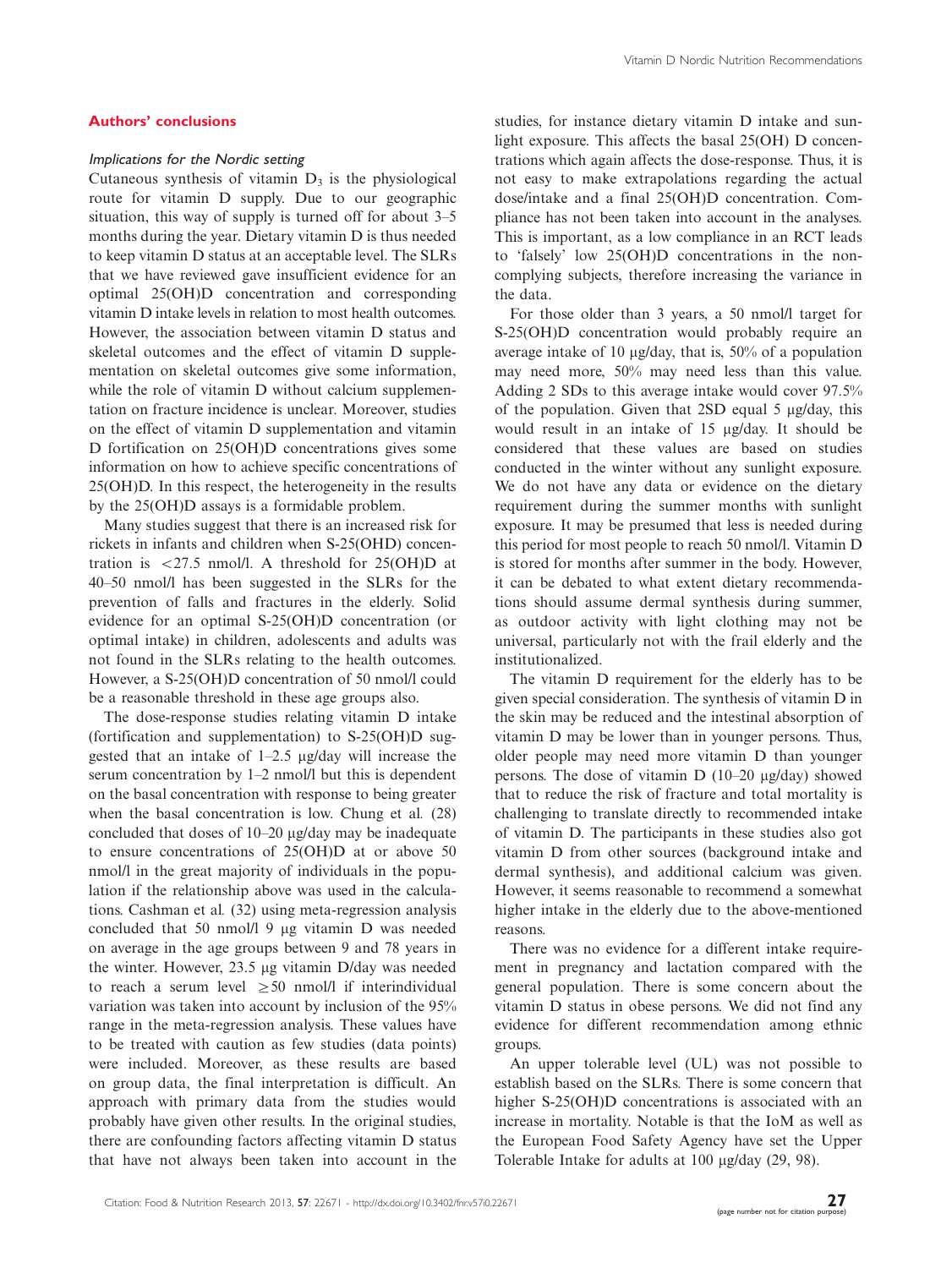In conclusion, if 97.5% of the population up to 75 years of age is to maintain the target 50 nmol/l concentration of 25(OH)D, the corresponding intake of vitamin D would be 15 mg/day. Higher intakes may be needed to cover this same percentage in an older population. Here, we refer to the total intake from food as well as supplements, given minimal sun exposure. Limited sunshine, however, does not reflect the situation for the majority of the Nordic population in the summertime. It should also be emphasized that there are large differences in results depending on assay methods and laboratories measuring 25(OH)D, adding to the uncertainty of determining an appropriate target concentration. Moreover, the dose response of vitamin D on serum 25(OH)D-concentrations is not well established and is dependent on the basal concentrations, sunshine exposure and dietary intake.

Implications for research

We have been able to identify some implications for the research:

- 1) The role and dose response of sunshine
- 2) Standardization of serum/plasma 25(OH)D assays
- 3) Genes regulating the 25(OH)D concentration
- 4) Bioavailability of vitamin D from different food sources
- 5) Vitamin D status and adverse effects, including mechanisms
- 6) Vitamin D's effects on various health outcomes
- 7) Vitamin D dosing (including food-based), 25(OH)D, and health outcomes.

### Acknowledgements

The authors thank Birgitta Järvinen and Jannes Engqvist for the literature search. Moreover, we want to thank Ulla-Kaisa Koivisto Hursti and Wulf Becker for their help and support during the process. The Nordic Council of Ministries has funded this work.

# Authors' Contributions

All authors contributed to methodological appraisal and data extraction. All authors decided independently and then by consensus which studies met inclusion criteria. All authors assessed quality and extracted data from included studies. All authors drafted the manuscript, commented on the draft review and suggested changes.

### Conflict of interest and funding

Nordic Council of Ministries.

# **References**

\*indicates that the reference is included in the systematic review.

- 1. Nordic Nutrition Recommendations. Integrating nutrition and physical activity. (NNR 2004) 4th edition Nord 2004:13. Copenhagen: Nordic Council of Ministers; 2004.
- 2. SLR. A guide for conducting systematic literature reviews for the 5th edition of the Nordic Nutrition Recommendations. Draft dated 2010-05-11. Uppsala: Svenska Livsmedelsverket.
- 3. Quarles LD. Role of FGF23 in vitamin D and phosphate metabolism: implications in chronic kidney disease. Exp Cell Res 2012; 318: 1040-104.
- 4. Wang Y, Zhu J, DeLuca HF. Where is the vitamin D receptor? Arch Biochem Biophys 2012; 523: 123-33.
- 5. Girgis CM, Clifton-Bligh RJ, Hamrick MW, Holick MF, Gunton JE. The roles of vitamin D in skeletal muscle: form, function, and metabolism. Endocr Rev 2013; 34: 33-83.
- 6. Christakos S. Recent advances in our understanding of 1,25 dihydroxyvitamin D(3) regulation of intestinal calcium absorption. Arch Biochem Biophys 2012; 5023: 73-6.
- 7. Suda T, Takahashi F, Takahashi N. One effects of vitamin D discrepancies between in vivo and in vitro studies. Arch Biochem Biophys 2012; 523: 22-9.
- 8. Norman AW, Bouillon R. Vitamin D nutritional policy needs a vision for the future. Exp Biol Med 2010; 235: 1034-45.
- 9. Andersen R, Mølgaard C, Skovgaard LT, Brot C, Cashman KD, Chabros E, et al. Teenage girls and elderly women living in northern Europe have low winter vitamin D status. Eur J Clin Nutr 2005; 59: 533-41.
- 10. Thuesen B, Husemoen L, Fenger M, Jakobsen J, Schwarz P, Toft U, et al. Determinants of vitamin D status in a general population of Danish adults. Bone 2012; 50: 605-10.
- 11. Andersen R, Mølgaard C, Skovgaard LT, Brot C, Cashman KD, Jakobsen J, et al. Pakistani immigrant children and adults in Denmark have severely low vitamin D status. Eur J Clin Nutr 2008; 62: 625-34.
- 12. Thorgeirsdottir H, Valgeirsdottir H, Gunnarsdottir I, Gisladottir E, Gunnarsdottir BE, Thorsdottir I, et al. Icelandic National Nutrition Survey 2010-2011- Main Results. Directorate of Health, Icelandic Food and Veterinary Authority, and Unit for Nutrition Research. Reykjavik: University of Iceland and Landspitali University Hospital; 2012.
- 13. Steingrimsdottir L, Gunnarsson O, Indridason OS, Franzson L, Sigursdsson G. Relationship between serum parathyroid hormone levels, vitamin D sufficiency, and calcium intakes. JAMA 2005; 294: 2336-41.
- 14. Embætti landlæknis. Ráðleggingar um mataræði og næringarefni fyrir fullorðna og börn frá tveggja ára aldri; 2010. [http://www.landlaeknir.is/servlet/file/store93/item11479/mataraedi](http://www.landlaeknir.is/servlet/file/store93/item11479/mataraedi-lowres.pdf)[lowres.pdf](http://www.landlaeknir.is/servlet/file/store93/item11479/mataraedi-lowres.pdf) [cited 29 September 2013].
- 15. Lamberg-Allardt C, Viljakainen H and a Working Group. Follow-up study on the vitamin D status in the Finnish population 2002 and 2004. Helsinki: Ministry of Social Affairs and Health; 2006. 49 p. (Reports of the Ministry of Social Affairs and Health, Finland, ISSN 1236-2115; 2006:9. IBSN 952-00-1952-9 (PDF).
- 16. Paturi M, Tapanainen H, Reinivuo H, Pietinen P, eds. The National FINDIET 2007 Survey (In Finnish, tables, figures and summary in English). Publications of the National Public Health Institute B23/2008. Helsinki: Yliopistopaino.
- 17. Kyttälä P, Erkkola M, Kronberg-Kippilä C, Tapanainen H, Veijola R, Simell O, et al. Food consumption and nutrient intake in Finnish 1-6-year-old children. Public Health Nutr 2010; 13: 947-56.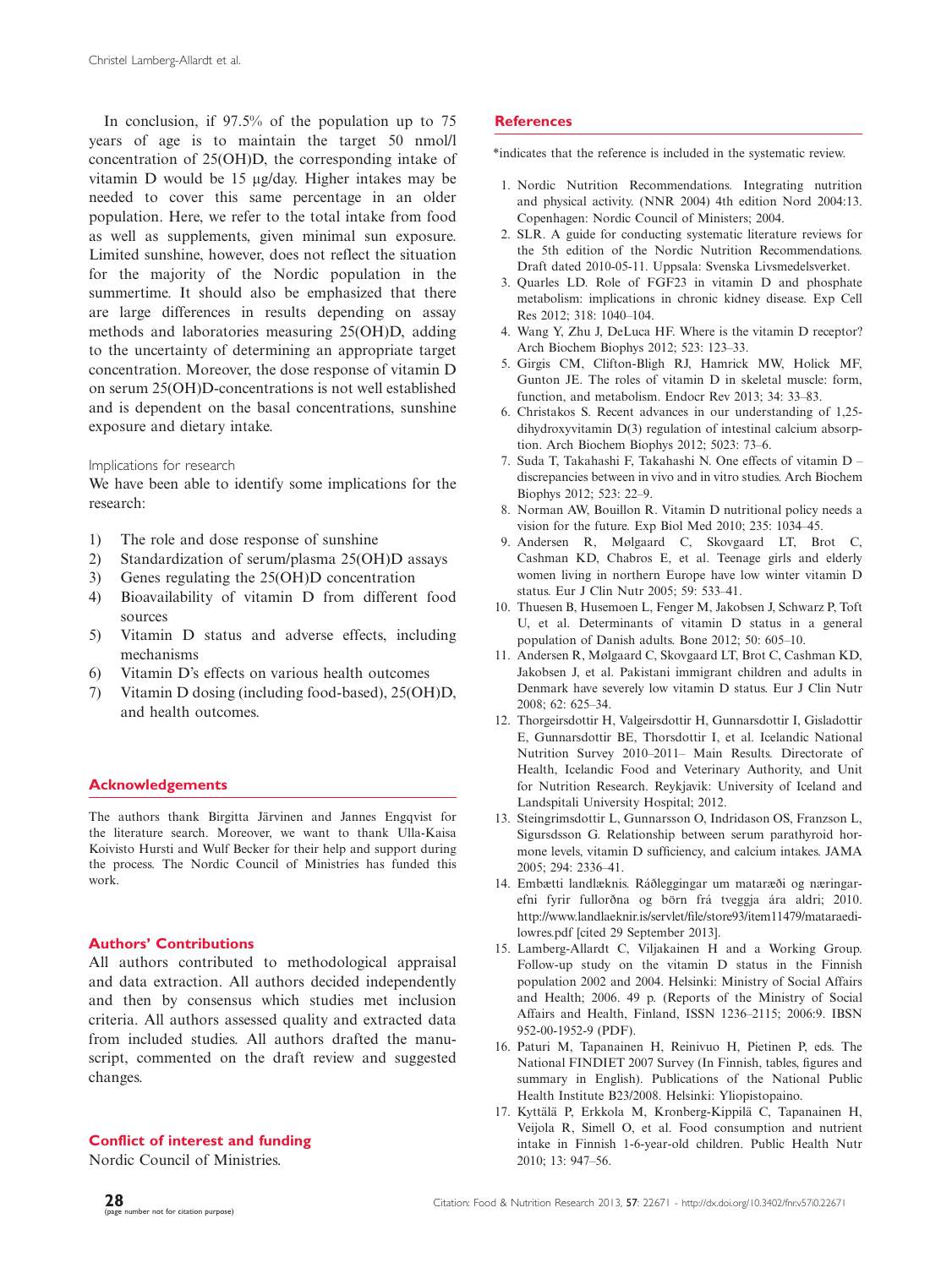- 18. Islam MZ, Viljakainen HT, Kärkkäinen MU, Saarnio E, Laitinen K, Lamberg-Allardt C. Prevalence of vitamin D deficiency and secondary hyperparathyroidism during winter in pre-menopausal Bangladeshi and Somali immigrant and ethnic Finnish women: associations with forearm bone mineral density. Br J Nutr 2012; 107: 277-83.
- 19. Meyer HE, Brunvand L, Brustad M, Holvik K, Johansson L, Paulsen JE. Tiltak for å sikre en god vitamin D-status i befolkningen. IS-1408, 1-88. Oslo: Sosial- og helsedirektoratet; 2006.
- 20. Brustad M, Braaten T, Lund E. Predictors for cod-liver oil supplement use - the Norwegian Women and Cancer Study. Eur J Clin Nutr 2004; 58: 128-36.
- 21. Ovesen L, Andersen R, Jakobsen J. Geographical differences in vitamin D status, with particular reference to European countries. Proc Nutr Soc 2003; 62: 813-21.
- 22. Holvik K, Brunvand L, Brustad M, Meyer HE. Vitamin D status in the Norwegian population. In: Bjertness E, ed. Solar radiation and human health. Oslo: The Norwegian Academy of Science and Letters; 2008. p. 216-28.
- 23. Becker W. Pearson M. Riksmaten 1997-1998. Uppsala: Livsmedelsverket; 2004. (Swedish)
- 24. Enghardt Barbieri H, Pearson M, Becker W. Riksmaten Barn. Livsmedels- och näringsintag bland barn i Sverige. Uppsala (Swedish): Ord & Form; 2003. p. 2003.
- 25. Eriksson S, Strandvik B. Vitamin D status in healthy children in Sweden still satisfactory.Changed supplementation and new knowledge motivation for further studies. Läkartidningen 2010; 107: 2474-7 (Swedish).
- 26. Jadad AR, Moore RA, Carroll D, Jenkinson C, Reynolds DJ, Gavaghan DJ, et al. Assessing the quality of reports of randomized clinical trials blinding necessary? Contr Clin Trials 1996; 117: 1-12.
- \*27. Cranney A, Horsley T, O'Donnell S, Weiler H, Puil L, Ooi D, et al. Effectiveness and safety of vitamin D in relation to bone health. Evid Rep Technol Assess (Full Rep) 2007; 158: 1-235.
- \*28. Chung M, Balk EM, Brendel M, Ip S, Lau J, Lee J, et al. Vitamin D and calcium: a systematic review of health outcomes. Evid Rep Technol Assess (Full Rep) 2009; 183: 1-420.
- 29. Institute of Medicine. Dietary reference intakes for calcium and vitamin D. Washington, DC: The National Academies Press; 2011.
- \*30. Black LJ, Seamans KM, Cashman KD, Kiely M. An updated systematic review and meta-analysis of the efficacy of vitamin D food fortification. J Nutr 2012; 142: 1102-8.
- \*31. O'Donnell S, Cranney A, Horsley T, Weiler HA, Atkinson SA, Hanley DA, et al. Efficacy of food fortification on serum 25 hydroxyvitamin D concentrations: systematic review. Am J Clin Nutr 2008; 88: 1528-34.
- \*32. Cashman KD, Fitzgerald AP, Kiely M, Seamans KM. A systematic review and meta-regression analysis of the vitamin D intake-serum 25-hydroxyvitamin D relationship to inform European recommendations. Br J Nutr 2011; 106: 1638-48.
- \*33. De-Regil LM, Palacios C, Ansary A, Kulier R, Peña-Rosas JP. Vitamin D supplementation for women during pregnancy. Cochrane Database Syst Rev 2012; 2: CD008873.
- \*34. Lerch C, Meissner T. Interventions for the prevention of nutritional rickets in term born children. Cochrane Database Syst Rev (Online) 2007; 4: CD006164.
- \*35. Avenell A, Gillespie WJ, Gillespie LD, O'Connell D. Vitamin D and vitamin D analogues for preventing fractures associated with involutional and post-menopausal osteoporosis. Cochrane Database Syst Rev 2009; 2: CD000227. doi: 10.1002/ 14651858.CD000227.pub3.
- \*36. Vestergaard P, Mosekilde L, Langdahl B. Fracture prevention in postmenopausal women. Clin Evid (Online) 2011; 2011. doi: pii: 1109.
- 37. DIPART (Vitamin D Individual Patient Analysis of Randomized Trials) Group. Patient level pooled analysis of 68 500 patients from seven major vitamin D fracture trials in US and Europe. BMJ 2010; 340: b5463.
- 38. Sanders KM, Stuart AL, Williamson EJ, Simpson JA, Kotowicz MA, Young D, et al. Annual high-dose oral vitamin D and falls and fractures in older women: a randomized controlled trial. JAMA 2010; 303: 1815-22. Erratum in: JAMA 2010; 303: 2357-63.
- \*39. Winzenberg TM, Powell S, Shaw KA, Jones G. Vitamin D supplementation for improving bone mineral density in children. Cochrane Database Syst Rev 2010; 10: CD006944.
- \*40. Mølgaard C, Larnkjaer A, Cashman KD, Lamberg-Allardt C, Jakobsen J, Michaelsen KF. Does vitamin D supplementation of healthy Danish Caucasian girls affect bone turnover and bone mineralization? Bone 2010; 46: 432-9.
- 41. Viljakainen HT, Natri A-M, Kärkkäinen M, Huttunen MM, Palssa A, Jakobsen J, et al. A positive dose-response effect of vitamin D supplementation on site-specific bone mineral accretion in adolescent girls: a double-blinded randomized Placebo-Controlled one year intervention. J Bone Miner Res 2006; 21: 836-44.
- \*42. van der Putten GJ, Vanobbergen J, De Visschere L, Schols J, de Baat C. Association of some specific nutrient deficiencies with periodontal disease in elderly people: a systematic literature review. Nutrition 2009; 25: 717-22.
- \*43. Kalyani RR, Stein B, Valiyil R, Manno R, Maynard JW, Crews DC. Vitamin D treatment for the prevention of falls in older adults: systematic review and meta-analysis. J Am Geriatr Soc 2010; 58: 1299-310.
- \*44. Cameron ID, Gillespie LD, Robertson MC, Murray GR, Hill KD, Cumming RG, et al. Interventions for preventing falls in older people in care facilities and hospitals. Cochrane Database Syst Rev 2012; 12: CD005465.
- \*45. Gillespie LD, Robertson MC, Gillespie WJ, Sherrington C, Gates S, Clemson LM, et al. Interventions for preventing falls in older people living in the community. Cochrane Database Syst Rev 2012; 9: CD007146.
- \*46. Michael YL, Whitlock EP, Lin JS, Fu R, O'Connor EA, Gold R. US preventive services task force. Primary care-relevant interventions to prevent falling in older adults: a systematic evidence review for the US Preventive Services Task Force. Ann Intern Med 2010; 153: 815-25.
- \*47. Murad MH, Elamin KB, Abu Elnour NO, Elamin MB, Alkatib AA, Fatourechi MM, et al. Clinical review: the effect of vitamin D on falls: a systematic review and meta-analysis. J Clin Endocrinol Metab 2011; 96: 2997-300.
- \*48. Stockton KA, Mengersen K, Paratz JD, Kandiah D, Bennell KL. Effect of vitamin D supplementation on muscle strength: a systematic review and meta-analysis. Osteoporos Int 2011; 22: 859-71.
- \*49. Muir SW, Montero-Odasso M. ''Effect of vitamin D supplementation on muscle strength, gait and balance in older adults: a systematic review and meta-analysis''. J Am Geriatr Soc 2011; 59: 2291-300 (Snowballing).
- \*50. World Cancer Research Fund (WCRF)/American Institute for Cancer Research (AICR) (2007). Food, nutrition, physical activity, and the prevention of cancer: a global perspective. Washington DC: AICR. (Snowballing).
- \*51. IARC Working Group Reports IARC (International Agency for Research on Cancer) (2008). Vitamin D and cancer  $-$  a report of the IARC Working Group on Vitamin D. Lyon: WHO, International Agency for Research on Cancer. (Snowballing).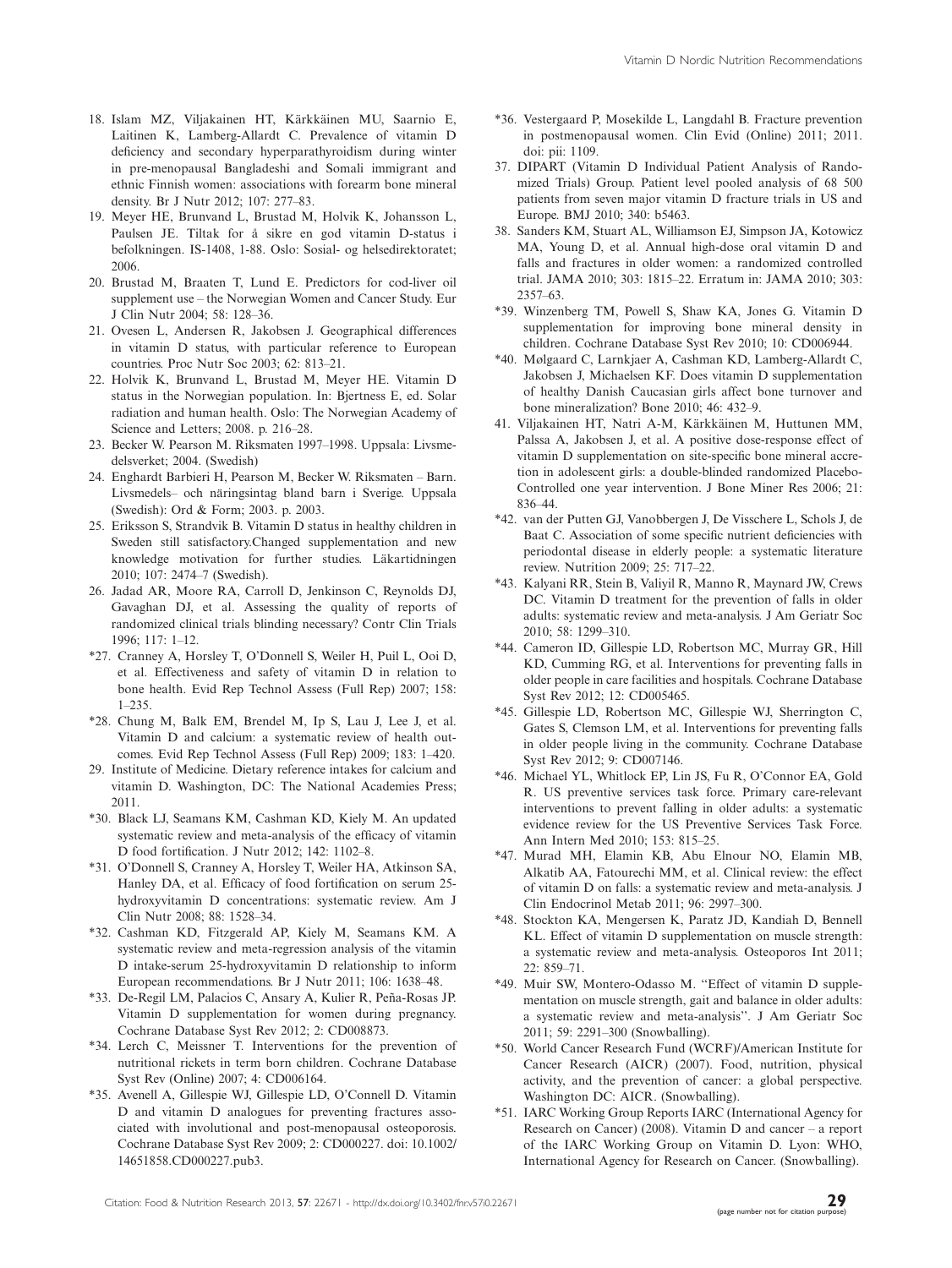- \*52. Yin L, Grandi N, Raum E, Haug U, Arndt V, Brenner H. Metaanalysis: longitudinal studies of serum vitamin D and colorectal cancer risk. Aliment Pharmacol Ther 2009; 30: 113-25.
- \*53. Zipitis CS, Akobeng AK. Vitamin D supplementation in early childhood and risk of type 1 diabetes: a systematic review and meta-analysis. Arch Dis Child 2008; 93: 512-7.
- \*54. Parker J, Hashmi O, Dutton D, Mavrodaris A, Stranges S, Kandala NB, et al. Levels of vitamin D and cardiometabolic disorders: systematic review and meta-analysis. Maturitas 2010; 65: 225-36.
- \*55. Pittas AG, Chung M, Trikalinos T, Mitri J, Brendel M, Patel K, et al. Systematic review: vitamin D and cardiometabolic outcomes. Ann Intern Med 2010; 152: 307-14.
- \*56. Avenell A, Cook JA, MacLennan GS, McPherson GC. RECORD Trial Group. Vitamin D supplementation and type 2 diabetes: a substudy of a randomised placebo-controlled trial in older people (RECORD trial, ISRCTN 51647438). Age Ageing 2009; 38: 606-9.
- \*57. Bjelakovic G, Gluud LL, Nikolova D, Whitfield K, Wetterslev J, Simonetti RG, et al. ''Vitamin D supplementation for prevention of mortality in adults.'' Cochrane Database Syst Rev (Online) 2011; (7): CD007470. (Snowballing).
- 58. Michaëlsson K, Baron JA, Snellman G, Gedeborg R, Byberg L, Sundström J, et al. Plasma vitamin D and mortality in older men: a community-based prospective cohort study. Am J Clin Nutr 2010; 92: 841-8.
- \*59. Witham MD, Nadir MA, Struthers AD. Effect of vitamin D on blood pressure: a systematic review and meta-analysis. J Hypertens 2009; 27: 1948-54.
- \*60. Wu SH, Ho SC, Zhong L. Effects of vitamin D supplementation on blood pressure. South Med J 2010; 103: 729-37.
- \*61. Jorde R, Sneve M, Torjesen P, Figenschau Y. No improvement in cardiovascular risk factors in overweight and obese subjects after supplementation with vitamin D3 for 1 year. J Intern Med 2010; 267: 462-72.
- \*62. Grandi NC, Breitling LP, Brenner H. Vitamin D and cardiovascular disease: systematic review and meta-analysis of prospective studies. Prev Med 2010; 51: 228-3.
- \*63. Wang L, Manson JE, Song Y, Sesso HD. Systematic review: vitamin D and calcium supplementation in prevention of cardiovascular events. Ann Intern Med 2010; 152: 315-23.
- \*64. Yamshchikov AV, Desai NS, Blumberg HM, Ziegler TR, Tangpricha V. Vitamin D for treatment and prevention of infectious diseases: a systematic review of randomized controlled trials. Endocr Pract 2009; 15: 438-49.
- \*65. Nnoaham KE, Clarke A. Low serum vitamin D levels and tuberculosis: a systematic review and meta-analysis. Int J Epidemiol 2008; 37: 113-9.
- \*66. Urashima M, Segawa T, Okazaki M, Kurihara M, Wada Y, Ida H. Randomized trial of vitamin D supplementation to prevent seasonal influenza A in schoolchildren. Am J Clin Nutr 2010; 91: 1255-60.
- 67. Carter GD, Carter R, Jones J, Berry J. How accurate are assays for 25- hydroxyvitamin D? Data from the international vitamin D external quality assessment scheme. Clin Chem 2004; 50: 2195-7.
- 68. Carter GD. 25-hydroxyvitamin D assays: the quest for accuracy. Clin Chem 2009; 55: 1300-2.
- 69. Wallace AM, Gibson S, de la Hunty A, Lamberg-Allardt C, Ashwell M. Measurement of 25-hydroxyvitamin D in the clinical laboratory: current procedures, performance characteristics and limitations. Steroids 2010; 75: 477-88.
- 70. de la Hunty A, Wallace AM, Gibson S, Viljakainen HT, Lamberg-Allardt C, Ashwell M. Food Standards Agency Workshop Consensus Report: the choice of method for measuring 25OHD to estimate vitamin D status for the UK National

Diet And Nutrition Survey (NDNS). Brit J Nutr 2010; 104: 612-9.

- 71. Snellman G, Melhus H, Gedeborg R, Byberg L, Berglund L, Wernroth L, et al. Determining vitamin D status: a comparison between commercially available assays. PLoS One 2010; 5: e11555.
- 72. Engelsen O, Brustad M, Aksnes LE, Lund E. Daily duration of vitamin D synthesis in human skin with relation to latitude, total ozone, altitude, ground cover, aerosols and cloud thickness. Photochem Photobiol 2005; 81: 1287-90.
- 73. Lamberg-Allardt C. Vitamin D intake, sunlight exposure and 25-hydroxyvitamin D levels in the elderly during one year. Ann Nutr Metab 1984; 28: 144-50.
- 74. Engelsen O. The relationship between ultraviolet radiation exposure and vitamin D status. Nutrients 2010; 2: 482-95.
- 75. Brustad M, Edvardsen K, Wilsgaard T, Engelsen O, Aksnes L, Lund E. Seasonality of UV-radiation and vitamin D status at 69 degrees north. Photochem Photobiol Sci 2007; 6: 903-8.
- 76. Webb A, Engelsen O. Calculated ultraviolet exposure levels for a healthy vitamin D status. Photochem Photobiol 2006; 82: 1697-703.
- 77. MacLaughlin J, Holick MF. Aging decreases the capacity of human skin to produce vitamin D3. J Clin Investig 1985; 76: 1536-8.
- 78. Holick MF. McCollum Award Lecture, 1994: vitamin D new horizons for the 21st century. Am J Clin Nutr 1994; 60: 619–30.
- 79. Christensen MH, Lien EA, Hustad S, Almås B. Seasonal and age-related differences in serum 25-hydroxyvitamin D, 1,25 dihydroxyvitamin D and parathyroid hormone in patients from Western Norway. Scand J Clin Lab Investig 2010; 70: 281-6.
- 80. Snellman G, Melhus H, Gedeborg R, Olofsson S, Wolk A, Pedersen NL, et al. Season al genetic influence on serum 25-hydroxyvitamin D levels: a twin study. PLoS One 2009; 4: e7747.
- 81. Vieth R, Cole DE, Hawker GA, Trang HM, Rubin LA. Wintertime vitamin D insufficiency is common in young Canadian women, and their vitamin D intake does not prevent it. Eur J Clin Nutr 2001; 55: 1091-7.
- 82. Viljakainen HT, Väisänen M, Kemi V, Rikkonen T, Kröger H, Laitinen EKA, et al. Wintertime vitamin D supplementation inhibits seasonal variation of calcitropic hormones and maintains bone turnover in healthy men. J Bone Miner Res 2009; 24: 346-52.
- 83. Burgaz A, Akesson A, Michaelsson K, Wolk A. 25-hydroxyvitamin D accumulation during summer in elderly women at latitude 60 degrees N. J Intern Med 2009; 266: 476-83.
- 84. Outila T, Mattila P, Piironen V, Lamberg-Allardt C. Bioavailability of vitamin D from wild edible mushrooms (Cantharellus tubaeformis) as measured with a human bioassay. Am J Clin Nutr 1999; 69: 95-8.
- 85. Ala-Houhala M. 25-hydroxyvitamin D levels during breastfeeding with or without maternal or infantile supplementation of vitamin D. J Pediatr Gastroenterol Nutr 1985; 4: 220-6.
- 86. Ala-Houhala M, Koskinen T, Terho A, Koivula T, Visakorpi J. Maternal compared with infant vitamin D supplementation. Arch Dis Child 1986; 61: 1159-63.
- 87. Ala-Houhala M, Sorva R, Pelkonen A, Johansson C, Ståhlberg MR, Hakulinen A, et al. A recurrence of rickets – prevalence, diagnosis and treatment. Duodecim 1995; 111: 337-44 (Finnish).
- 88. Trivedi DP, Doll R, Khaw K. Effect of four monthly oral vitamin D3 (cholecalciferol) supplementation on fractures and mortality in men and women living in the community: randomised double blind controlled trial. BMJ 2003; 326: 469-72.